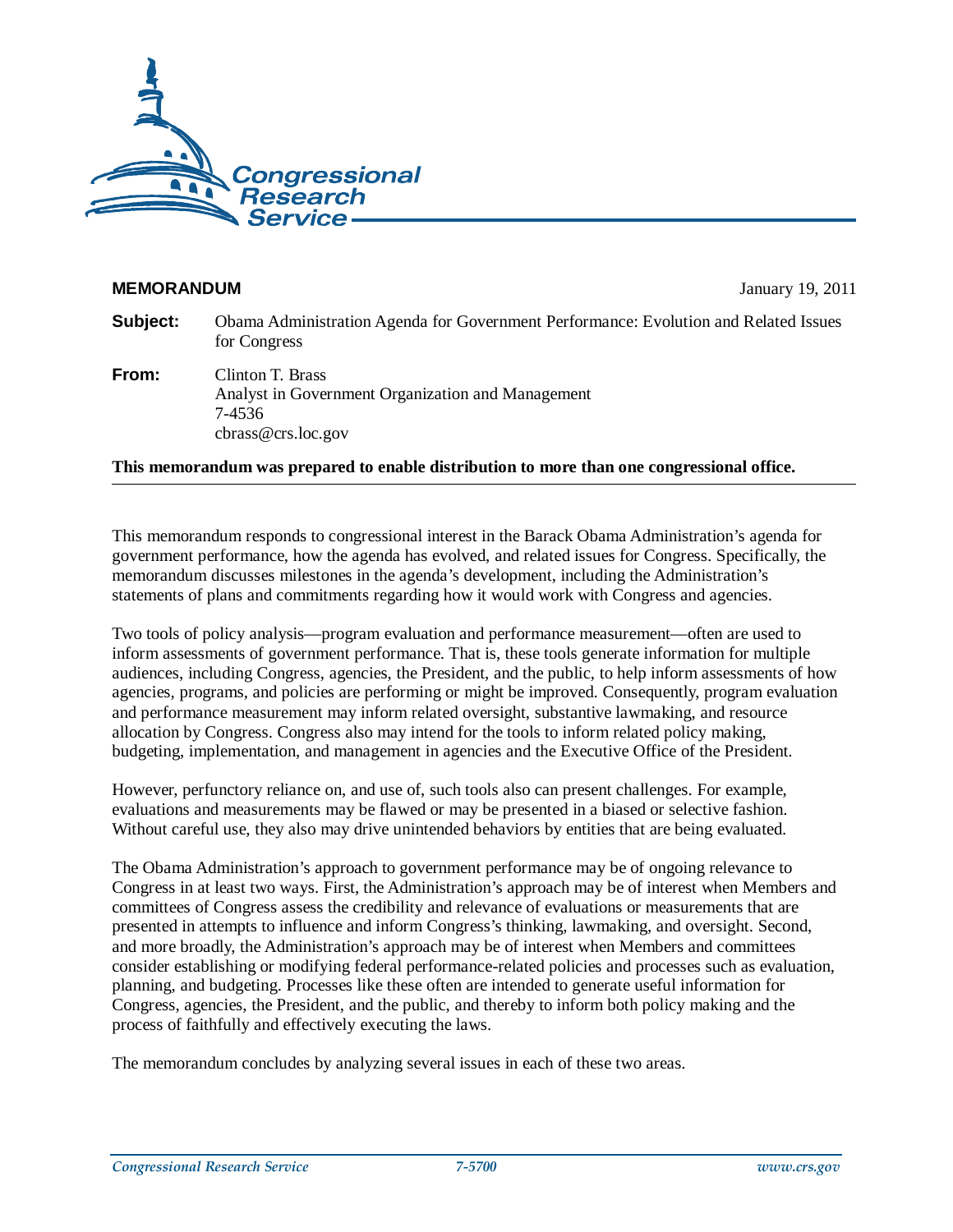# **Contents**

| Announcement of a "Performance Improvement and Analysis Framework" 10                   |  |
|-----------------------------------------------------------------------------------------|--|
|                                                                                         |  |
|                                                                                         |  |
|                                                                                         |  |
|                                                                                         |  |
|                                                                                         |  |
|                                                                                         |  |
|                                                                                         |  |
|                                                                                         |  |
|                                                                                         |  |
|                                                                                         |  |
|                                                                                         |  |
| High-Priority Performance Goals and "Performance Management Strategies"  23             |  |
|                                                                                         |  |
|                                                                                         |  |
|                                                                                         |  |
|                                                                                         |  |
|                                                                                         |  |
| Potential Issues When Evaluations and Performance Measures Are Presented to Congress 29 |  |
|                                                                                         |  |
|                                                                                         |  |
|                                                                                         |  |
|                                                                                         |  |
|                                                                                         |  |
| Opportunities for Congressional Oversight: Lessons Learned from Past Efforts? 36        |  |
| Oversight of the Administration's Performance Agenda: Coverage and Potential Gaps 37    |  |
| Generic Framework for Assessing Influences on Government Performance  37                |  |
|                                                                                         |  |
|                                                                                         |  |
|                                                                                         |  |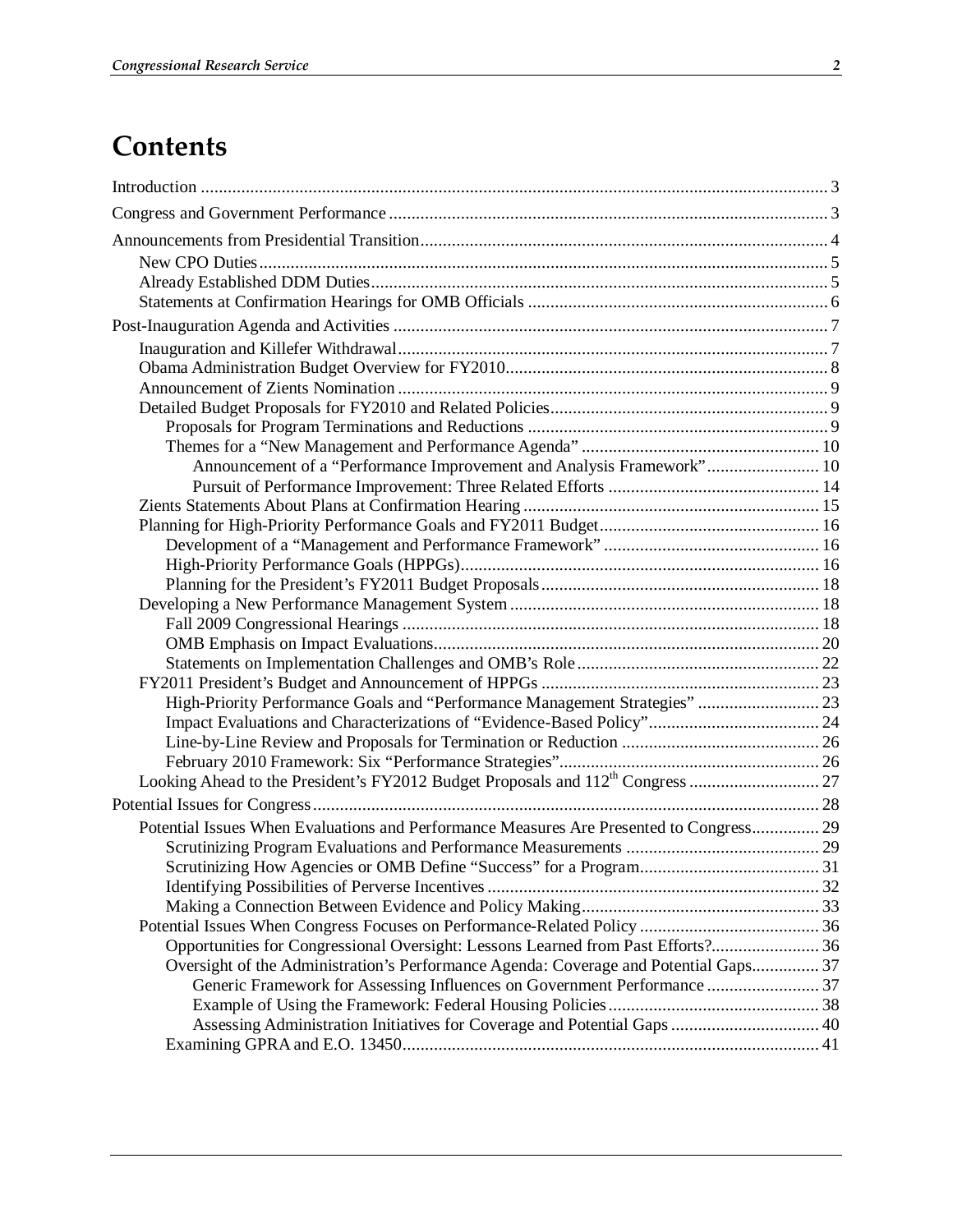## **Introduction**

<u>.</u>

On January 7, 2009, President-elect Barack Obama announced part of his agenda for improving the performance of the federal government. He said he would establish a new, non-statutory position in the White House with the title Chief Performance Officer (CPO). The CPO would report directly to the President and would seek to make the federal government more efficient, effective, transparent, and accountable. The President-elect also announced his intention to appoint Nancy Killefer, a consulting firm partner, to the CPO position, and to nominate her also to be Deputy Director for Management (DDM) at the Office of Management and Budget (OMB). The DDM position was established by law and is subject to Senate-confirmation.<sup>1</sup> OMB's DDM is responsible for establishing general management policies for executive agencies across a variety of mission-support functions. In occupying White House and OMB positions, Ms. Killefer would wear "dual hats." On February 3, 2009, however, Ms. Killefer withdrew from her expected appointment as CPO and nomination for DDM to avoid potential controversy related to a personal tax issue. Two months later, President Obama named Jeffrey Zients, the founder of a private equity firm, to be CPO and DDM. The Senate confirmed Mr. Zients as DDM on June 19, 2009. A succession of related developments followed in 2009 and 2010.

This memorandum focuses on the Obama Administration's agenda related to "government performance," much of which has been led by the CPO-DDM (hereafter CPO). In particular, it focuses on issues related to program evaluation and performance measurement.<sup>2</sup> Program evaluation and performance measurement may help inform assessments of how agencies, programs, and policies are performing. Consequently, they may help inform related policy making, budgeting, oversight, implementation, and management. However, the nature of the CPO position and the Administration's agenda have emerged gradually and are still evolving. For example, after Ms. Killefer's withdrawal, the Administration no longer referred to the CPO as a White House position. In addition, although the CPO's portfolio was articulated in some detail during the 2008 presidential campaign, the Administration later modified aspects of these plans. Over time, the Administration has announced a series of "frameworks"—that is, strategies intended to guide actions—and commitments for how the Administration would proceed, both administratively with agencies and in working with Congress. Because the Administration's agenda continues to evolve, the memorandum discusses selected developments chronologically.

## **Congress and Government Performance**

The Obama Administration's agenda for government performance arrives as the most recent in a line of presidential initiatives. To help frame this subject, however, the memorandum first presents a brief discussion of potential *congressional* roles and activities related to government performance. Many writings on the subject of government performance treat the subject from the perspective of agencies or the President.<sup>3</sup> Fewer seem to approach the subject from the perspective of Congress. To conclude on this basis that Congress's roles are secondary to those of agencies and the President, however, may be a

<sup>&</sup>lt;sup>1</sup> Chief Financial Officers Act of 1990 (CFO Act), P.L. 101-576; 104 Stat. 2839; codified at 31 U.S.C. § 502(c).

<sup>&</sup>lt;sup>2</sup> Other statutorily established, presidentially appointed, and mostly Senate-confirmed positions at OMB and the Office of Personnel Management (OPM) more directly supervise other mission-support or "management" functions. These functions, which generally are not the focus of this memorandum, include financial management, procurement policy, information technology, information and regulatory policy, and human resources management.

<sup>3</sup> For example, see Chris Wye, *Performance Management for Career Executives: A "Start Where You Are, Use What You Have" Guide* (Washington: IBM Center for the Business of Government, October 2004); and Barry White and Kathryn E. Newcomer, eds., *Getting Results: A Guide for Federal Leaders and Managers* (Vienna, VA: Management Concepts, Inc., 2005).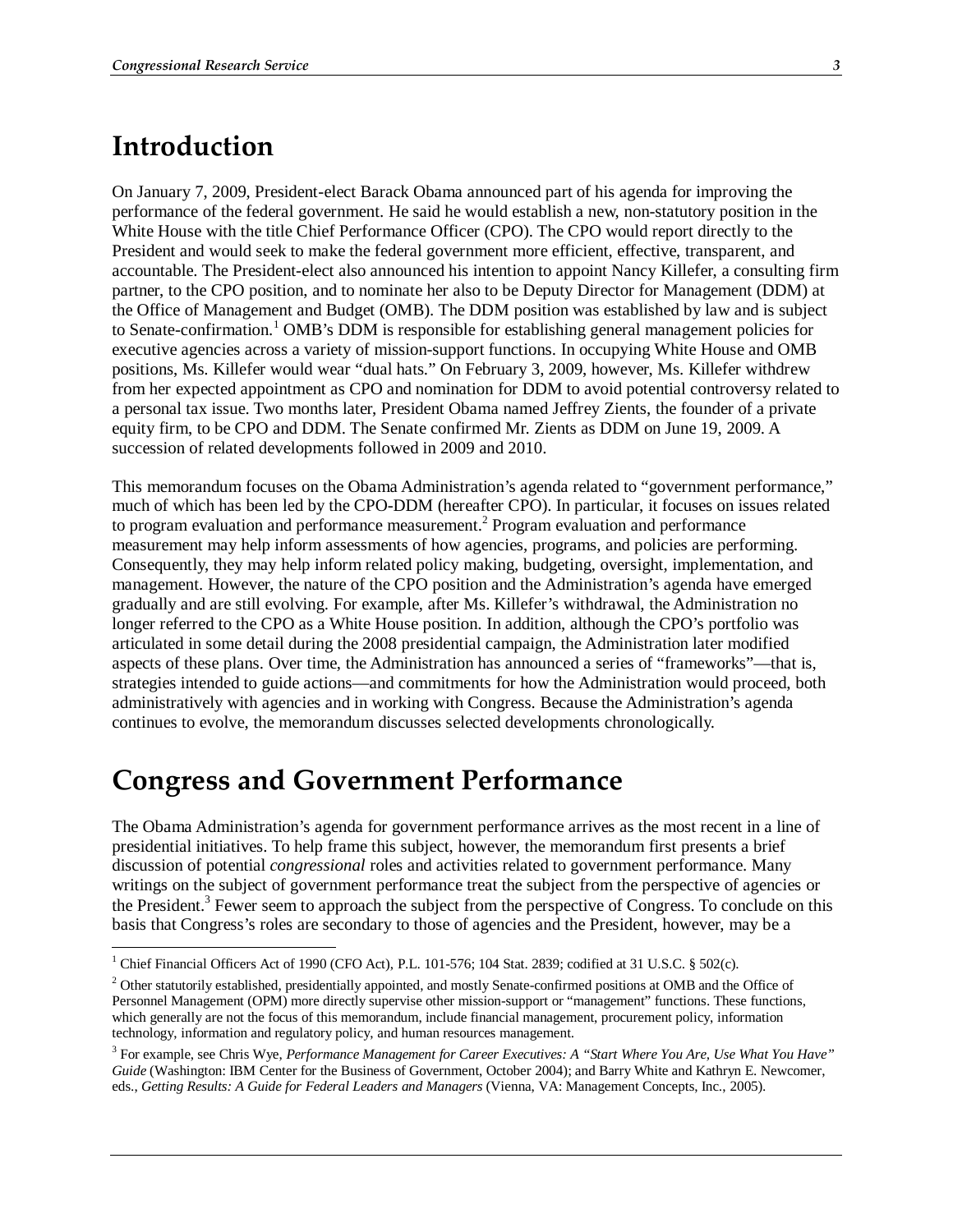misinterpretation. Current law grants significant discretion in this area to agencies and OMB. However, in possessing the Constitution's Article I legislative powers, among others, Congress's potential roles are pervasive and difficult to overstate. Congress routinely legislates on the subject and conducts related oversight, variously cooperating and competing with the President for control of agencies and policies.

In particular, two tools of policy analysis—program evaluation and performance measurement—often are used to inform assessments of government performance.<sup>4</sup> They also may be used along with other policy analysis tools to inform policy making. In either case, Congress may assume at least two major roles.<sup>5</sup>

First, Congress may use specific evaluations and measurements to help inform its thinking, policy making, and oversight activities. In the course of Congress's legislative work, actors inside and outside of government frequently cite evaluations and measures to justify policy proposals and recommendations. In these situations, consumers of performance information, including Congress, can face challenges of assessing (1) quality and depth of evaluation information, which can be uneven, and (2) the relevance of the information to a policy problem, which can vary. Should Congress want to scrutinize these representations in its legislative work, insight into how to assess the quality, coverage, and relevance of evaluations and measurements may be helpful.

Second, Congress often makes policy regarding how agencies are to conduct and use evaluations and measurements. Congress may, among other things, establish processes for the production and consideration of evaluation information, establish entities to evaluate programs and policies, set aside related funding, articulate questions to be researched, and specify methods to be used. When policy makers consider these options, many observers would likely view at least two perspectives as being important: the institutional arrangements under which agencies produce and use performance information, such as who does it, how they do it, and for which audiences' needs; and also the practical capabilities and limitations of various evaluation and measurement approaches. Both of these perspectives might be used when assessing the Administration's agenda, formulating congressional responses, or acting independently of the agenda in areas of congressional interest.

## **Announcements from Presidential Transition**

During the 2008 presidential campaign, then-Senator Obama outlined detailed plans for a CPO and other related initiatives.<sup>6</sup> After the election, the website of the presidential transition referred to many of the plans, including establishing the CPO position, creating a special "SWAT" team in the White House, setting "performance targets" for which managers and programs would be held responsible, and

 4 As discussed later in this memorandum (see **Box 3**), program evaluations may use one or more methods to assess how, and the extent to which, programs achieve intended objectives or cause unintended consequences. By contrast, performance measurement is narrower in focus and typically refers to periodic monitoring of data that are related to government programs.

<sup>5</sup> See discussion in CRS Report RL33301, *Congress and Program Evaluation: An Overview of Randomized Controlled Trials (RCTs) and Related Issues*, by Clinton T. Brass, Erin D. Williams, and Blas Nuñez-Neto.

<sup>6</sup> See Obama '08, *Blueprint for Change: Obama and Biden's Plan for America*, no date (83 pp.), p. 20, at http://www.barackobama.com/pdf/ObamaBlueprintForChange.pdf; and Obama-Biden, *The Change We Need in Washington: Stop Wasteful Spending and Curb Influence of Special Interests So Government Can Tackle Our Great Challenges*, no date [September 22, 2008], pp. 5-7, http://obama.3cdn.net/0080cc578614b42284\_2a0mvyxpz.pdf. See also CQ Transcripts Wire, "Sen. Barack Obama Speaks at Campaign Event in Green Bay, Wisconsin," September 22, 2008, at

http://www.washingtonpost.com/wp-dyn/content/article/2008/09/22/AR2008092201500.html.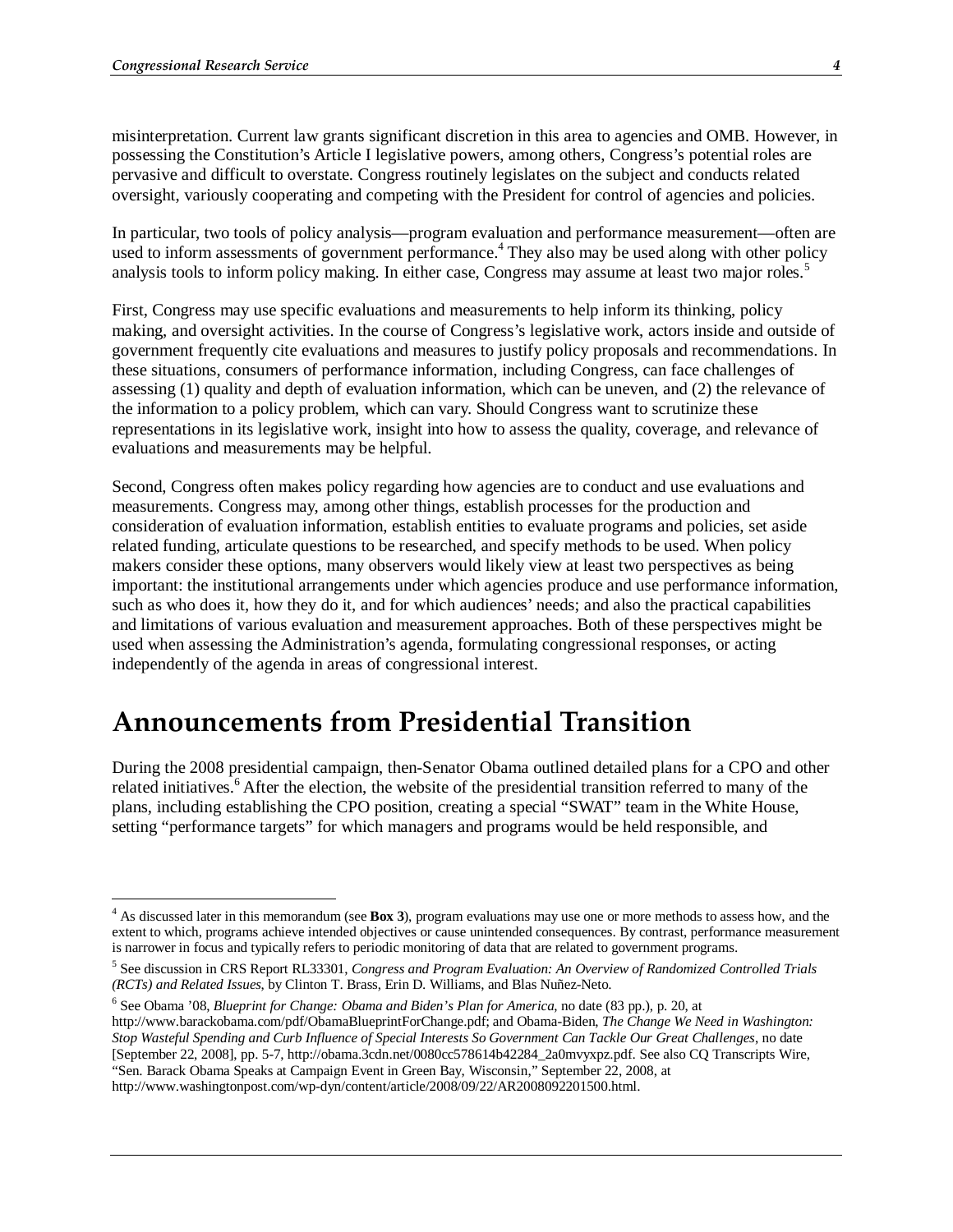conducting a "line-by-line" review of the budget.<sup>7</sup> Additional details soon emerged about the Administration's performance agenda.

#### **New CPO Duties**

On January 7, 2009, President-elect Obama announced that he would appoint Nancy Killefer to serve as CPO.<sup>8</sup> According to the presidential transition website, the CPO would be a "new White House position."<sup>9</sup> Consistent with campaign proposals, the website indicated that the CPO "will report directly to the president."10 The President-elect also announced that he would nominate Ms. Killefer to be DDM at OMB. Her previous writings on government performance suggested strategies that she might pursue.<sup>11</sup> At the press conference, the President-elect tied the CPO appointment to his campaign plans to conduct a "line-by-line" review of the federal budget.<sup>12</sup> He also described other CPO duties. For example, he said he would instruct members of the cabinet and key members of their staffs to meet with the CPO soon after taking office—and on a regular basis thereafter—to discuss how they can run their agencies with greater efficiency, transparency and accountability. The President-elect also announced that by February 2009, when a "rough budget outline" would be released for FY2010, further details would be forthcoming about "how we're going to approach eliminating waste in government, one of Nancy's tasks."<sup>13</sup>

## **Already Established DDM Duties**

The President-elect's announcement signaled a decision to combine the DDM and new CPO positions in one individual. By statute, the DDM reports to the Director of OMB.<sup>14</sup> The DDM position has statutory responsibility—subject to the direction and approval of the Director of OMB—to establish general management policies for executive agencies across a large number of "management functions," which also are known as "mission-support functions." These include financial management, "managerial systems" (including performance measurement), procurement policy, grant management, information and statistical policy, property management, human resources management, regulatory affairs, organizational studies, long-range planning, program evaluation, productivity improvement, and experimentation and demonstration programs. The DDM also chairs or plays roles in interagency councils of "chief officers."<sup>15</sup> In practice, the DDM may exert considerable influence over agencies through these councils.

http://www.mckinsey.com/aboutus/mckinseynews/americangovt\_prodchallenge.asp.

 7 See Obama-Biden Transition Team, "Agenda: Ethics," at http://change.gov/agenda/ethics\_agenda/.

<sup>&</sup>lt;sup>8</sup> At the time of the announcement, Ms. Killefer was a senior partner and director of the management consulting firm McKinsey and Company. From 1997 to 2000, she was Assistant Secretary for Management and Chief Financial Officer at the Department of the Treasury. See Office of the President-elect (Obama), "President-elect Names Nancy Killefer as Chief Performance Officer," press release, January 7, 2009, at http://change.gov/newsroom/entry/presidentelect\_obama\_names\_nancy\_killefer\_as\_chief\_performance\_officer.

<sup>&</sup>lt;sup>9</sup> Office of the President-elect (Obama), "New and More Efficient Ways of Getting the Job Done," press release, January 7, 2009, at http://change.gov/newsroom/entry/new\_and\_more\_efficient\_ways\_of\_getting\_the\_job\_done.

<sup>&</sup>lt;sup>10</sup> Obama-Biden Transition Team, "Agenda: Ethics," at http://change.gov/agenda/ethics\_agenda/.

<sup>&</sup>lt;sup>11</sup> For example, see Tony Danker, Thomas Dohrmann, Nancy Killefer, and Lenny Mendonca, "How Can American Government Meet its Productivity Challenge?," McKinsey and Company, July 2006, p. 4, at

<sup>&</sup>lt;sup>12</sup> Office of the President-elect (Obama), "President-elect Names Nancy Killefer as Chief Performance Officer," press release, January 7, 2009.

<sup>&</sup>lt;sup>13</sup> "Press Conference with President-elect Barack Obama; Announcement of Nancy Killefer for Chief Performance Officer," transcript, *Federal News Service*, January 7, 2009, at http://www.nexis.com (subscription required).

<sup>&</sup>lt;sup>14</sup> The position was established by P.L. 101-576 (1990). Many of the DDM's statutory functions are codified at 31 U.S.C.  $\S$  503.

<sup>15</sup> For an analysis of some "chief officers" and related councils, see CRS Report RL32388, *General Management Laws: Major*  (continued...)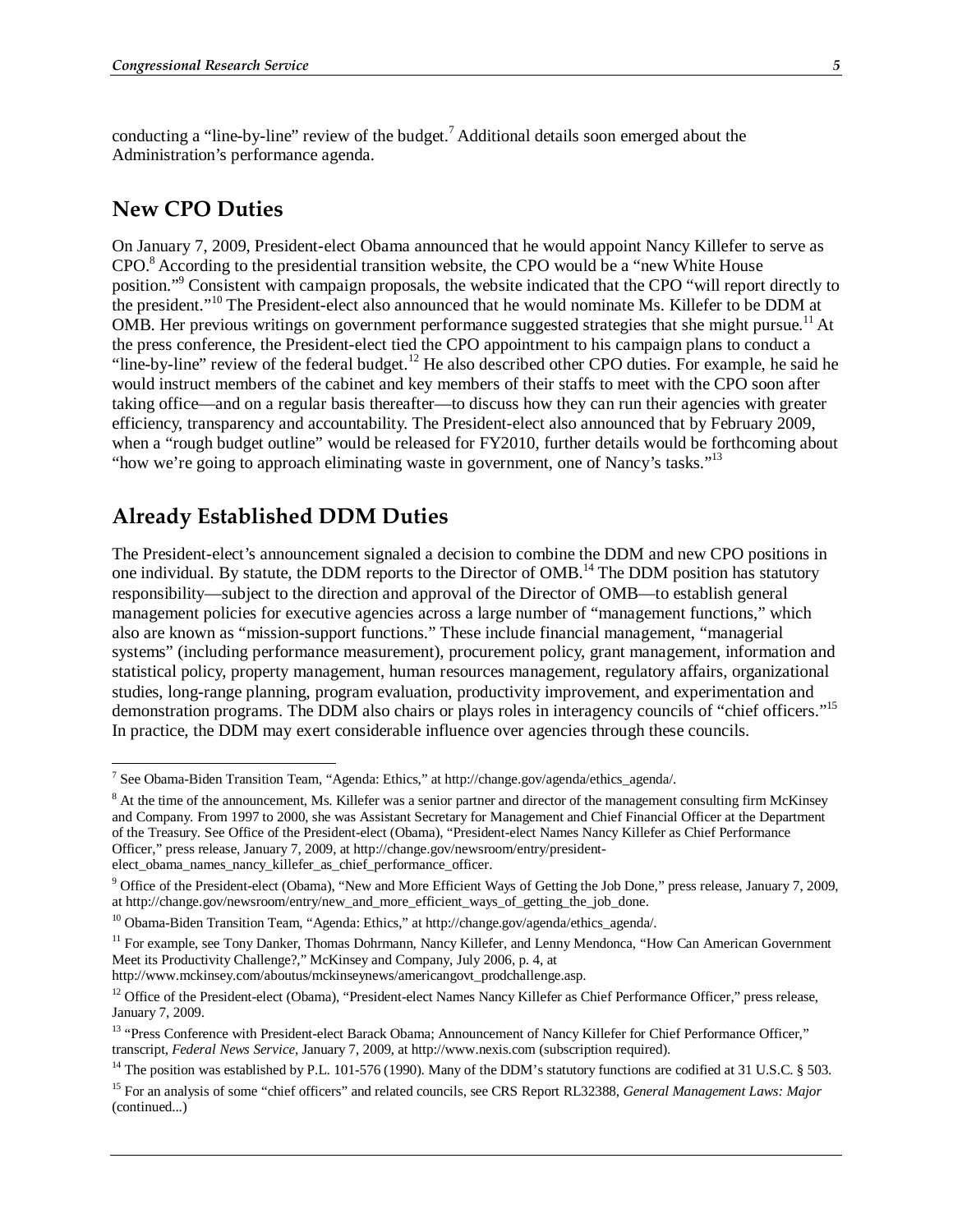The DDM also has statutory responsibility—subject to the direction and approval of the OMB Director to "coordinate and supervise the general management functions of [OMB]."16 This responsibility refers to supervision of statutorily established offices in OMB that focus on mission-support functions. These socalled "statutory offices" include the Office of Information and Regulatory Affairs (OIRA), the Office of Federal Procurement Policy (OFPP), the Office of Federal Financial Management (OFFM), and the Office of Electronic Government (E-Gov Office).<sup>17</sup> OMB has no statutory office that covers functions including program evaluation, performance measurement, or general management, leaving these functions to the DDM.

#### **Statements at Confirmation Hearings for OMB Officials**

Additional details about the Administration's performance agenda emerged at early Senate confirmation hearings. On January 13 and 14, 2009, the Committees on the Budget and on Homeland Security and Governmental Affairs held hearings to consider the anticipated nominations of Peter Orszag to be OMB Director and Rob Nabors to be OMB Deputy Director. Director-designate Orszag's prepared testimony before the Budget Committee shared some of the incoming Obama Administration's "initial thinking about priorities" relating to government performance and transparency.<sup>18</sup> He covered several missionsupport functions, including performance, information technology (IT), human capital, and regulation. With regard to performance, he said that under the CPO's leadership, the Administration

will create a set of performance metrics that are outcome-oriented and in line with public expectations, as well as a central repository of performance data that will be available to departments and agencies, Congress, and the general public.... We also plan to build a team of management experts within OMB who will work with individual agencies to improve the skills of their workforce. We will launch pilot programs with individual agencies to serve as demonstration projects through which we can test our approaches to improve program effectiveness and efficiency [and] share best practices....<sup>19</sup>

In subsequent questioning, Senator Robert Menendez asked Deputy Director-designate Nabors how he foresaw OMB and CPO-designate Killefer evaluating programs and working with Congress on appropriations. Mr. Nabors responded by emphasizing transparency and a commitment to consulting with Congress and stakeholders about how to evaluate programs.<sup>2</sup>

<u>.</u>

<sup>(...</sup>continued)

*Themes and Management Policy Options*, by Clinton T. Brass. <sup>16</sup> 31 U.S.C. § 503(b)(1).

<sup>&</sup>lt;sup>17</sup> The CFO Act's legislative history notes that the heads of OMB's statutory offices, such as the administrators of OIRA and OFPP, "are statutorily required to report to the Director [of OMB]," but that the legislation establishing the DDM position would provide flexibility in this regard. A key committee report said the legislation suggests that the reporting relationship of the heads of the statutory offices to the OMB Director "be through the new [DDM position]." See U.S. Congress, House Committee on Government Operations, *Chief Financial Officer Act of 1990*, report to accompany H.R. 5687, 101<sup>st</sup> Cong., 2<sup>nd</sup> sess., October 6, 1990, H.Rept. 101-818 (Washington: GPO, 1990), p. 18.

<sup>&</sup>lt;sup>18</sup> U.S. Congress, Senate Committee on the Budget, *Nomination of Hon. Dr. Peter Orszag, of Massachusetts, to be Director of OMB and The Nomination of Robert Nabors, of New Jersey, to be the Deputy Director of OMB*,  $111^{th}$  Cong.,  $1^{st}$  sess., January 13, 2009, S.Hrg. 111-1 (Washington: GPO, 2009).

<sup>19</sup> Ibid., p. 23.

 $^{20}$  Nabors' response suggested how the Administration might approach the issue. Specifically, he said that he saw the CPO as a partner with OMB officials and Congress in developing metrics of program effectiveness, and that there would be "more openness in terms of sitting down with the affected parties and with other stakeholders to determine exactly how programs should be measured." Nabors contrasted this approach with his perception of how previous administrations evaluated programs, where "there really has not been enough interaction with other stakeholders, including the Congress, as to exactly how programs should (continued...)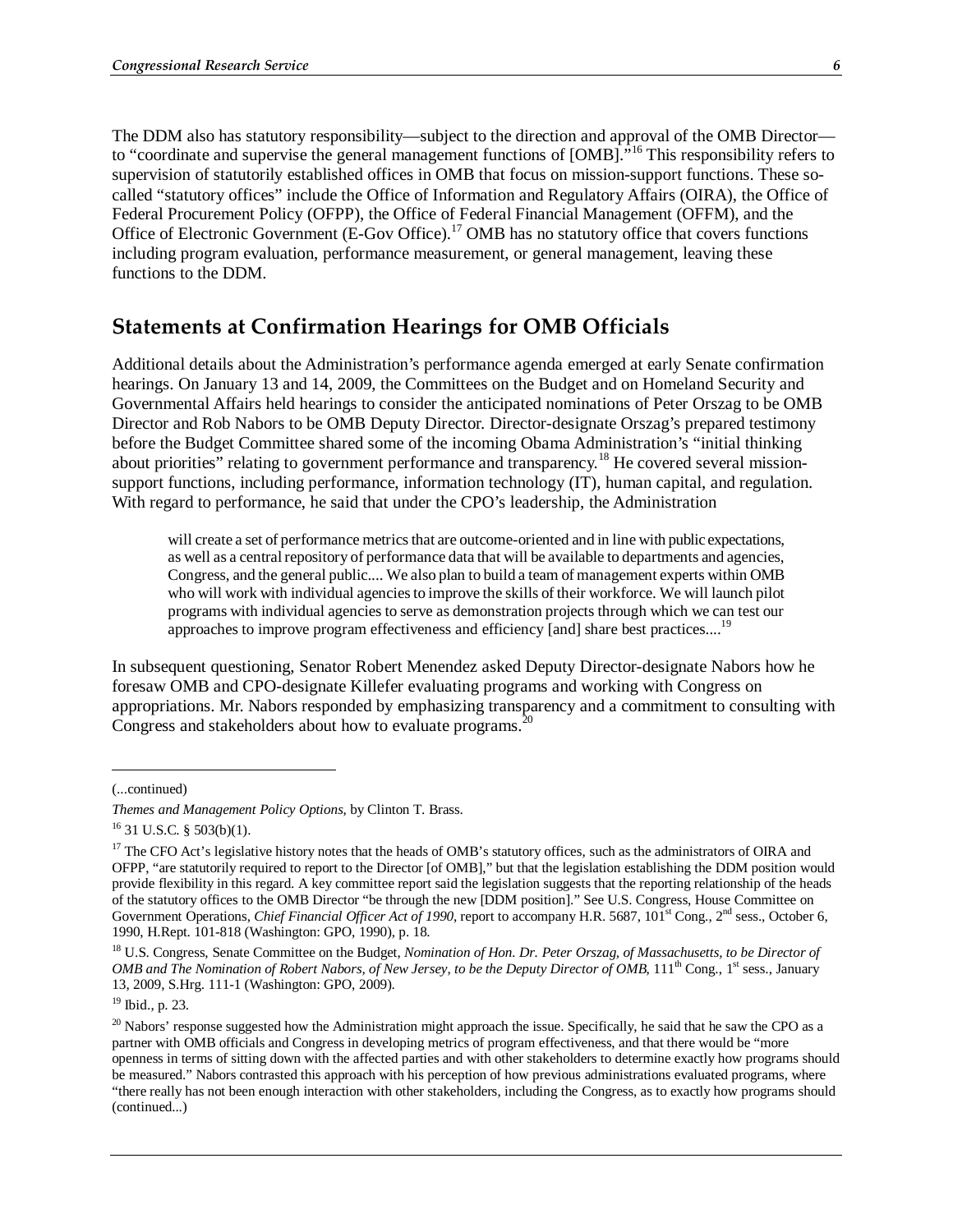Messrs. Orszag and Nabors appeared the next day before the Senate Committee on Homeland Security and Governmental Affairs.<sup>21</sup> Several topics in the hearing related to the Administration's performance agenda, including execution of economic stimulus legislation, assessments of program effectiveness, large IT projects, and Administration proposals to terminate programs. In response to a question about the incoming Administration's plans for gauging a program's effectiveness, Director-designate Orszag commented on the George W. Bush Administration's Program Assessment Rating Tool (PART). The Bush Administration previously had described the PART—a multi-attribute questionnaire that resulted in a score ranging from 0 to 100—as rating a program's "overall effectiveness."<sup>22</sup> Mr. Orszag responded to the hearing question by saying the PART was "not particularly effective," because most federal officials do not know about it and, of those who are knowledgeable about it, "most do not use it."<sup>23</sup> The lack of use, he asserted, stemmed from the PART's development "without consultation with the Congress and with the agencies," and because the PART was "too focused on process rather than outcomes." Commenting on the PART, Deputy Director-designate Nabors said that as a former staff director of the House Appropriations Committee, he was "routinely asked what ... [he] thought about various PART scores."24 He said that the PART was not helpful to appropriations or authorizing committees, because, among other things, congressional and other stakeholders were not involved in specifying the "appropriate measures by which a program's success or failure can be determined." In addition, he said a bad evaluation might be grounds for eliminating a program, but it also could be grounds for attempting to fix it.

## **Post-Inauguration Agenda and Activities**

### **Inauguration and Killefer Withdrawal**

On January 20, 2009, President Obama gave his inaugural address. A section of the speech emphasized assessing whether a government activity "works," ending activities that do not "work," managing in an accountable way, correcting deficiencies, and increasing transparency.25 More detail about the CPO's roles and Administration's performance agenda was expected in President Obama's first set of budget proposals for FY2010. Ms. Killefer's withdrawal on February 3, 2009, however, may have affected the Administration's plans. In a letter that the White House posted online, Ms. Killefer asked the President to "withdraw my name from consideration," citing a "personal tax issue" that might distract from her duties as CPO.<sup>26</sup> The Obama Administration would not announce another appointee for CPO and DDM until

1

<sup>(...</sup>continued)

be evaluated," and that "too often those decisions have been made behind closed doors." Quotations are from ibid., p. 52.

<sup>&</sup>lt;sup>21</sup> U.S. Congress, Senate Committee on Homeland Security and Governmental Affairs, *Nomination of Peter R. Orszag*, 111<sup>th</sup> Cong., 1<sup>st</sup> sess., January 14, 2009, S.Hrg. 111-549 (Washington: GPO, 2010); and *Nomination of Robert L. Nabors II*, 111<sup>th</sup> Cong., 1<sup>st</sup> sess., January 14, 2009, S.Hrg. 111-440 (Washington: GPO, 2010).

<sup>&</sup>lt;sup>22</sup> See **Box 2** for more on the PART. For information about the PART's initial design and implementation, see CRS Report RL32663, *The Bush Administration's Program Assessment Rating Tool (PART)*, by Clinton T. Brass.

<sup>&</sup>lt;sup>23</sup> U.S. Congress, Senate Committee on Homeland Security and Governmental Affairs, *Nomination of Peter R. Orszag*, 111<sup>th</sup> Cong., 1st sess., January 14, 2009, S.Hrg. 111-549 (Washington: GPO, 2010), p. 24.

<sup>&</sup>lt;sup>24</sup> U.S. Congress, Senate Committee on Homeland Security and Governmental Affairs, *Nomination of Robert L. Nabors II*, 111<sup>th</sup> Cong., 1st sess., January 14, 2009, S.Hrg. 111-440 (Washington: GPO, 2010), p. 8.

<sup>25</sup> U.S. President (Obama), *The White House Blog*, "President Barack Obama's Inaugural Address," [January 20, 2009], posted January 21, 2009, at http://www.whitehouse.gov/blog/inaugural-address/.

<sup>&</sup>lt;sup>26</sup>The White House, "Letter from Nancy Killefer to President Obama," February 3, 2009, at http://www.whitehouse.gov/the\_press\_office/LetterfromNancyKillefertoPresidentObama/.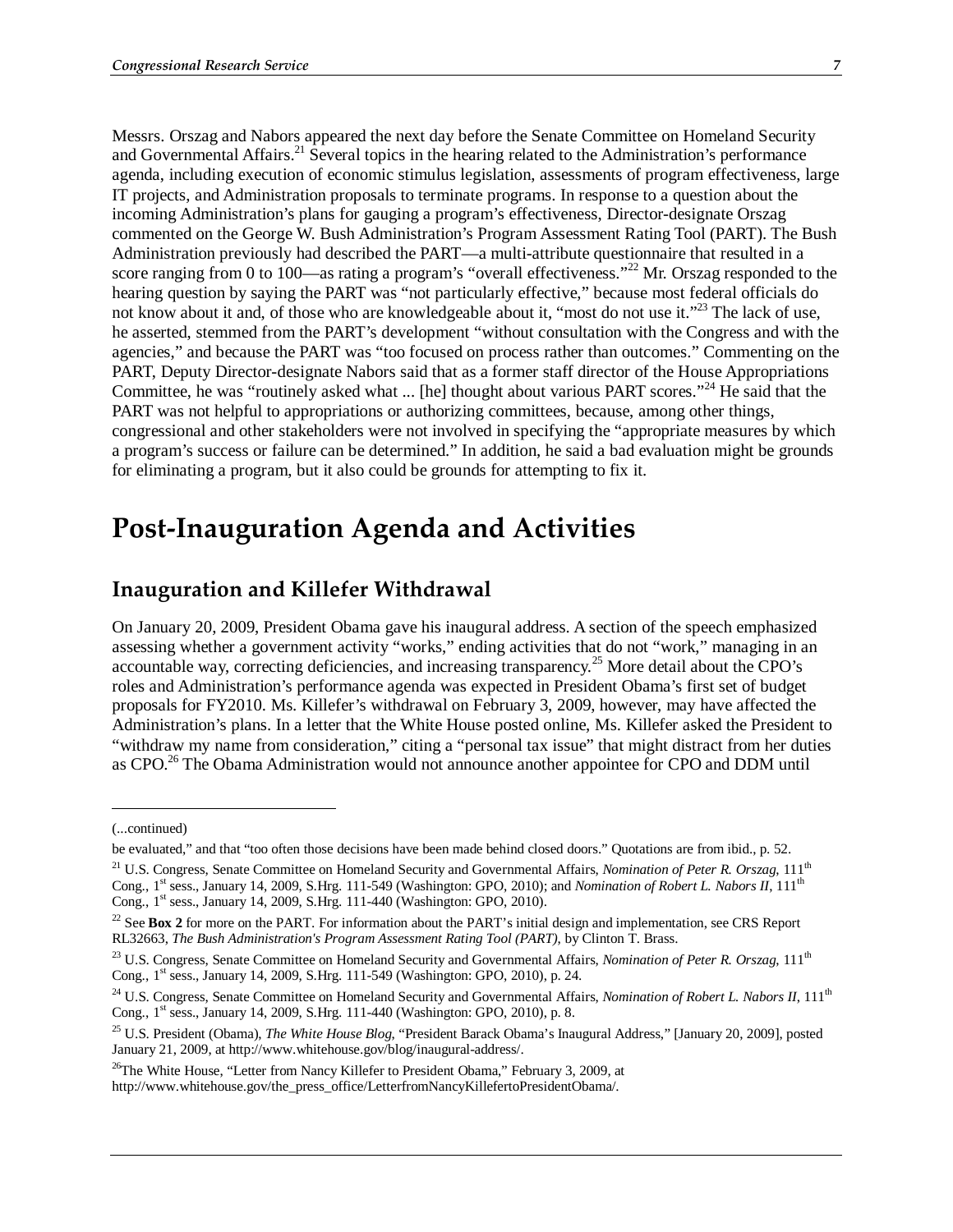April 2009. Nevertheless, more details about the CPO's role and Administration's agenda emerged shortly, as the Administration pursued efforts that reportedly were intended to set the stage for the CPO.

### **Obama Administration Budget Overview for FY2010**

On February 26, 2009, the Administration released an initial budget overview for  $FY2010.<sup>27</sup>$  A more detailed submission of proposals was expected later in the spring.<sup>28</sup> In the meantime, the overview described some of the new Administration's priorities and plans regarding management and performance, including topics related to the CPO's duties. Among other things, the Administration proposed to "eliminate, cut, or place under intensive review" programs in the U.S. Department of Education that "are not helping to improve educational outcomes for students."<sup>29</sup> The Administration said these programs "lack strong evidence to justify taxpayer support and... in many cases, could be funded in competitive funding streams that require evidence of results."The Administration also said it is "critical to invest in learning which programs are effective and in growing the ones that are." Consequently, it proposed to "[increase] funding for rigorous evaluation ... for education research."These education proposals continued a focus on evaluation policy that inspired controversy during the previous Administration, regarding how to define and use evidence when making policy, and what the term *rigorous* should mean in that context. $30$ 

The overview also argued for "investing taxpayer dollars in efforts and programs with proven records of success and reallocating or cutting programs that do not work or whose benefits are not worth their cost."31 In support of that objective, the Administration said it had begun an "exhaustive line-by-line review of the Federal Budget." The Administration would release related proposals in the full FY2010 Budget and in subsequent years. Meanwhile, the document identified several cuts and savings proposals that would be articulated in more detail in the Administration's full budget submission.

Under the heading "Making Government More Effective," the Administration identified other strategies it would pursue.<sup>32</sup> Some were consistent with, or identical to, more detailed statements from presidential transition and campaign documents.<sup>33</sup> The document said the President "will meet regularly with cabinet" officers to review the progress their agencies are making toward meeting performance improvement targets." However, the document no longer said the CPO would report directly to the President. The heading also covered other management-related topics, including procurement and technology.

-

<sup>27</sup> U.S. Executive Office of the President, Office of Management and Budget (hereafter OMB), *A New Era of Responsibility: Renewing America's Promise* (Washington: GPO, February 26, 2009).

<sup>&</sup>lt;sup>28</sup> Recent Presidents have delayed submitting their full budget proposals until some time after they assumed office. For discussion, see CRS Report RS20752, *Submission of the President's Budget in Transition Years*, by Robert Keith. 29 OMB, *A New Era of Responsibility: Renewing America's Promise*, p. 25.

<sup>30</sup> For discussion, see CRS Report RL33301, *Congress and Program Evaluation: An Overview of Randomized Controlled Trials (RCTs) and Related Issues*, by Clinton T. Brass, Erin D. Williams, and Blas Nuñez-Neto; and Stewart I. Donaldson, Christina A. Christie, and Melvin M. Mark, eds., *What Counts as Credible Evidence in Applied Research and Evaluation Practice?* (Los Angeles: Sage Publications, 2009).

<sup>31</sup> OMB, *A New Era of Responsibility: Renewing America's Promise*, p. 34.

<sup>32</sup> Ibid., pp. 38-41.

<sup>&</sup>lt;sup>33</sup> Among these were plans to address redundancy in administrative functions; create a team in the White House to work with agency leaders and OMB; and establish a CPO position to work with agencies to set performance targets. With regard to the Bush Administration's PART, the Obama Administration said it would, among other things, "fundamentally reconfigure" the PART; "open up the insular performance measurement process" to Congress and the public; and assess individual programs in the context of other programs that are "serving the same population or meeting the same goals."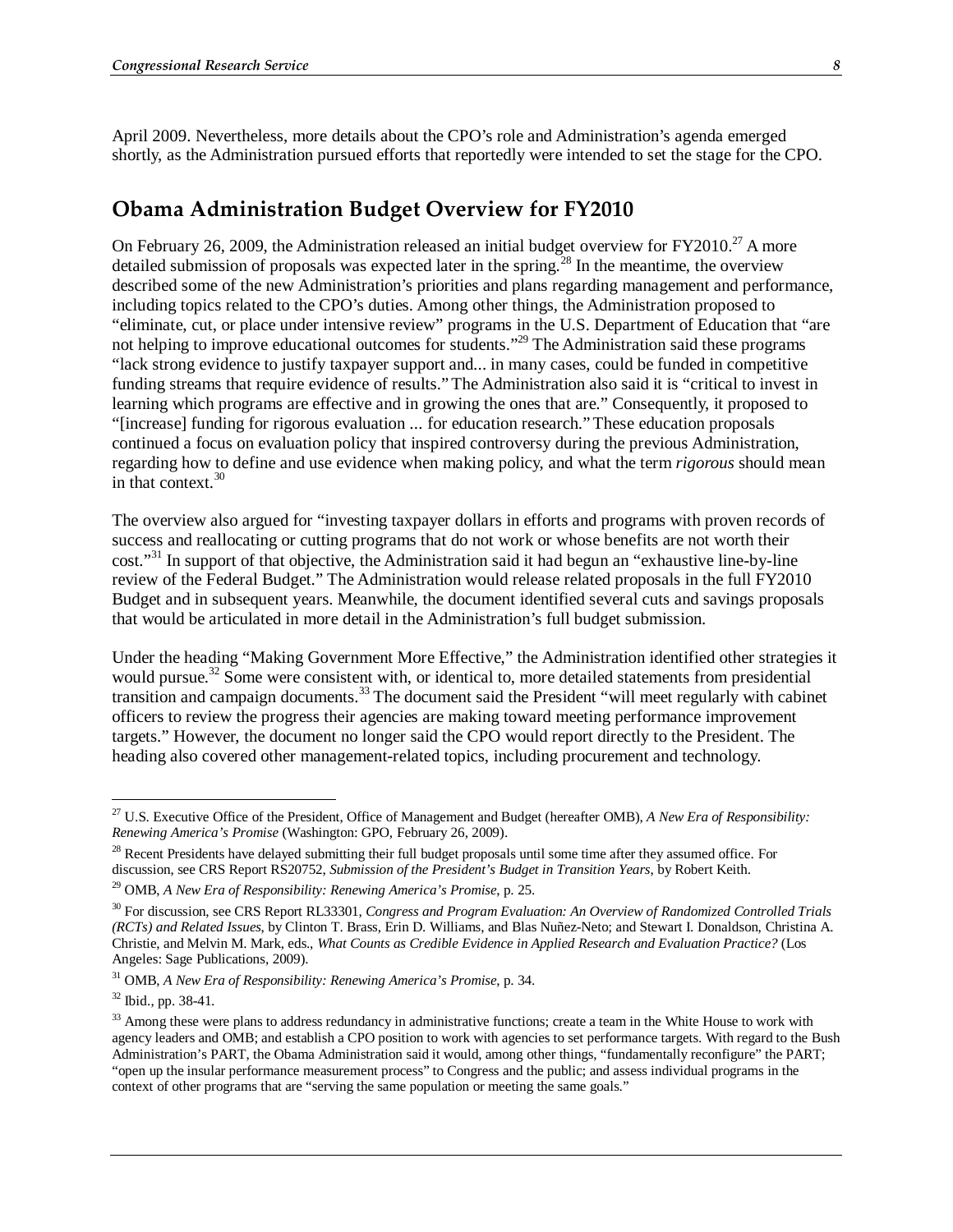#### **Announcement of Zients Nomination**

On April 18, 2009, President Obama announced his intention to appoint and nominate individuals for CPO and another new position, Chief Technology Officer (CTO).<sup>34</sup> For CPO, the President selected Jeffrey D. Zients, who also would be nominated to serve as DDM at OMB.35 The announcement did not go into detail, but said Mr. Zients "will work to streamline processes, cut costs, and find best practices throughout our government."36 On the same day, OMB Director Orszag provided more information about the CPO's duties. Mr. Zients would "lead the President's efforts on contracting and procurement reform, improve government productivity by helping to root out error and waste, build a performance agenda across government, and enhance the transparency of the government's finances." In addition, Mr. Zients would work closely with the CTO, Mr. Aneesh Chopra, and the Federal Chief Information Officer [CIO], Vivek Kundra.<sup>37</sup> The Administration's inclusion of contracting, procurement, and financial management within the CPO's portfolio was new. The inclusion likely reflected the DDM's statutory role to coordinate and supervise OMB's "general management functions," and, therefore, the activities of OMB's management-related statutory offices.<sup>38</sup>

## **Detailed Budget Proposals for FY2010 and Related Policies**

On May 7 and 11, 2009, the Obama Administration submitted to Congress more detailed components of the President's budget request for FY2010. The contents of some documents related closely to the previous announcements of the Administration's performance agenda and CPO's responsibilities.

#### **Proposals for Program Terminations and Reductions**

On May 7, 2009, the Administration issued a document that proposed program "terminations, reductions, and savings" (hereafter *FY2010 TRS Document*).39 The Administration characterized the *FY2010 TRS Document* as identifying "programs that do not accomplish their intended objectives, are not efficient, or that replicate efforts being completed by another initiative and recommends these programs for either termination or reduction."40 By the Administration's count, the document proposed 121 cuts or

37 OMB, OMB Director Peter R. Orszag, "Move Over R2, CPO is Here," April 18, 2009, at

<sup>&</sup>lt;sup>34</sup> The White House, Office of the Press Secretary, "Weekly Address: President Obama Discusses Efforts to Reform Spending, Government Waste; Names Chief Performance Officer and Chief Technology Officer," press release, April 18, 2009, at http://www.whitehouse.gov/the\_press\_office/Weekly-Address-President-Obama-Discusses-Efforts-to-Reform-Spending/. For an overview of the CTO position, see CRS Report R40150, *A Federal Chief Technology Officer in the Obama Administration: Options and Issues for Consideration*, by John F. Sargent Jr.

<sup>&</sup>lt;sup>35</sup> At the time of the announcement, Mr. Zients was founder and managing partner of Portfolio Logic, a Washington, DC, private equity firm. Previously, he served in executive positions in two business research and executive education firms, the Advisory Board Company and the Corporate Executive Board, and as a management consultant.

<sup>&</sup>lt;sup>36</sup> The White House, Office of the Press Secretary, "Weekly Address: President Obama Discusses Efforts to Reform Spending, Government Waste; Names Chief Performance Officer and Chief Technology Officer."

http://www.whitehouse.gov/omb/blog/09/04/18/MoveOverR2CPOisHere/. The CIO position refers to the Obama Administration's non-statutory title for the Administrator of OMB's E-Gov Office, a presidentially appointed position.

 $38$  31 U.S.C. § 503(b)(1). This report does not focus in detail on the core activities of OMB's statutory offices, including regulatory review (OIRA), information policy (OIRA), financial management (OFFM), procurement policy (OFPP), and information technology investment (shared between OIRA and the E-Gov Office).

<sup>39</sup> OMB, *Terminations, Reductions, and Savings—Budget of the U.S. Government, Fiscal Year 2010* (Washington: 2009), at http://www.gpoaccess.gov/usbudget/fy10/browse.html.

<sup>&</sup>lt;sup>40</sup> OMB Web page, "Terminations, Reductions and Savings," at http://www.whitehouse.gov/omb/budget/TRS/. The George W. Bush Administration released similar documents for President Bush's FY2006, FY2007, FY2008, and FY2009 budget proposals.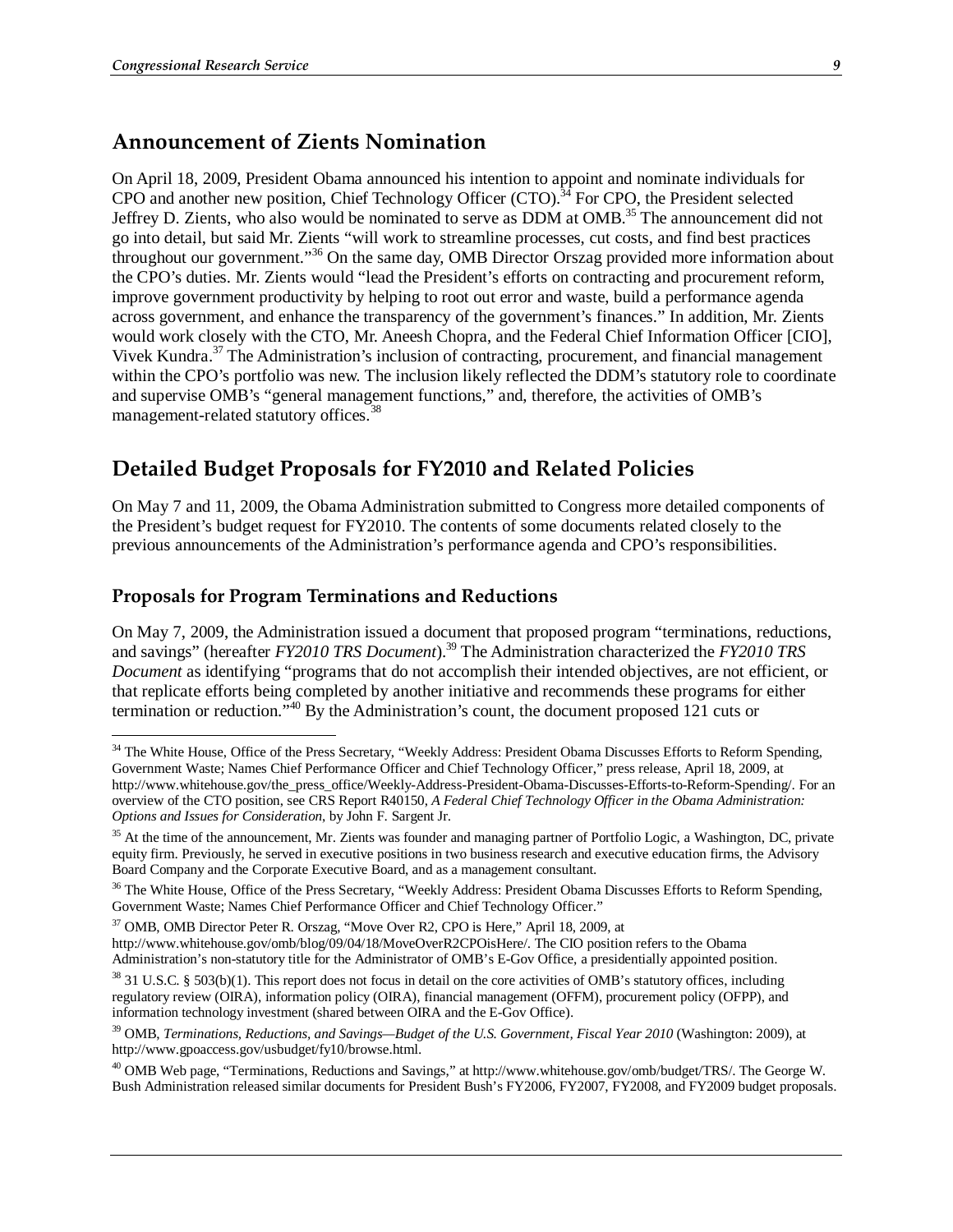restructurings totaling "approximately \$17 billion." Each item in the volume included a brief justification. Notably, the document made no reference to the Bush Administration's PART. According to one media outlet, OMB Director Orszag was asked in connection to the *FY2010 TRS Document* whether the Administration used the Bush Administration's PART or something similar to identify inefficient programs.41 He reportedly responded that OMB is "in the process of overhauling the performance metrics system" and, in addition, that "overhauling the way [OMB] evaluates program performance will be a top priority for Jeffrey Zients." Furthermore, he reportedly said that OMB employees already were working to ensure the process could move along quickly once Mr. Zients took office. Indications of what the process might involve became public only days later.

#### **Themes for a "New Management and Performance Agenda"**

On May 11, 2009, OMB released the *Analytical Perspectives* volume of the President's budget.<sup>42</sup> The volume did not mention the CPO, but included more detail about the Administration's performance-related plans. In a section titled "Building a High-Performing Government," the document outlined the first in a succession of evolving frameworks that the Administration would release. In this case, the Administration put forward six "themes" for a "new management and performance agenda" (see **Box 1**).43 At the time, it appeared that all six themes might fall under the

#### **Box 1: "Themes" for a "New Management and Performance Agenda"**

- I. Putting Performance First: Replacing PART with a New Performance Improvement and Analysis Framework
- II. Ensuring Responsible Spending of Recovery Act Funds
- III. Transforming the Federal Workforce
- IV. Managing Across Sectors
- V. Reforming Federal Contracting and Acquisition
- VI. Transparency, Technology, and Participatory Democracy

statutory responsibilities of OMB's DDM, depending on how the OMB Director assigned duties to subordinates. At a later hearing, OMB Director Orszag said the CPO position's role would embrace the entire agenda.<sup>44</sup> Prior announcements and the *Analytical Perspectives* volume suggested, nevertheless, that day-to-day leadership in pursuit of the last four or five themes would come from other officials.

#### *Announcement of a "Performance Improvement and Analysis Framework"*

Of the six themes, the first, relating to a "new performance improvement and analysis framework," received the most extensive discussion.<sup>45</sup> This theme focused primarily on issues related to program evaluation and performance measurement. In the context of past announcements, these emphases suggested the CPO would play a primary role in establishing and implementing the new framework. To set the stage for the framework, the Administration discussed prior developments during the William Clinton and George W. Bush Administrations and cited three in particular: enactment of the Government

<u>.</u>

<sup>&</sup>lt;sup>41</sup> Elizabeth Newell, "Administration Short on Details About Program Review Process," *GovExec.com*, May 7, 2009, at http://www.govexec.com/dailyfed/0509/050709e1.htm.

<sup>&</sup>lt;sup>42</sup> OMB, *Analytical Perspectives, Budget of the U.S. Government, FY2010* (Washington: GPO, 2009).

<sup>43</sup> Ibid., pp. 9-12.

<sup>44</sup> U.S. Congress, House Committee on Appropriations, Subcommittee on Financial Services and General Government, *Financial Services and General Government Appropriations for 2010*, hearings,  $111<sup>th</sup>$  Cong., 1<sup>st</sup> sess., part 8 [May 20, 2009] (Washington: GPO, 2009), p. 74.

<sup>45</sup> OMB, *Analytical Perspectives, Budget of the U.S. Government, FY2010*, pp. 9-10. The other five themes appeared to be more closely supervised by other presidential appointees who focus on IT, financial management, contracting, and human resources (i.e., the CTO, heads of OMB's statutory offices, and the Director of OPM), and are not discussed in this memorandum.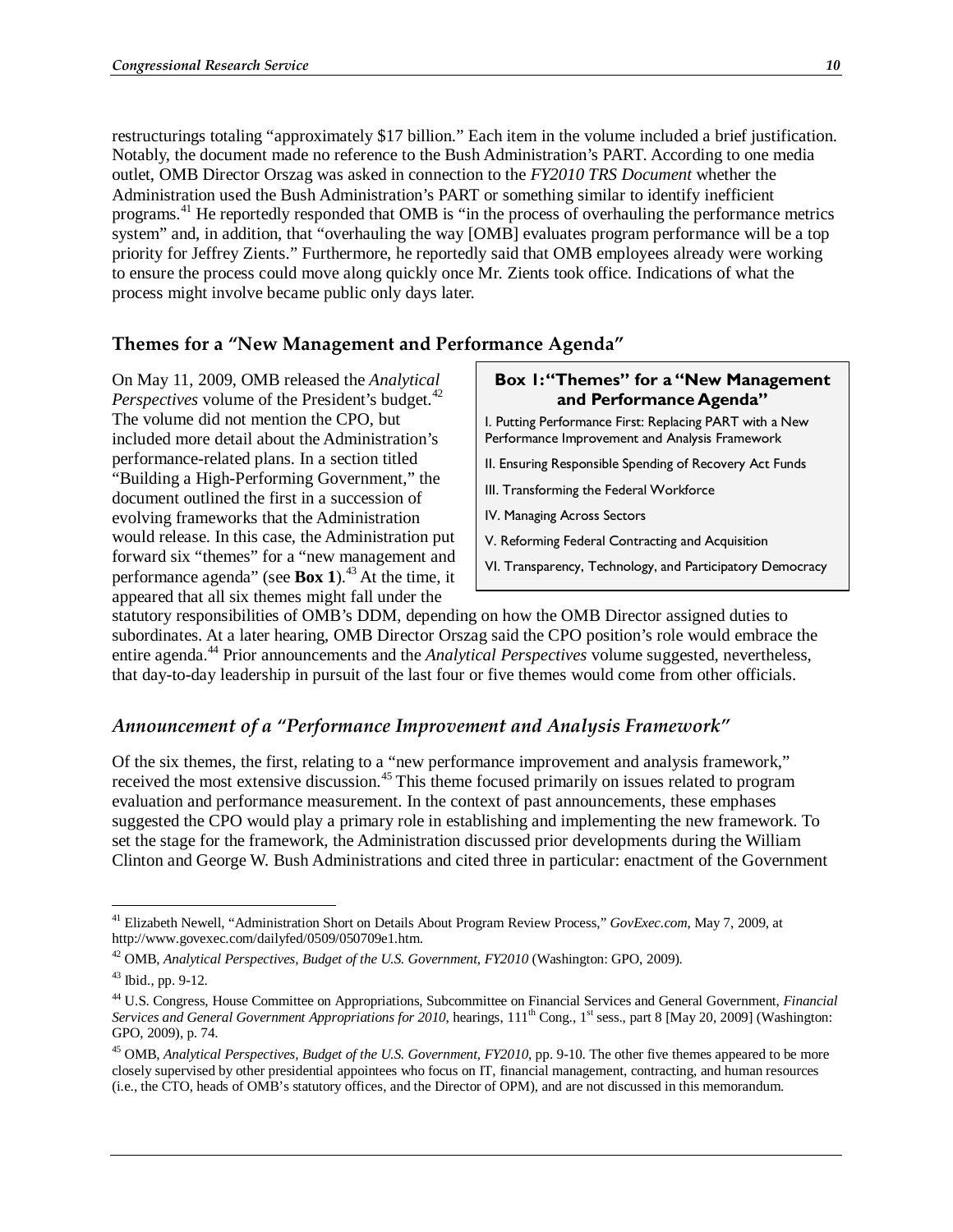Performance and Results Act of 1993 (GPRA), implementation the Bush Administration's PART, and issuance of the Bush Administration's Executive Order (E.O.) 13450. (See **Box 2** for highlights.)

#### **Box 2: Recent Developments Related to Government Performance and Evaluation**

**Enactment and implementation of GPRA (active from 1993-present).**46 GPRA requires executive agencies to develop five-year strategic plans, annual performance plans, and annual program performance reports; to consult with Congress and stakeholders when developing strategic plans, but not when developing annual plans or indicators; and to specify in these plans and reports, among other things, mission statements, general goals and objectives, performance goals, performance indicators, and some descriptions of program evaluations. As drafted and implemented, GPRA has emphasized using performance information during the budget formulation process, but not necessarily when managing agencies or programs. The law has been tightly bound with the process of formulating presidential budget proposals, which occurs largely outside of public view. Annual plans, goals, performance indicators, and program evaluation priorities are formulated within discretion available to agencies and the President and are not required by GPRA to be revised to reflect congressional budget decisions. The law also has emphasized *performance measurement* considerably more than *program evaluation*. Program evaluation and performance measurement are different but often are used for complementary purposes; see **Box 3** (p. 12) for explanation of these terms.

**Implementation of the Bush Administration's non-statutory PART initiative (active 2003-2009).** For approximately 1,000 Bush Administration-defined "programs," the PART used a questionnaire to generate an index score. The score ranged from 0-100 and resulted in a corresponding rating: "effective" for a score between 85-100; "moderately effective", 70-84; "adequate", 50-69; and "ineffective", 0-49. When OMB and agencies disagreed on how to assess program performance (e.g., how to define "success") or when OMB believed a program lacked performance data, OMB gave another designation: "results not demonstrated." OMB said the PART was intended to "formalize" the Administration's efforts to achieve "budget and performance integration," which the Administration said "stresses making budget decisions based on results."47

**Issuance of Bush Administration E.O. 13450 (active November 13, 2007-present).**48 This E.O. adopts and codifies some aspects of the PART. It also centralizes decision making in OMB and the White House about many aspects of agencies' GPRA-related efforts. The E.O. requires an agency head to designate a career or noncareer member of the Senior Executive Service (SES) as "performance improvement officer" (PIO). A PIO is to work under the direction of the agency head and the OMB DDM. The E.O. also establishes a Performance Improvement Council (PIC) within OMB, which is to be directed by the DDM and composed of OMB-selected PIOs. Referring to the PART and its process, a Bush Administration OMB official reportedly said the E.O. was issued as "an effort to sustain what we think is valuable beyond this administration."49

The Obama Administration briefly described its perceptions of these three developments, especially focusing on the PART. Congress and previous Administrations had made "some meaningful progress, but much more could be done." For example, the Obama Administration said the PART helped to establish performance measures, "[b]ut it has been less successful in encouraging the actual use of performance measurement as a performance improvement tool."<sup>50</sup> In support of this statement, the Administration cited a 2007 Government Accountability Office (GAO) survey. The survey results, which were published in 2008, indicated that among federal managers familiar with the PART, only "a minority—26 percent indicated that PART results are used in decision making, and 14 percent viewed PART as improving performance."51 The survey finding may not be surprising, however. OMB guidance explicitly told agencies that a program's PART questionnaire should include performance goals that "provide

 $^{46}$  P.L. 103-62, 107 Stat. 285 (1993), and later amended. Substantially amended in the  $111<sup>th</sup>$  Congress, the new version of the law has not yet been implemented. See this memorandum's final section for discussion.

<sup>47</sup> Quotations are from OMB, *Budget of the United States Government, Fiscal Year 2004, Performance and Management Assessments* (Washington: GPO, 2003), p. 9. Some of the Bush Administration's rhetorical emphasis behind the PART changed in July 2007, when the name of the umbrella initiative was changed from "budget and performance integration" to "performance improvement." See The White House, Results.gov (archived website), "The President's Management Agenda," link entitled "What's in a name?" (July 30, 2007), at http://georgewbush-whitehouse.archives.gov/results/agenda/budgetperformance.html.

<sup>48</sup> E.O. 13450, "Improving Government Program Performance," 72 *Federal Register* 64519, November 13, 2007.

<sup>49</sup> Attributed to Robert Shea in Robert Brodsky, "Commanding Performance," *National Journal*, April 19, 2008, p. 65.

<sup>50</sup> OMB, *Analytical Perspectives, Budget of the U.S. Government, FY2010*, p. 9.

<sup>51</sup> U.S. Government Accountability Office (hereafter GAO), *Government Performance: Lessons Learned for the Next Administration on Using Performance Information to Improve Results*, GAO-08-1026T, July 24, 2008, p. 9.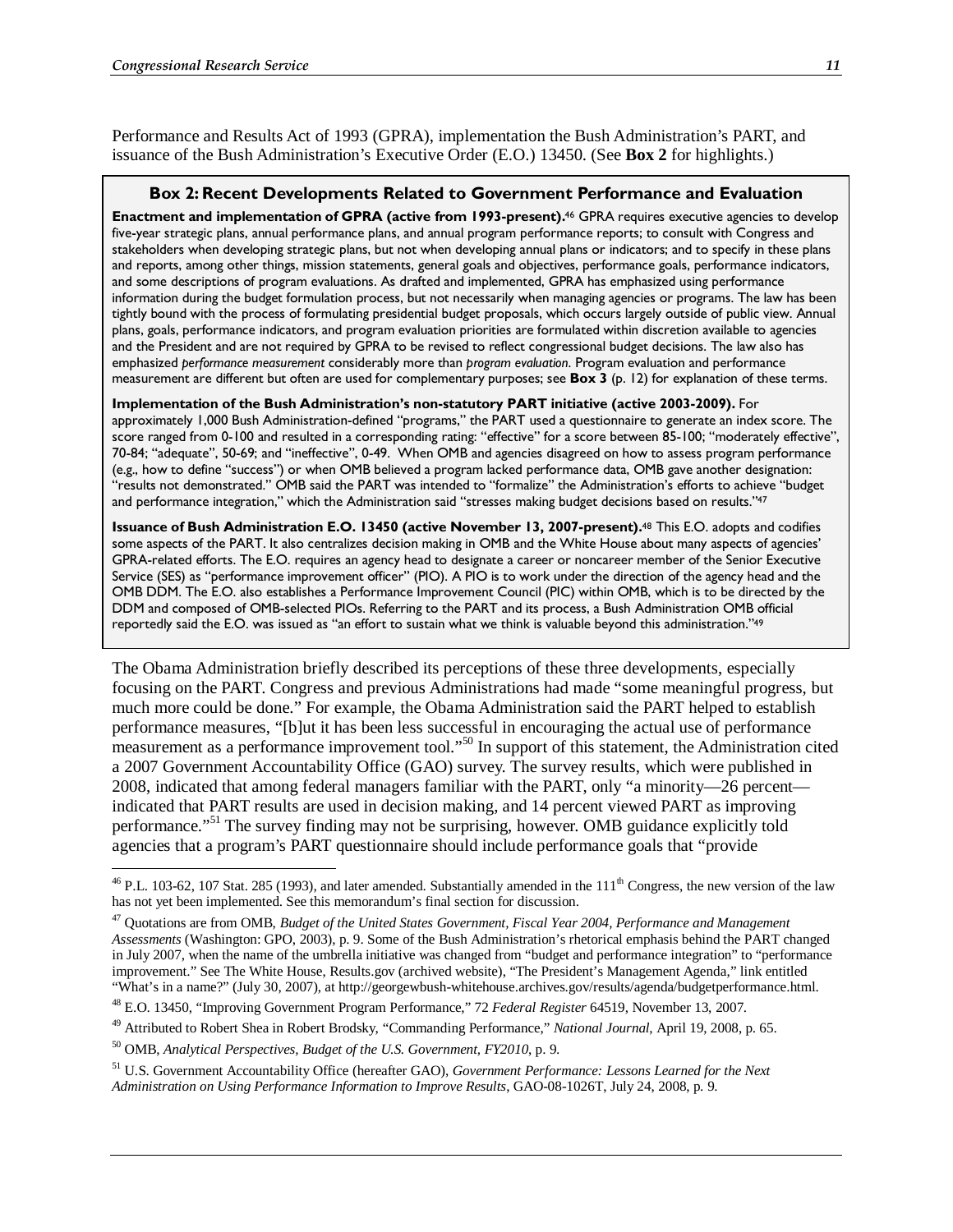information that helps make budget decisions," but need not include "performance goals to improve the management of the program."<sup>52</sup>

#### **Box 3: Program Evaluation, Performance Measurement, and Logic Models**

Like other subjects of federal policy, performance-related policy often involves special terms. Many terms that are used in lawmaking, policy implementation, and oversight may sound similar but often have distinct meanings.

*Program evaluation* is broader in scope than performance measurement. See **Figure 1** (p. 13), which illustrates that performance measurement activities may be a subset of some kinds of program evaluation. Program evaluation uses one or more systematic, analytic methods to answer questions about how well programs are working, whether they are achieving their objectives or causing unintended consequences, why they are performing as they are, and how they can be improved.53 Evaluation may encompass one or more studies, or may be pursued as an ongoing activity. Program evaluations also may be conducted to assess nonfederal activities, such as when an industry self-regulates. Program evaluation "types" may be categorized in many ways.54 In areas of complexity, there is increasing consensus that a single study of any type or method is rarely sufficient to reliably support decision making.55 Rather, program evaluation often is viewed as a cumulative process of using multiple studies, methods, and analyses to better inform learning and decision making.56 *Systematic reviews*, which sometimes are called *evaluation syntheses*, draw conclusions about the current state of knowledge from many evaluations.

*Performance measurement* is much narrower in focus and typically refers to periodic monitoring and reporting of data that are related to government policies and programs. In isolation, performance measurement data often are viewed as managerially useful. However, performance measures, which sometimes are called *indicators*, do not necessarily reflect how well a government program or policy is working, because they may be significantly driven by "external factors" other than the program or policy. Types of performance measures have been categorized in many ways. They may correspond to a program's *activities*, such as actions taken in the process of completing a good or service; *outputs*, such as completed goods or services; *intermediate outcomes*, such as modified behaviors or new knowledge; and *end outcomes*, such as an improved condition or altered status for an inherently valued topic like poverty or economic well-being.<sup>57</sup>

A *logic model* may be used to integrate program evaluation and performance measurement. A logic model shows how multiple inputs, activities, and outputs are expected to influence outcomes in a causal chain. See **Figure 2** (p. 13) for the diagram of a simple logic model. In a job training program, for example, an agency may offer classes to clients. The classes might be considered to be an *activity*. The classes culminate with clients who complete a course. These course completions might be called an *output*. If the clients learn new skills—an *intermediate outcome*—they may have a better chance of finding employment or increasing earnings, which might be viewed as *end outcomes*. Logic models may assist with understanding the relationships among activities and policy outcomes and thereby help determine how well programs work. These relationships sometimes are called *program theory*—that is, the theory behind how a program is intended or understood to achieve policy goals. Like other kinds of policy analysis, program evaluations, performance measurement, and logic models may raise more refined questions about how well a program is working or about the conditions that may be necessary for achieving success in certain circumstances. Therefore, evaluations, measurement, and logic models often complement each other when they inform policy making, oversight, or study.

<u>.</u>

<sup>52</sup> OMB, "Performance Measurement Challenges and Strategies," June 18, 2003, p. 4, at

http://www.whitehouse.gov/sites/default/files/omb/part/challenges\_strategies.pdf.

<sup>53</sup> In this context, the term *program* may be a policy, project, initiative, law, tax provision, regulation, or mix thereof.

<sup>&</sup>lt;sup>54</sup> For two different presentations of types, see "Evaluation Dialogue Between OMB Staff and Federal Evaluators: Digging a Bit Deeper into Evaluation Science," July 2006, Table 1 (slide 14 of PDF),

http://www.whitehouse.gov/omb/assets/omb/performance/supp\_materials/fed\_eval\_2006\_slides.pdf; and GAO, *Performance Measurement and Evaluation: Definitions and Relationships*, GAO-05-739SP, May 2005.

<sup>&</sup>lt;sup>55</sup> For discussion of analogous developments in medicine, see Committee on Reviewing Evidence to Identify Highly Effective Clinical Services, Institute of Medicine, Jill Eden, et al., eds., *Knowing What Works in Healthcare: A Roadmap for the Nation* (Washington: National Academies Press, 2008), p. 83.

<sup>56</sup> CRS Report RL33301, *Congress and Program Evaluation: An Overview of Randomized Controlled Trials (RCTs) and Related Issues*, by Clinton T. Brass, Erin D. Williams, and Blas Nuñez-Neto.

<sup>57</sup> For discussion, see Harry P. Hatry, *Performance Measurement: Getting Results*, 2nd ed. (Washington: Urban Institute Press, 2006), pp. 26-27; and Lawrence B. Mohr, *Impact Analysis for Program Evaluation*, 2nd ed. (Thousand Oaks, CA: Sage Publications, 1995), pp. 15-18.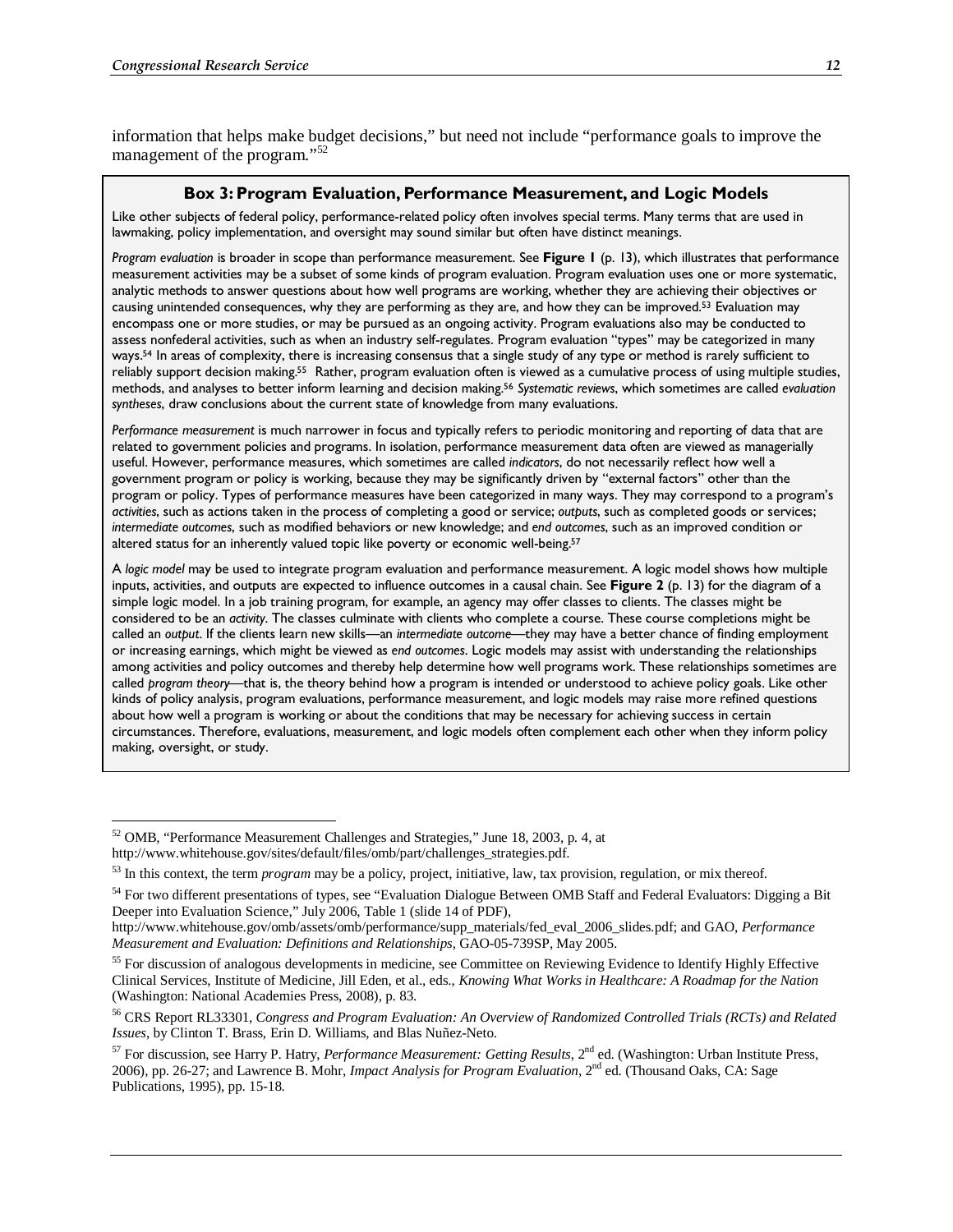After setting the stage with discussion of these three developments, the Administration outlined how it would develop a new framework and related plans. Working along with the Performance Improvement Council (PIC; established by E.O. 13450), the Administration said it eventually would "fundamentally reconfigure how the Federal Government assesses program performance." The PART would be replaced with a "performance improvement and analysis framework," which would

> switch the focus from grading programs as successful or unsuccessful to requiring agency leaders to set priority goals, demonstrate progress in achieving goals, and explain performance trends. In order to break down silos, cross-program and crossagency goals would receive as much or more focus as program-specific ones. In developing this new approach, the Administration will engage the public,



Congress, and outside experts to develop a better and more open performance measurement process...<sup>5</sup>



#### **Figure 2. Basic Framework for A Logic Model: Evaluating How a Policy May Work**

**Source:** CRS, adapted and modified from Hatry, p. 26 (2006) and United Way of America, *Measuring Program Outcomes: A Practical Approach* (1996), at http://americalivesunited.com/Outcomes/Resources/MPO/model.cfm.

-

<sup>58</sup> OMB, *Analytical Perspectives, Budget of the U.S. Government, FY2010*, p. 9.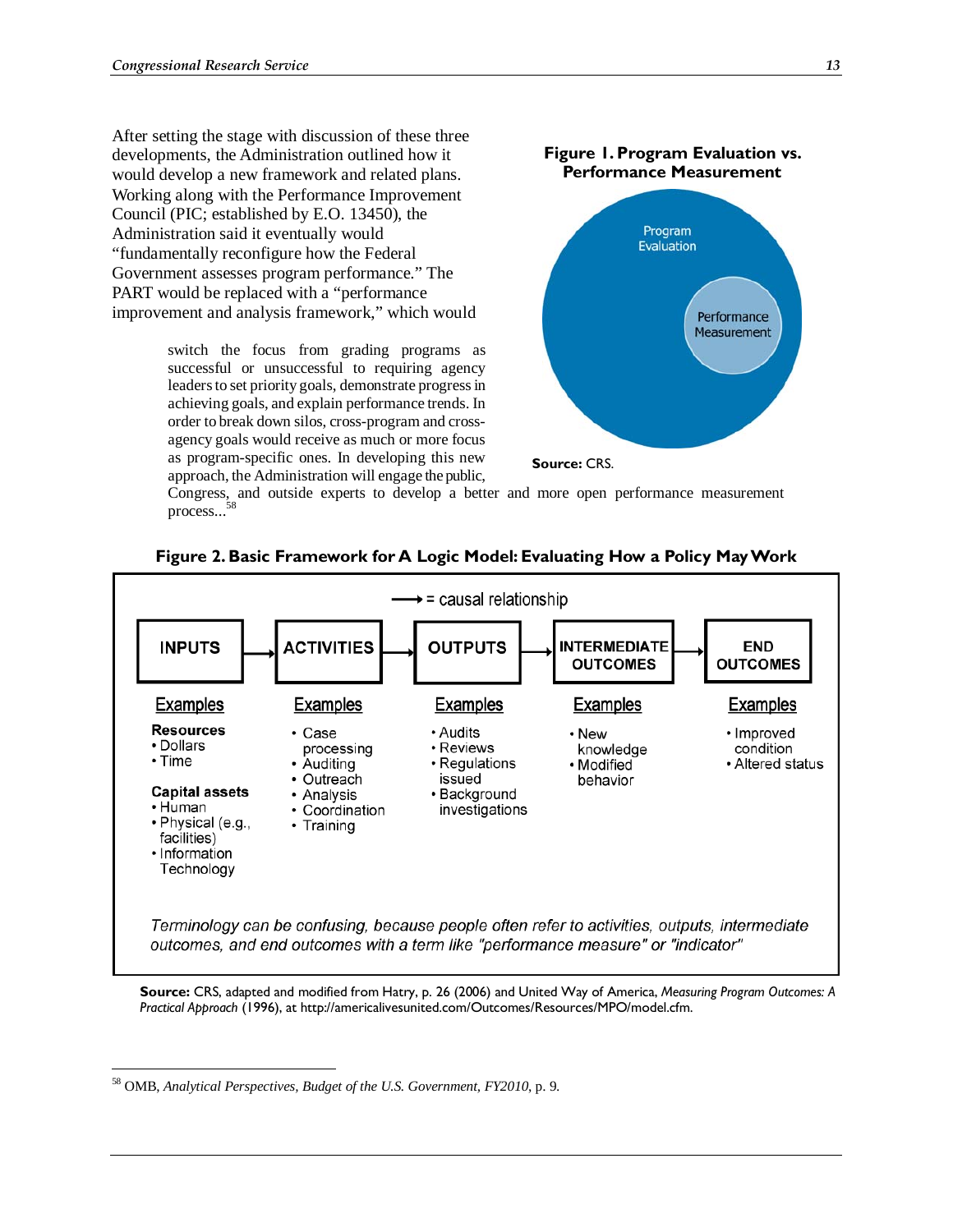#### *Pursuit of Performance Improvement: Three Related Efforts*

The Administration announced three efforts that would begin soon in pursuit of the performance improvement and analysis framework.<sup>59</sup> First, the Administration planned to identify "high priority" goals." As a first step in that process, the Administration said OMB would ask each major agency to "identify a limited set of high priority goals, supported by meaningful measures and quantitative targets, that will serve as the basis for the President's meetings with cabinet officers to review their progress toward meeting performance improvement targets." The Administration also said it would "identify ongoing opportunities to engage the public, stakeholders, and Congress in this effort."

Second, the Administration said the framework also would "emphasize program evaluation." The Administration said it would "conduct quality research evaluating the effectiveness of government spending," making an analogy to what has been called "comparative effectiveness research" in health care.60 The *Analytical Perspectives* document did not elaborate further. However, subsequent statements from OMB about "evidence-based policy" and "rigorous evidence" suggested a possible emphasis on using particular evaluation methodologies, potentially including randomized controlled trials (RCTs),<sup>61</sup> to ascertain the impact of government policy interventions on policy outcomes.<sup>62</sup> RCTs were the subject of some controversy during the George W. Bush Administration.<sup>63</sup> Later, OMB Director Orszag characterized this effort as "evidence-based policy" and related it to the President's budget proposals for program terminations and reductions, saying the targeted programs "have been determined to be ineffective, duplicative, or obsolete."<sup>64</sup>

<u>.</u>

<sup>&</sup>lt;sup>59</sup> Unless otherwise noted, quotations are taken from ibid., pp. 9-10.

<sup>60</sup> For background on this topic in health care, see CRS Report RL34208, *Comparative Clinical Effectiveness and Cost-Effectiveness Research: Background, History, and Overview*, by Gretchen A. Jacobson.

<sup>&</sup>lt;sup>61</sup> OMB, OMB Director Peter R. Orszag, "Building Rigorous Evidence to Drive Policy," June 8, 2009, at http://www.whitehouse.gov/omb/blog/09/06/08/BuildingRigorousEvidencetoDrivePolicy/. Director Orszag's blog entry linked to an advocacy group, the Coalition for Evidence-Based Policy, that primarily has emphasized its views on the merits of RCTs and disadvantages of other evaluation methods. See Coalition for Evidence-Based Policy, "Mission & Activities," at http://coalition4evidence.org/wordpress/?page\_id=6.

 $62$  An RCT is a form of "impact evaluation" that quantitatively estimates the extent to which a policy causes a change in an outcome of interest, compared to what would have happened without the policy. For a discussion of impact evaluations, see **Figure 3** and related discussion later in this memorandum. An "outcome of interest" is a policy goal that one or more stakeholders care about (e.g., unemployment rate). There can be many outcomes of interest related to a program, but there may not be consensus on which are most important.

 $63$  Topics that were subjects of debate included how to define "success" for a program or policy; how the term "effectiveness" is used and defined; what kinds of information and analysis constitute "evidence"; what constitutes "rigorous" evaluation; what methodology or methodologies are capable of producing "evidence"; how evidence should be presented and used; and what kinds of information and analysis should inform learning, management, and policy making. For discussion, see CRS Report RL33301, *Congress and Program Evaluation: An Overview of Randomized Controlled Trials (RCTs) and Related Issues*, by Clinton T. Brass, Erin D. Williams, and Blas Nuñez-Neto.

<sup>&</sup>lt;sup>64</sup> Written testimony of OMB Director Orszag, in U.S. Congress, House Committee on Appropriations, Subcommittee on Financial Services and General Government, *Financial Services and General Government Appropriations for 2010*, hearings, 111th Cong., 1st sess., part 8 [May 20, 2009] (Washington: GPO, 2009), p. 111. He also mentioned *cost-benefit analysis* at the hearing as a methodology capable of "demonstrat[ing] results." Under cost-benefit analysis, a person seeks to estimate the costs and benefits of a policy option for different actors, denominating both costs and benefits in dollar terms, although some costs and benefits may not be possible to quantify. Cost-benefit analysis then shows the distribution of benefits and costs among these actors and provides a perspective on whether the total benefits for society justify the total costs. As an input to that assessment, the analysis may produce a computation of "net benefits" or "net costs." Many economists are uncomfortable with cost-benefit analysis, if it computes overall net benefits or costs for an option but does not take into account distributional concerns among winners and losers, or if the analysis is used to justify decisions without making side payments to compensate any losers. See Edward M. Gramlich, *A Guide to Benefit-Cost Analysis*, 2nd ed. (Englewood Cliffs, NJ: Prentice Hall, 1990), pp. 30-33.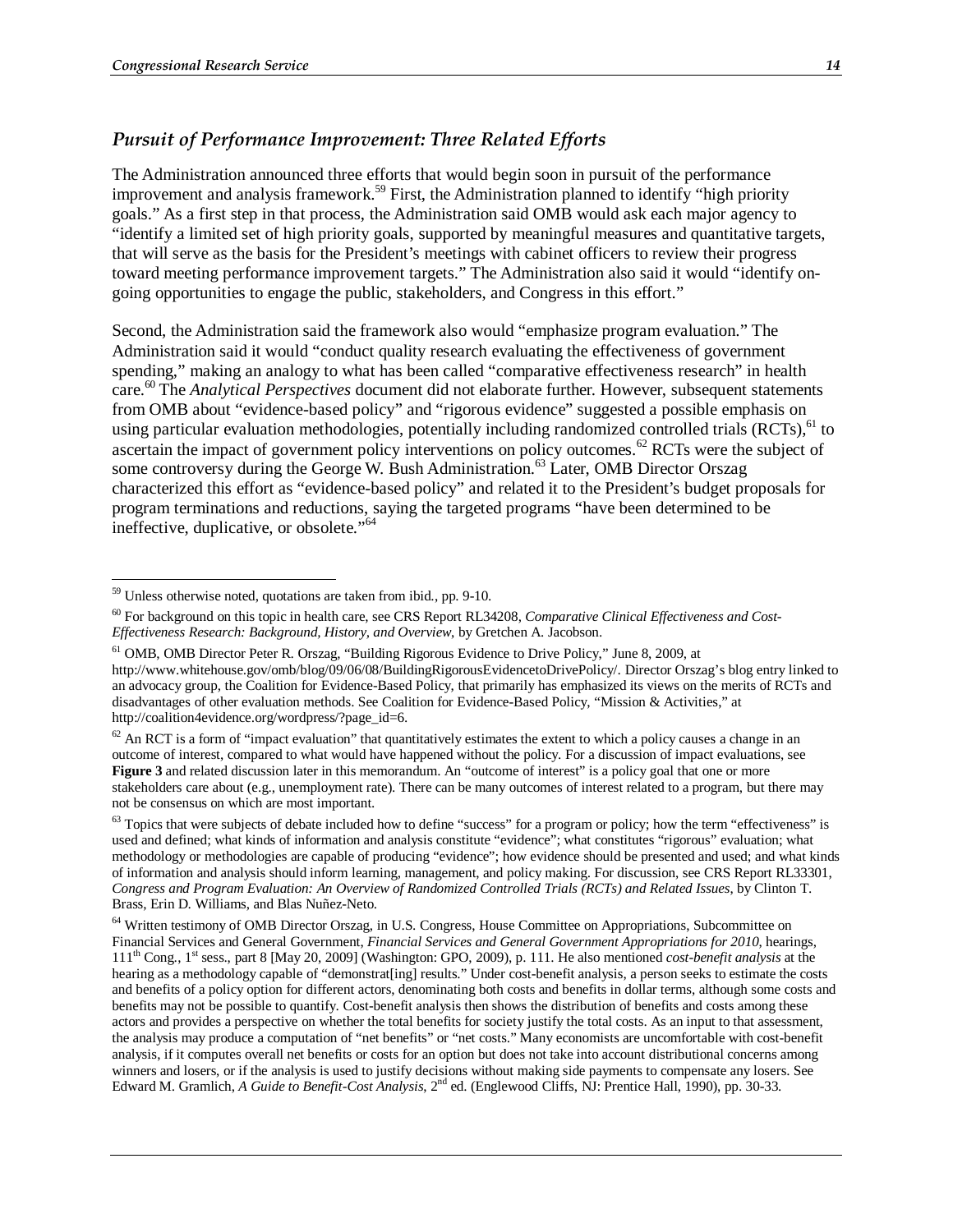<u>.</u>

Third, the Administration would develop further options for the framework. In the coming months, the Administration said it would work with agencies and the PIC to develop options for five evaluationrelated topics. The *Analytical Perspectives* volume did not indicate whether Congress and stakeholders would be involved. The topics included (1) establishing a "comprehensive program and performance measurement system that shows how Federal programs link to agency and Government-wide goals"; (2) changing "program assessment and performance measurement processes to emphasize the reporting of performance trends, explanations for the trends, mitigation of implementation risks, and plans for improvement with accountable leads"; (3) "streamlining" GPRA- and PART-related reporting to reduce workload on agencies and OMB; (4) changing how evaluation-related information is presented to Congress, the public, and stakeholders, both in agency reports and on OMB's ExpectMore.gov website;<sup>65</sup> and (5) beginning a "comprehensive research program to study the comparative effectiveness of different program strategies to ensure that programs achieve their ultimate desired outcomes."

### **Zients Statements About Plans at Confirmation Hearing**

On June 10, 2009, the Senate Committee on Homeland Security and Governmental Affairs held Mr. Zients' confirmation hearing for the DDM position.<sup>66</sup> Mr. Zients said that, if confirmed, he would "focus on the five areas the President has emphasized," including (1) creating an outcome-oriented measurement system; (2) helping to transform the Federal workforce; (3) improving acquisition practices and having the right mix of public and private labor; (4) ensuring that funding from the American Recovery and Reinvestment Act (ARRA; P.L. 111-5) would be spent quickly and wisely; and (5) achieving "unprecedented transparency and accountability" throughout government operations.<sup>67</sup> On the subject of IT investments, Mr. Zients alluded to an effort to "create a dashboard which will allow us to see where projects are, spot problems early and get them ... back on track."68 With regard to program evaluation and performance measurement, Mr. Zients said the Administration would transition away from PART to a

collaborative approach, working with the stakeholders at the senior-most level to understand what matters, what are the overall goals, how are they being translated to ... operating plans? And then, what are the best handful of outcomes-based metrics to track progress across time? And that you have the flexibility in the system ... to look at problems ... not just by program, but across agency. So, I'm wary of anything that's one size fits all. At the same time, I think the ultimate test is ... is the system being used by senior managers, senior leaders, senior stakeholders to make decisions?<sup>69</sup>

This approach appeared to view "senior-most" stakeholders as the primary audiences for collaborating on definitions of "success," and as the primary audiences for encouraging use of the resulting information. It

69 Oral testimony in *Zients Nomination Hearing*. Mr. Zients added that "[s]ome programs probably aren't conducive to metricbased tracking across time, ... and ... therefore, require longer term studies around effectiveness and efficiency."

 $65$  The website was established the Bush Administration in early 2006 to house PART-related information and is available at http://www.whitehouse.gov/omb/expectmore/index.html.

<sup>&</sup>lt;sup>66</sup> U.S. Congress, Senate Committee on Homeland Security and Governmental Affairs, *Nominations*, 111<sup>th</sup> Cong., 1<sup>st</sup> sess., June 10, 2009 (hereafter, *Zients Nomination Hearing*), at

http://hsgac.senate.gov/public/index.cfm?FuseAction=Hearings.Hearing&Hearing\_ID=19476eae-7f0c-403e-a1fe-f06160b2f7e7; transcript at http://www.cq.com (subscription required).

 $67$  The fourth and fifth themes that appeared in the President's FY2010 budget appeared to be combined here. Written testimony of Jeffrey Zients, in *Zients Nomination Hearing*, at http://hsgac.senate.gov/public/\_files/061009Zients.pdf.

<sup>68</sup> Testimony in *Zients Nomination Hearing*. This referred to creation of a website that would show information about projects' status with regard to cost, schedule, and performance using "earned value management" (EVM). The website was established as "IT Dashboard" on June 30, 2009, at http://it.usaspending.gov/. For more on EVM, see CRS Report RL34257, *Earned Value Management (EVM) as an Oversight Tool for Major Capital Investments*, by Clinton T. Brass.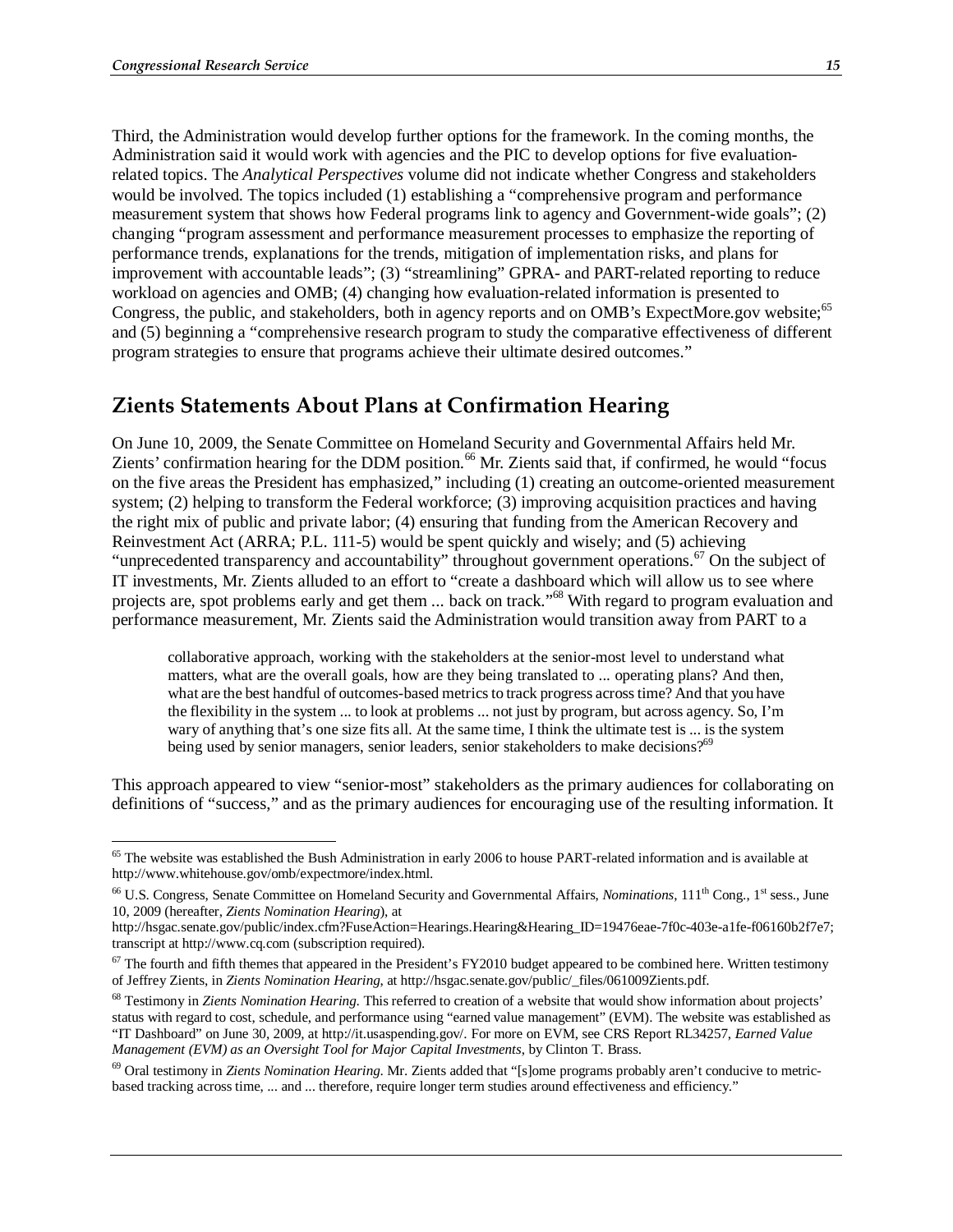was unclear, however, how the Administration might approach the subject of more numerous operational metrics and analyses that often are used at lower levels of an agency to assist with management, learning, and research. In addition, Mr. Zients' testimony did not elaborate on how the Administration and agencies would provide for public transparency and participation in the process of developing goals and metrics.

## **Planning for High-Priority Performance Goals and FY2011 Budget**

On June 19, 2009, the Senate confirmed Mr. Zients to be DDM by unanimous consent.<sup>70</sup> His confirmation set the stage for executive branch-wide implementation of an OMB memorandum that was issued shortly after his confirmation hearing. On June 11, 2009, OMB Director Orszag issued a memorandum to heads of agencies that provided more details about how the Administration would establish the framework that it previously announced in the FY2010 President's budget.<sup>71</sup> The memorandum also assigned several "deliverables" to agencies, including that they identify near-term "high-priority performance goals" and include certain performance information and termination proposals in FY2011 budget submissions.<sup>72</sup>

#### **Development of a "Management and Performance Framework"**

The June 2009 memorandum described a forthcoming process to establish a "management and performance framework." The memorandum suggested the framework might encompass many of the presidential priorities that Mr. Zients outlined at his confirmation hearing.

Over the next several months, OMB also will work with Congress, interagency management councils, experts in Federal management policy, Federal employees, and other key stakeholders to craft a broad management and performance framework that will achieve near-term priorities and overcome long standing management challenges. This effort will include addressing the high-priority performance goals ... and will help inform budget decisions. The framework also will further promote reforms to Federal procurement and financial management processes, improve the openness and transparency of government, and maintain a focus on implementation of [ARRA].<sup>73</sup>

Publication in August 2009 of OMB's updated version of *Circular No. A-11*, which guides agencies annually on how to develop budget submissions and comply with GPRA, shed little additional light on the Administration's framework other than removing references to the Bush Administration's PART.<sup>74</sup>

#### **High-Priority Performance Goals (HPPGs)**

The June OMB memorandum provided detailed instructions to agencies on how to identify "high-priority performance goals" (HPPGs) that could be achieved in 12-24 months. Agencies would have six weeks,

<sup>-</sup>70 "Executive Calendar," *Congressional Record*, daily edition, vol. 155, part 93 (June 19, 2009), pp. S6840-S6841. On July 1, 2009, the White House released a list of White House Office employees. The list did not include Mr. Zients, which indicated that the CPO is not a White House position, but instead is a non-statutory, additional title for OMB's DDM position. The White House, "Annual Report to Congress on White House Staff," July 1, 2009; at http://www.whitehouse.gov/blog/Annual-Report-to-Congress-on-White-House-Staff-2009/.

<sup>&</sup>lt;sup>71</sup> OMB, "Planning for the President's Fiscal Year 2011 Budget and Performance Plans," memorandum, M-09-20, June 11, 2009 (hereafter *OMB June 2009 Memo*), at http://www.whitehouse.gov/omb/memoranda\_2009/.

<sup>&</sup>lt;sup>72</sup> Other deliverables focused on the federal hiring process, employee survey findings, and employee wellness.

<sup>73</sup> *OMB June 2009 Memo*, pp. 1-2.

<sup>74</sup> OMB, *Circular No. A-11, Preparation, Submission, and Execution of the Budget*, August 2009, Part 6, at http://www.whitehouse.gov/sites/default/files/omb/assets/a11\_current\_year/a\_11\_2009.pdf.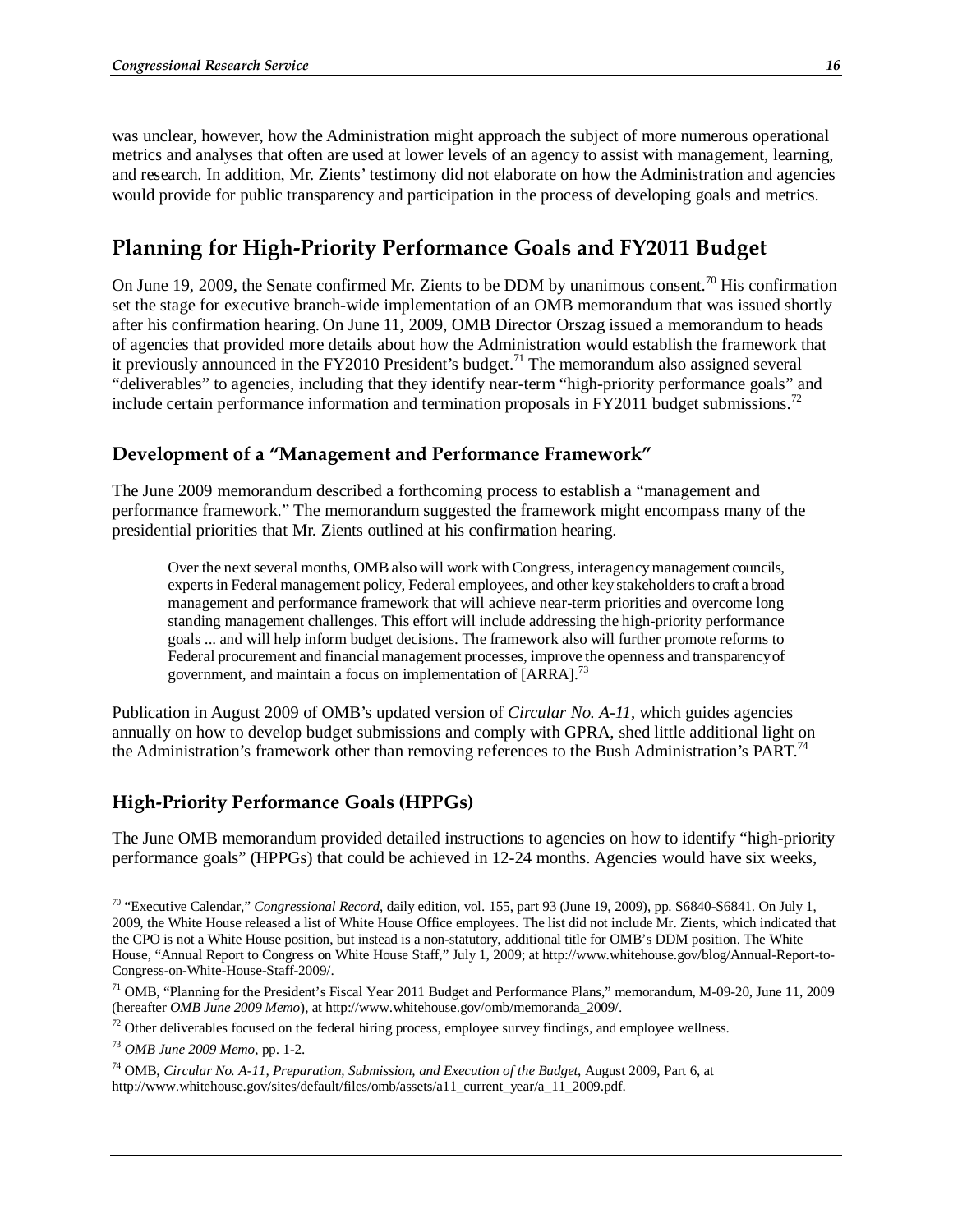until July 31, 2009, to submit candidate goals to OMB. When developing the goals, agencies would be required to "engage with and consider input" from OMB, policy councils in the Executive Office of the President (EOP), congressional authorizers and appropriators, and "agency program and management leadership, front-line employees, external partners, the public, and other stakeholders." The memorandum did not explain how input would be solicited or whether it would be made publicly available.

OMB outlined numerous guidelines for the HPPGs (see **Box 4**). In combination, the guidelines appeared to be difficult to satisfy or reconcile. For example, OMB required that the HPPGs be "highly valued by the public," which suggested that many HPPGs might be end outcomes (see **Figure 2**, p. 13). However, factors that are separate from a government program, which sometimes are called "external factors," such as overall economic conditions, also may influence whether end outcomes are achieved.<sup>75</sup> Therefore, simple performance measurement of these end outcomes might leave unclear whether the program is contributing toward achievement of the goal, or if achievement or non-achievement instead is due to external factors that are separate from the program.<sup>76</sup> In addition, goals that are achievable and measurable in the short-term often tend to be more operational in character—for example, activities, outputs, or intermediate outcomes in a logic model, toward the left side of **Figure 2**—which might make it more difficult to select goals that are of high value to the public.

#### **Box 4. OMB Guidance for HPPGs**

OMB said the goals should be "near-term" (achievable in 12- 24 months); highly valued by the public or reflecting achievement of "key agency missions"; authorized by law; and sufficiently funded by Congress in order to be achieved. OMB also said, however, that the goals should not be focused on internal agency management issues. The goals also would need to be quantifiable, "measureable in a timely fashion," and chosen such that "outcomes ... can be clearly evaluated." Acceptable goals would need to be difficult to achieve unless multiple challenges were overcome. Challenges could include resolution of "coordination, operational, or other implementation challenges including across multiple agencies," or the need for a "concerted focus of agency resources."

For each goal, the memorandum said an agency should define the problem being addressed and the goal to be accomplished. A goal would comprise one or more performance measures with "targets and timeframes." In addition, the memorandum said an agency should identify programs inside and outside of the agency that contribute to achieving a goal; identify persons within and outside the agency who are responsible for policy direction, program management, and implementation; identify "who will be held accountable for whether the goal is achieved"; and outline the agency's strategy to achieve the goal.

After the July 31 deadline, OMB reportedly was "working closely with agencies to tweak performance goals" that had been sent to  $OMB.<sup>77</sup>$  Later, Mr. Zients reportedly said the goals would be posted online "after they are finalized as part of the fiscal 2011 budget process."78 It is not clear how agencies solicited stakeholder input when developing the goals, including from Congress.

Aspects of this initiative appeared to be similar in some respects to previous presidential initiatives. For example, the Richard M. Nixon and Gerald R. Ford Administrations pursued "Management by Objectives" (MBO), under which agencies were instructed in 1973 to "select objectives which are of Presidential significance" and that are "capable of accomplishment in the coming year."<sup>79</sup> In addition, the

<sup>-</sup>75 See **Figure 2** for an illustration of end outcomes and **Box 3** for more on external factors.

<sup>&</sup>lt;sup>76</sup> See Box 3 for discussion of how program evaluation is broader in scope and often more appropriate for addressing such questions than performance measurement.

<sup>77</sup> Elizabeth Newell, "Agencies Submit 'Fresh, Innovative' Performance Goals to OMB," *GovExec.com*, August 4, 2009, at http://www.govexec.com/dailyfed/0809/080409e1.htm.

<sup>78</sup> Jason Miller, "OMB Wants to Change the Tone of Management," *Federalnewsradio.com*, October 21, 2009, at http://www.federalnewsradio.com/?nid=35&sid=1791266.

<sup>&</sup>lt;sup>79</sup> Chester A. Newland, "Policy/Program Objectives and Federal Management: The Search for Government Effectiveness," *Public Administration Review*, vol. 36 (January/February 1976), p. 21.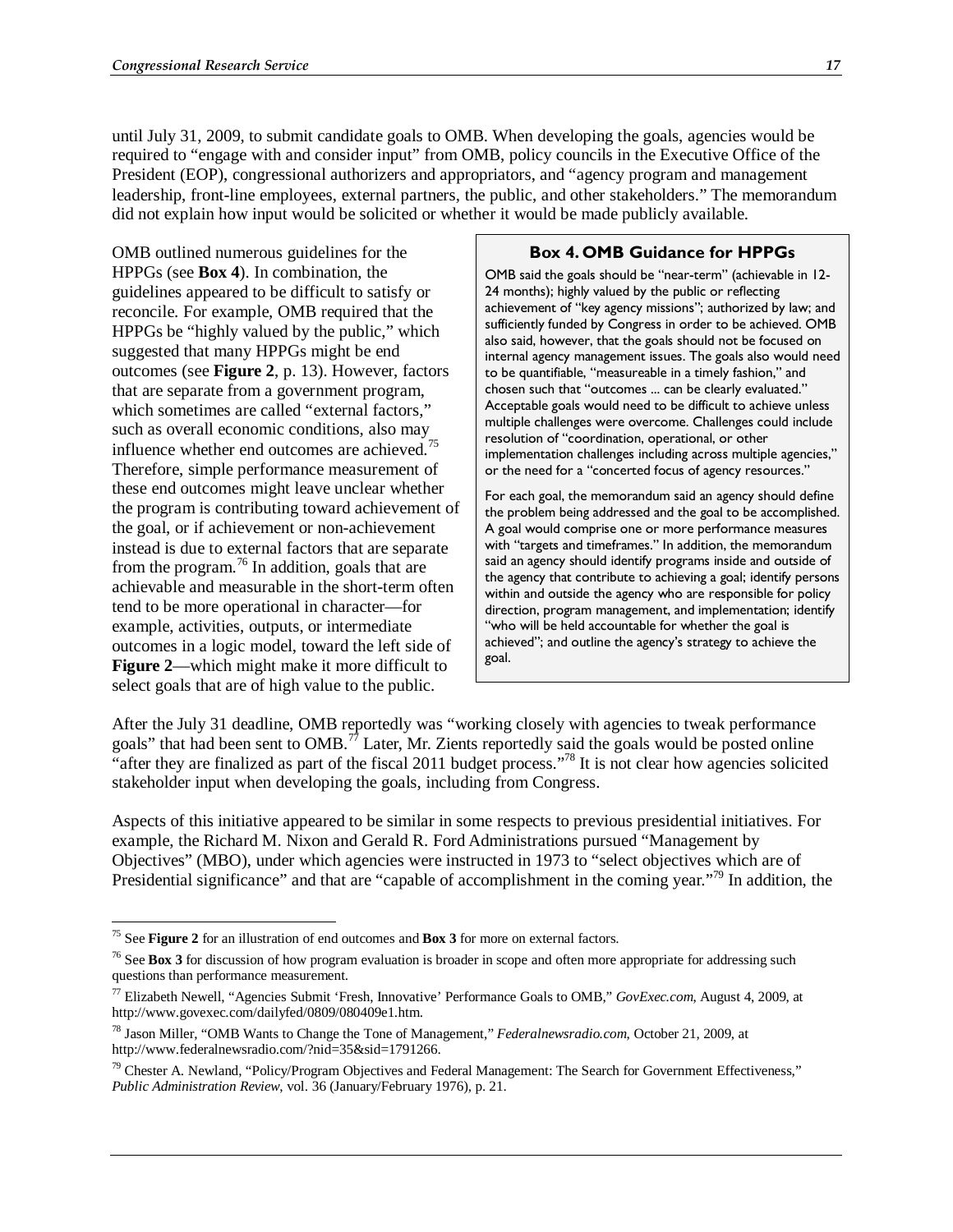Clinton Administration's National Performance Review recommended in 1993 that the "President should develop written performance agreements with department and agency heads."<sup>80</sup> The HPPG effort also resembles an initiative in the United Kingdom under former Prime Minister Tony Blair. In this initiative, which was led by the Prime Minister's Delivery Unit (PMDU), departments were assigned targets for certain performance measures and received high level attention from the Prime Minister.<sup>81</sup>

#### **Planning for the President's FY2011 Budget Proposals**

The June 2009 OMB memorandum also began the process of developing the President's FY2011 budget proposals. According to previous Administration statements, several of the memorandum's topics were supposed to have been influenced by Mr. Zients. Among other things, the memorandum directed each agency to identify at least five potential "significant" terminations or reductions in its budget submission to OMB. Each potential termination or reduction was to include "analysis and evidence showing why the reductions are warranted."<sup>82</sup> OMB also directed agencies to submit three alternative budget requests, reflecting different funding scenarios, with corresponding estimates of the "performance" associated with each request. For these requests, OMB directed agencies to highlight "methodologies used to allocate base funding" and specifically cited the use of cost-benefit analysis. Furthermore, the memorandum said agency requests for funding for a specific project or location "should provide a clear merit basis for inclusion in the budget" but did not explain what would constitute "merit."<sup>83</sup>

### **Developing a New Performance Management System**

#### **Fall 2009 Congressional Hearings**

From September 2009 through the calendar year's end, several developments suggested how the Obama Administration's framework might operate. For example, Mr. Zients testified at several congressional hearings about the Administration's plans for developing a new "performance management" framework. At a hearing on September 24, 2009, for example, he announced the appointment of Shelley H. Metzenbaum as his deputy with responsibility for performance-related topics.<sup>84</sup> After the 2008 presidential election, Ms. Metzenbaum wrote a 66-page report that recommended what the Obama Administration should do regarding "performance management" (see **Box 5** for highlights).<sup>85</sup>

-

<sup>80</sup> Office of the Vice President (Gore), *From Red Tape to Results: Creating a Government That Works Better & Costs Less, Report of the National Performance Review* (Washington: GPO, 1993), pp. 75-77, and *From Red Tape to Results: Creating a Government That Works Better & Costs Less, Mission-Driven, Results-Oriented Budgeting, Accompanying Report of the National Performance Review* (Washington: GPO, 1993), pp. 9-14.

<sup>81</sup> The PMDU effort received mixed reviews. See Michael Barber, *Instruction to Deliver: Tony Blair, Public Services, and the Challenge of Achieving Targets* (London: Politico's, 2007); and Christopher Hood, "Gaming in Targetworld: The Targets Approach to Managing British Public Services," *Public Administration Review*, vol. 66 (July/August 2006), pp. 515-521.

<sup>82</sup> *OMB June 2009 Memo*, p. 4.

<sup>&</sup>lt;sup>83</sup> Some observers have called presidential budget requests that specify funds for a specific project or location a form of executive branch earmarking. For discussion, see CRS Report RL34648, *Bush Administration Policy Regarding Congressionally Originated Earmarks: An Overview*, by Clinton T. Brass, Garrett Hatch, and R. Eric Petersen.

<sup>84</sup> U.S. Congress, Senate Committee on Homeland Security and Governmental Affairs, Subcommittee on Federal Financial Management, Government Information, Federal Services, and International Security, *Getting to Better Government: Focusing on Performance*,  $111<sup>th</sup>$  Cong.,  $1<sup>st</sup>$  sess., September 24, 2009, at

http://hsgac.senate.gov/public/index.cfm?FuseAction=Hearings.Hearing&Hearing\_ID=4a27d8ec-2e50-4e6e-aaba-72b62ca9a0ee.

<sup>85</sup> In **Box 5,** page citations refer to Shelley H. Metzenbaum, *Performance Management Recommendations for the New Administration* (Washington: IBM Center for the Business of Government, [January] 2009), at (continued...)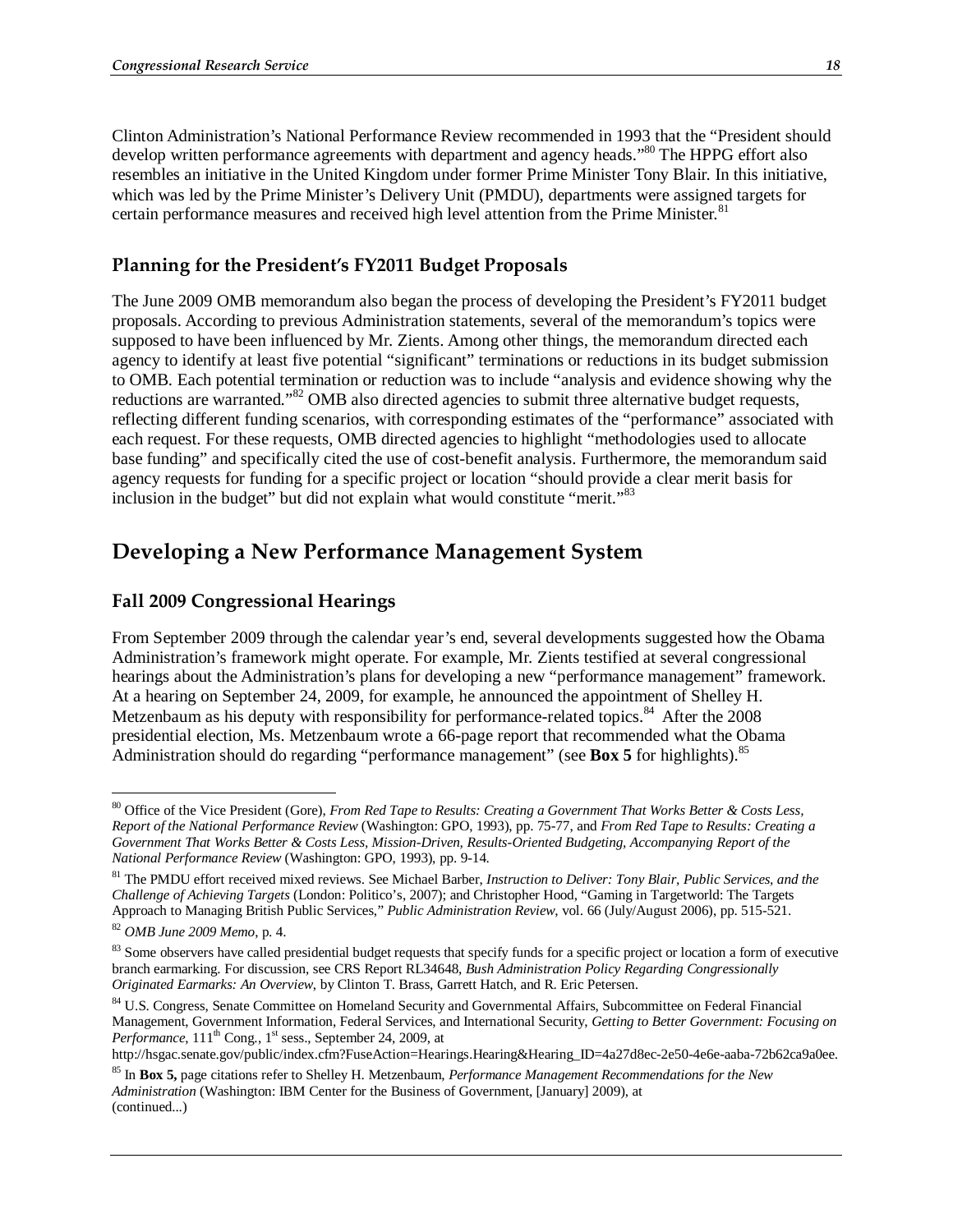#### **Box 5: Highlights of Recommendations from Metzenbaum Report**

Ms. Metzenbaum's report recommended retaining a "revised" PART to be conducted by OMB, because it "introduced a useful program management discipline" (p. 52). A revised PART would emphasize using analysis to improve, rather than attaining targets or scoring well on overall program ratings (pp. 43, 52-54). It also would decrease emphasis on holding agencies accountable for using effective performance management practices, such as planning and management (p. 54). Separately, there would be four levels of performance measures or "targets":

- presidential,
- cross-agency,
- agency, and
- program (pp. 38, 41).

White House "policy councils" and OMB would identify cross-agency measures and targets (pp. 43, 53). Agencies would "identify a broader set of agency priority targets in their areas of responsibility" (p. 38). Echoing the Obama campaign's plans for a White House performance team, the report recommended that the CPO use practices somewhat analogous to the PMDU of the United Kingdom. A group of "highly regarded public and private sector managers" would provide feedback to members of the Cabinet about how to meet the President's targets and priorities (p. 42). The report focused primarily on performance measurement and analysis of these measures (pp. 41-42), but did not explicitly include the subject of program evaluation in its scope or how program evaluations could address the recommended analyses.

The report identified some ways in which agencies might interact with Congress and the public, but was largely silent about how the President and OMB should work or consult with Congress. For example, the report recommended that OMB "strongly encourage agencies to invite outside expertise and multiple perspectives to inform the selection of targets, performance measures, and strategies to improve performance" and particularly emphasized engagement with "outside experts" (p. 45). Whether Congress and the public would be invited by agencies to participate in specifying overall goals, however, seemed unclear. The report did not address the topic of presidential or OMB consultations with Congress about goal-setting. Non-executive branch involvement in goal-setting focused on allowing comments on already completed reviews under a revised PART (pp. 45, 53-54). The report emphasized reaching out to "key audiences" to address their information needs (pp. 44-45, 50-51). With respect to Congress, for example, the report recommended that agencies consult with "key committees to understand their performance information needs," including how to format information (pp. 50-51).

At the same time, the report described GPRA as a potential tool to "advance [the President's] agenda" (p. 10). The report's recommendations seemed to be premised on the President and agencies using discretion, where available, to engage in goalsetting to "advance [the President's] priorities" and agenda (pp. 10, 38, 49, 53). The report summarized a view under which Congress and the public would have a reactive role: "[g]oals, reinforced by measurement, ... [clarify] agency priorities to the public, allowing Congress and the public to take action if they disagree with the choices that have been made" (p. 10).

At the September 2009 hearing, Mr. Zients described how the performance framework would be developed. In addition to finalizing agencies' HPPGs, he and Ms. Metzenbaum also would develop an "improved Federal performance management framework that aligns these high priority performance goals, GPRA performance reporting, and many of the program-level performance measures developed for the PART."<sup>86</sup> He said the Administration's "government-wide performance measurement framework" would focus on outcomes, allow comparisons across programs and agencies, and show trends over time.

Mr. Zients also addressed how the success or failure of the Obama Administration's efforts might be assessed and which stakeholders' needs he was seeking to address. He said that the "ultimate test of our performance management efforts is whether or not the information is used." In so doing, he identified the targeted audiences for the effort's performance measures. This information, he said, ideally should be used "not just by government agencies, but also by Congress, the public, our service delivery partners,

1

<sup>(...</sup>continued)

http://www.businessofgovernment.org/report/performance-management-recommendations-new-administration.

<sup>86</sup> Prepared testimony of Jeffrey D. Zients, p. 3, at

http://hsgac.senate.gov/public/index.cfm?FuseAction=Hearings.Hearing&Hearing\_ID=4a27d8ec-2e50-4e6e-aaba-72b62ca9a0ee.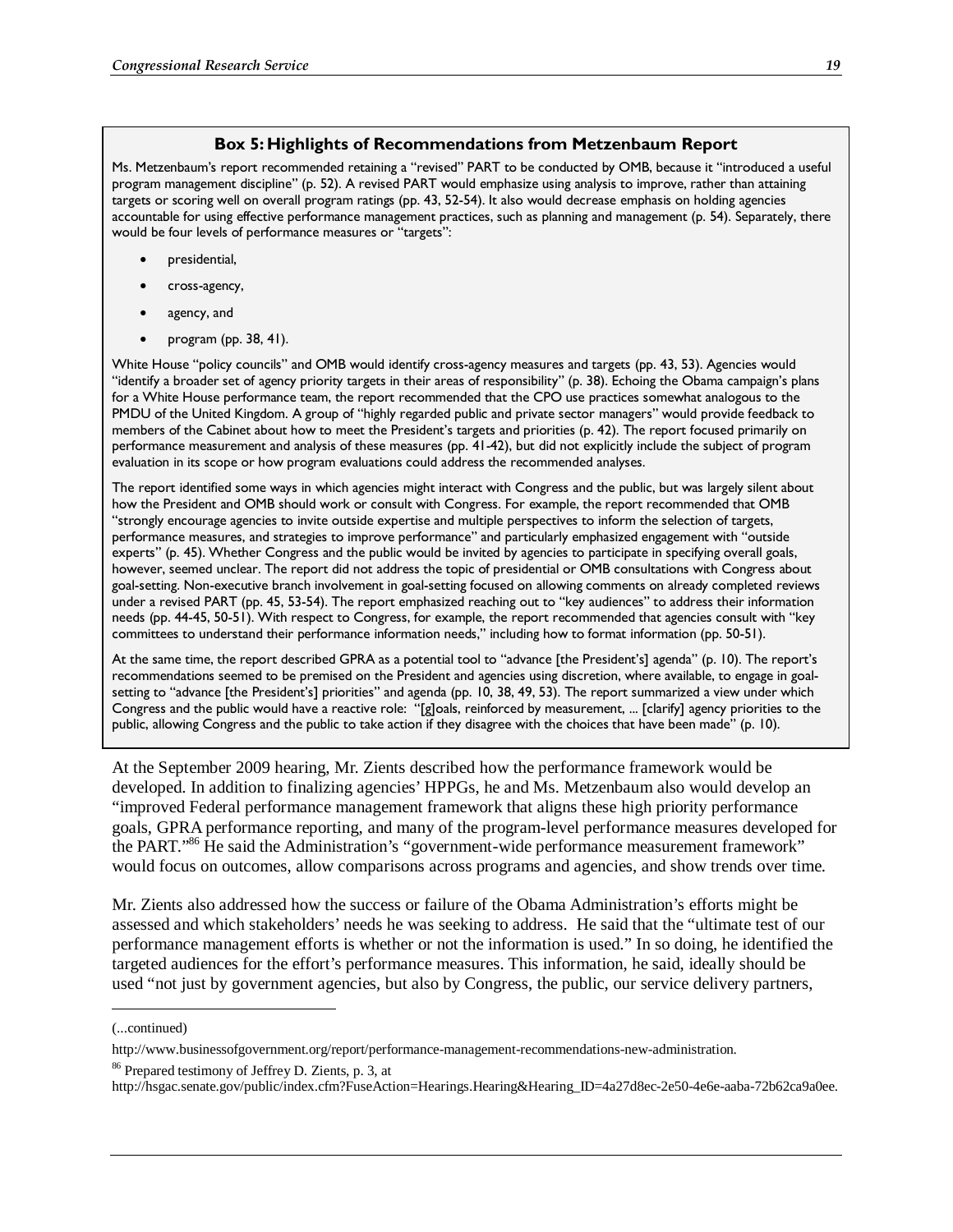and others." Mr. Zients defined "useful" information in two categories, as that information which supports (1) "long-term, central office strategic decisions about targets and organizational strategies," and (2) "key decision-makers in the service delivery chain including those in Federal field offices, State and local partners, non-profit grantees, and contractors."<sup>87</sup> IT and "historic investments" in comparative effectiveness research and evaluations would make greater use possible, he said.

At a subsequent hearing on October 29, 2009, Mr. Zients identified five "key principles" that would guide the Administration's efforts to develop a "performance management system."88 The principles included

- ownership of the process by senior agency leaders, who would set agency goals and be "held responsible for performance against those goals";
- cascading goals, where a "clear line must link agency strategic goals and measurements to unit-level, program-level and ultimately individual targets";
- development of outcome-oriented, cross-agency goals and measurements, with "clear delineation of lines of responsibility" and an emphasis on "outcomes [that require] contributions from multiple actors" inside and outside government;
- "relentless" reviews of performance against plans at all levels of government, including "program, unit and agency level reviews" and reviews of overall agency performance by OMB and other White House entities; and
- transparency, with "active engagement" of the public, Congress, and federal workers.

Where current practices did not meet the five principles, Mr. Zients said the Administration would seek to eliminate or streamline the practices. He also identified new plans. He said the Administration planned to implement "management dashboards," in addition to the previously announced IT Dashboard.<sup>89</sup> The dashboards would focus on functions like procurement, financial management, and human resources.<sup>90</sup>

### **OMB Emphasis on Impact Evaluations**

On October 7, 2009, an OMB memorandum announced the Administration would put an emphasis on a specific type of program evaluation called *impact evaluation*. 91 Previous OMB statements suggested the

<sup>-</sup><sup>87</sup> When Mr. Zients spoke about targeted audiences at his June 2009 confirmation hearing, he emphasized use of performance information by "senior-most" stakeholders and decision makers. It was not clear if Mr. Zients' newer statements about audiences were intended to include middle and front-line managers and employees. The distinction may be significant, because service delivery personnel often have different needs compared to policy makers. See Charlie Bennett and Herb Hill, "Performance Management Systems: The Importance of Defining Their Purpose," [2002], formerly at http://www.dpb.state.va.us/. The paper is available on request from the author of this CRS report.

<sup>88</sup> U.S. Congress, Senate Committee on the Budget, *Task Force Hearings*, hearings, 111th Cong., 1st sess. [October 29, 2009], S.Hrg. 111-381, pp. 1-63.

<sup>&</sup>lt;sup>89</sup> For discussion of the IT Dashboard, see footnote 68 and accompanying text.

 $90$  A month later, the President issued E.O. 13520, which called for a dashboard of indicators on federal improper payments. See Section 2(b) of E.O. 13520, "Reducing Improper Payments," 74 *Federal Register* 62201, November 20, 2009. OMB later established a related website, http://www.PaymentAccuracy.gov. See OMB Director Peter R. Orszag, "PaymentAccuracy.gov," June 24, 2010, at http://www.whitehouse.gov/omb/blog/10/06/24/PaymentAccuracygov/. With regard to personnel management, on May 11, 2010, President Obama issued a memorandum that required OPM and OMB to develop a website to track "key human resource data," including "progress on hiring reform implementation." See The White House, Office of the Press Secretary, "Presidential Memorandum—Improving the Federal Recruitment and Hiring Process," press release, May 11, 2010, at http://www.whitehouse.gov/the-press-office/presidential-memorandum-improving-federal-recruitment-and-hiring-process.

<sup>91</sup> OMB, "Increased Emphasis on Program Evaluations," memorandum, M-10-01, October 7, 2009, at (continued...)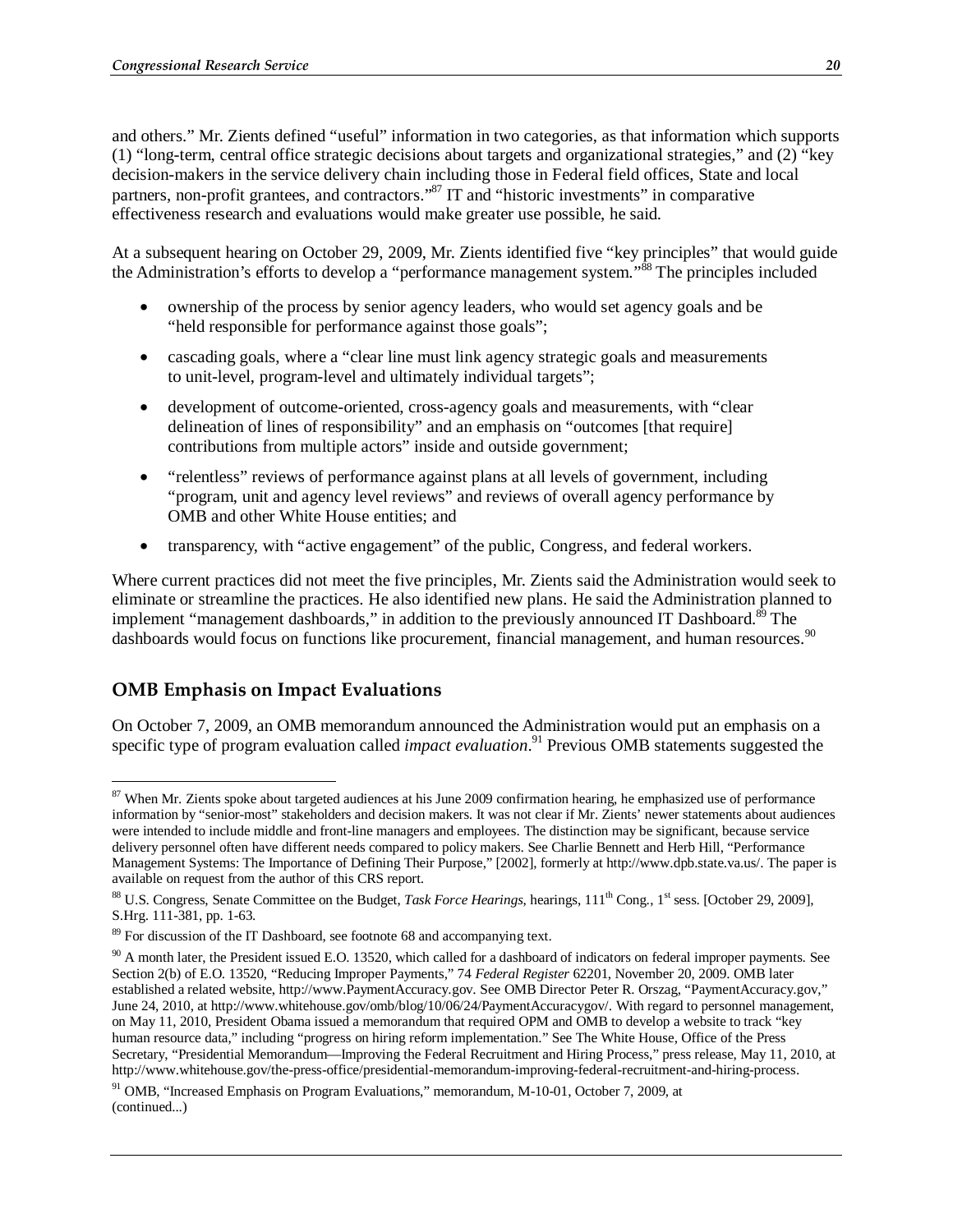memorandum specifically was referring to a particular meaning of that term: evaluations that quantitatively estimate the extent to which a policy causes a change in an outcome of interest, compared to what would have happened without the policy.<sup>92</sup> To illustrate, if the U.S. were in a recession, observers might expect the number of jobs in the U.S. to decrease over time (see **Figure 3**). Further suppose that a policy was implemented during the recession with the objective of increasing employment, compared to what would have happened without any policy intervention. If an impact evaluation were conducted, and if the evaluation estimated that the policy caused an increase in the number of civilian jobs (e.g., 136 million jobs) compared to what would have happened otherwise (135 million), the estimated "impact" would be the difference (one million).  $93$ 





**Source:** CRS.

**Notes:** In the figure, the dotted line is an estimate. The red line shows that performance continues to decrease after the start of a policy, but by less than it would have decreased without the government program.

The OMB memorandum cited several issues as problems. These included "many important programs [that] have never been evaluated"; insufficient influence of some evaluations on budget priorities and

<u>.</u>

<sup>(...</sup>continued)

http://www.whitehouse.gov/omb/assets/memoranda\_2010/m10-01.pdf. See also OMB Director Peter R. Orszag, "Valuing Evaluation," October 7, 2009, at http://www.whitehouse.gov/omb/blog/09/10/07/ValuingEvaluation/.

<sup>92</sup> For background, see CRS Report RL33301, *Congress and Program Evaluation: An Overview of Randomized Controlled Trials (RCTs) and Related Issues*, by Clinton T. Brass, Erin D. Williams, and Blas Nuñez-Neto.

<sup>93</sup> That is, under this meaning of the term *impact evaluation*, an *impact* is defined as the difference between two numbers: (a) a measurement of what happened to an outcome after a policy was implemented, and (b) an estimate of what would have happened to the outcome, if the policy had not been implemented. The concept of (b)—what would have happened without the program is not observed and must be estimated. Using the terminology of evaluation, (b) is called the *counterfactual* or *counterfactual estimate*. Under a second meaning of the term *impact evaluation*, an evaluation may be used to infer a cause-and-effect relationship, but without estimating quantitatively what would have happened without the program. In other words, estimation of a counterfactual is not the only way to demonstrate that a causal impact likely occurred. (For discussion, see Lawrence B. Mohr, *Impact Analysis for Program Evaluation*,  $2^{nd}$  ed. (Thousand Oaks, CA: Sage Publications, 1995), pp. 65, 248-273; and Stephen Gorard and Thomas Cook, "Where Does Good Evidence Come From?", *International Journal of Research & Method in Education*, vol. 30 (November 2007), p. 311.) Some of the methods associated with the second meaning of impact evaluation may be used to understand how and why impacts occur. Hence, although the term *impact evaluation* may have two distinct meanings, both focus on whether a government policy causes a change and may be used to make causal inferences. A study's focus on causation may be important when factors external to a program are known to influence outcomes. Otherwise, a study may leave unclear whether a change in outcomes is due to the program, external factors, or both.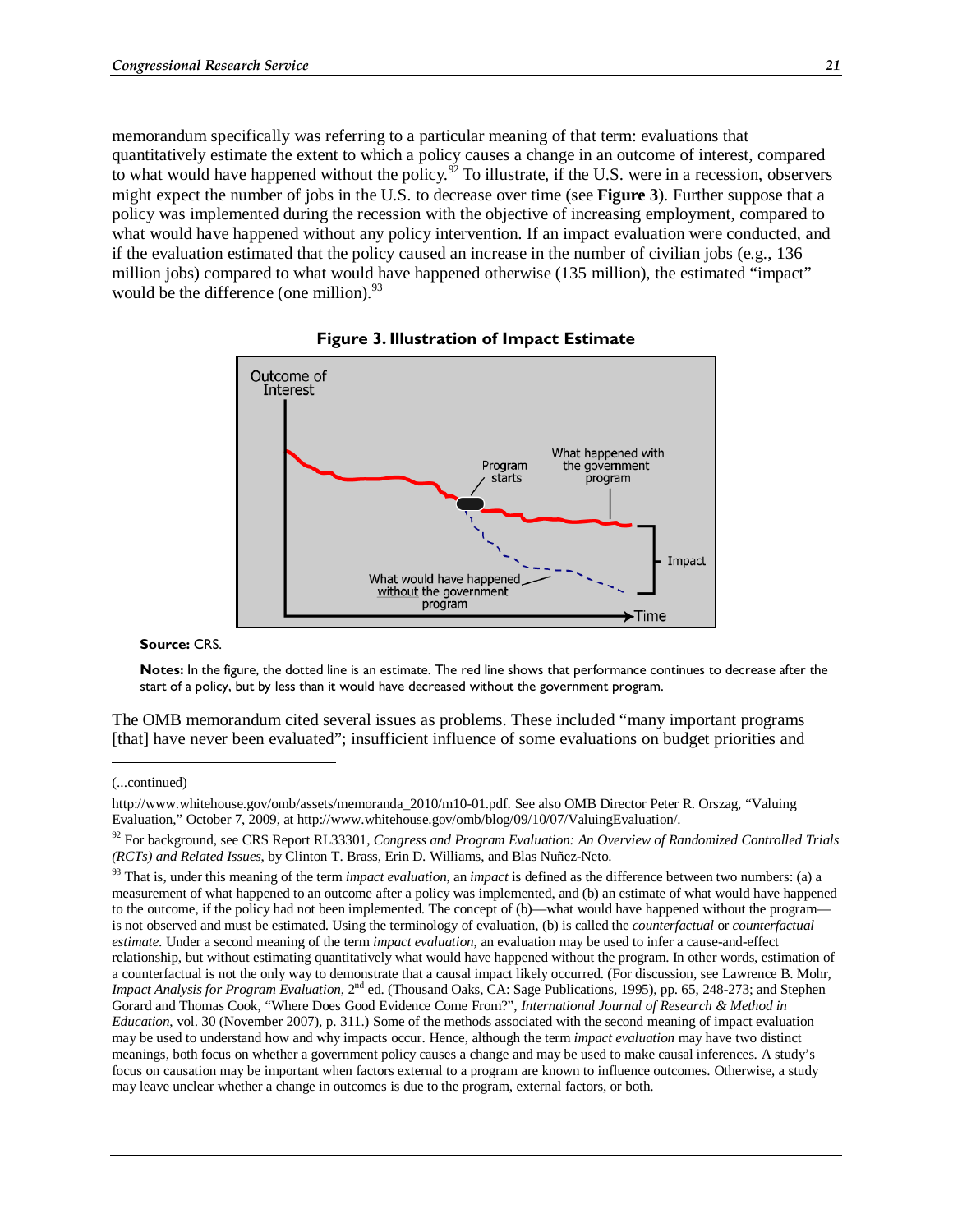management practices; a lack of evaluation offices and staffing in many agencies; studies of "insufficient rigor or policy relevance"; and a lack of evaluations that identify which of "multiple approaches to the same problem ... are most effective." In response to these perceptions, OMB announced a three-part initiative to focus on impact evaluations of social and economic programs.

First, OMB would work with agencies to put information online about all federal impact evaluations that are planned or underway. Second, OMB and several White House policy councils would "re-constitute" an inter-agency evaluation working group under the PIC, which was established by E.O. 13450 (see **Box 2**, p. 11). The working group would build agencies' evaluation capacities and develop government-wide guidance on program evaluation practices, with a goal of helping agencies "determine the most rigorous study designs appropriate for different programs given their size, stage of development, and other factors."94 Third, OMB invited agencies to propose funding for "high-priority" evaluation activities in their FY2011 budget submissions to OMB. OMB would include funding in the President's budget proposal for up to 20 "rigorous" evaluations or efforts to improve evaluation capacity. Agencies wishing to be considered for such funding would need to assess the "adequacy of evidence" supporting their priorities. New initiatives and program expansions would need to provide "credible evidence of the program's effectiveness." In addition, OMB asked submitting agencies to identify statutes that "[limit] their ability to carry out rigorous evaluations, allocate evaluation resources to key priorities, or otherwise impede efforts to build evidence of what works." OMB asked agencies to suggest strategies for working with Congress to address these topics.

The OMB memorandum generally characterized impact evaluations as supplying "evidence" regarding "what works" and how best to allocate taxpayer dollars. As discussed later in this memorandum, several kinds of evidence typically are relevant when making policy or allocating resources. Impact evaluations may provide information about the extent of a change caused by a policy intervention, but they do not necessarily indicate whether a policy would have a similar impact at other times or settings. Impact evaluations also oftentimes do not assess how and why impacts occur, how and why subpopulations are affected, how a program might be modified to improve, or a program's cost-effectiveness. Other kinds of evaluations may provide complementary or more useful information to make such judgments.

#### **Statements on Implementation Challenges and OMB's Role**

In two October 2009 speeches, Mr. Zients reportedly made commitments for how OMB would work with Congress and agencies in the future. After a "listening tour" during his first 100 days on the job, he identified four barriers to getting things done.<sup>95</sup> These included (1) a focus by political appointees on

http://www.eval.org/aea08.omb.guidance.responseF.pdf.

<u>.</u>

<sup>&</sup>lt;sup>94</sup> OMB's focus on "appropriate" study designs suggested a change from previous OMB guidance on impact evaluations. In 2004, OMB almost exclusively emphasized RCTs for assessing impacts, and, less precisely, for assessing "effectiveness." See OMB, "What Constitutes Strong Evidence of a Program's Effectiveness?", [2004], at

http://www.whitehouse.gov/omb/assets/omb/performance/2004\_program\_eval.pdf. OMB's 2004 guidance apparently was written with assistance from the Coalition for Evidence-Based Policy. Some federal agencies' evaluation personnel and a task force of the American Evaluation Association (AEA) critiqued OMB's guidance for over-emphasizing RCTs and not addressing other methods. The federal evaluators gave a briefing that OMB posted on its website: "Evaluation Dialogue Between OMB Staff and Federal Evaluators: Digging a Bit Deeper into Evaluation Science," July 2006, at

http://www.whitehouse.gov/omb/assets/omb/performance/supp\_materials/fed\_eval\_2006\_slides.pdf. The AEA task force sent a letter to OMB: Letter from William M.K. Trochim, President, American Evaluation Association, to Robert Shea, Associate Director for Administration and Government Performance, OMB, March 7, 2008, at

<sup>95</sup> Jason Miller, "OMB Wants to Change the Tone of Management," *Federalnewsradio.com*, October 21, 2009, at http://www.federalnewsradio.com/?nid=35&sid=1791266; and Elizabeth Newell, "Performance Chief Promises to Help Managers Overcome Challenges," *GovExec.com*, October 5, 2009, at http://www.govexec.com/dailyfed/1009/100509e2.htm.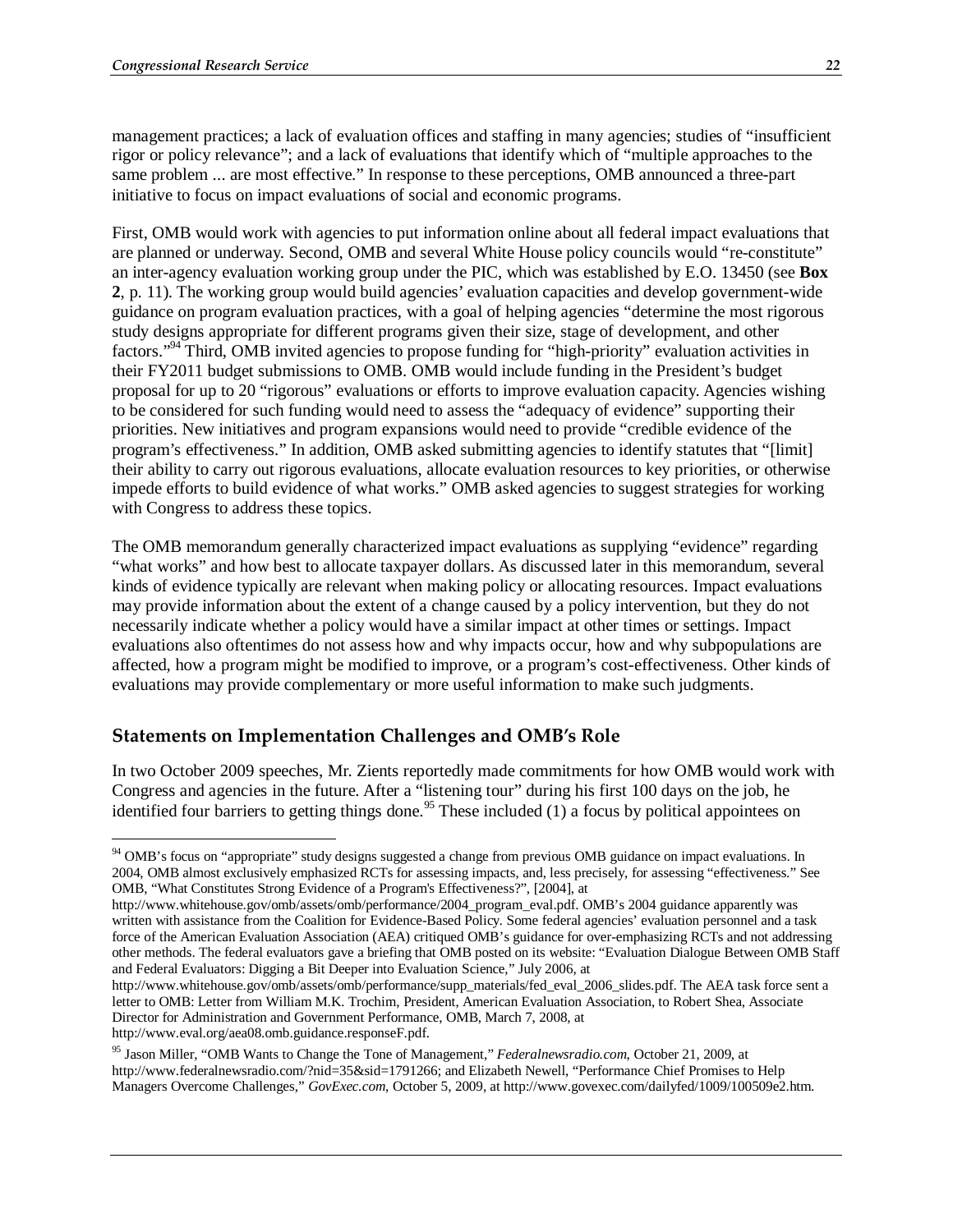policy rather than management and implementation; (2) insufficient exploitation of IT, with gaps in quality and productivity compared to the private sector; (3) federal contracting that does not take advantage of the government's purchasing leverage; and (4) slow processes for hiring federal employees. Mr. Zients reportedly emphasized a need to prioritize, saying "[t]o focus on everything is to focus on nothing." Commenting on OMB's approach, he reportedly committed to regular communication with Congress and a collegial instead of command-and-control role with agencies.<sup>96</sup>

## **FY2011 President's Budget and Announcement of HPPGs**

The President submitted his FY2011 budget proposals to Congress on February 1, 2010. The budget documents charted further evolution of the Administration's performance-related agenda, but also announced that substantial parts of the agenda were still to be developed.

#### **High-Priority Performance Goals and "Performance Management Strategies"**

Following up on OMB's June 2009 memorandum and guidance (see **Box 4**, p. 17), the Administration released HPPGs for 24 federal agencies and one executive order.<sup>97</sup> The Administration did not provide a precise count of the goals, but identified them using 128 bullets. Each bullet, in turn, identified one or more metrics, milestones, or objectives. Release of the finalized HPPGs provided an opportunity to see how agencies attempted to implement the Administration's previous guidance. In OMB's June 2009 memorandum, OMB said the goals should be of "high direct value to the public" and not focus on "internal agency management or other administrative priorities." Although some of the finalized HPPGs focused on end outcomes, most of the goals and supporting metrics focused on inputs, activities, outputs, and intermediate outcomes, as means through which to accomplish end outcomes that might be of comparatively more direct value to the public (see **Box 3** and **Figure 2**, pp. 12-13).98

The FY2011 budget also announced a new framework. In the coming fiscal year and thereafter, the Administration would pursue three "performance management strategies." The strategies focused predominately on goal-setting and performance measurement. Highlights of the strategies are summarized in **Table 1**.

 $96$  Mr. Zients reportedly went into some detail on how OMB would work with agencies and Congress, saying "[w]e're going to move from OMB sets priorities to the agency sets priorities; from oversight to partnership; from shipping reams of guidance to two-way dialogue about how we achieve the desired outcome; from transparency not just for accountability, but for idea flow to find and share the best practices; from ad hoc engagement for stakeholders such as Congress, to regular communication. ... I'm positive we'll make mistakes, we'll slip into some old bad habits, but I commit to you that we will serve you differently than we have in the past." Ibid.

<sup>97</sup> OMB, *Analytical Perspectives, Budget of the U.S. Government, FY2011* (Washington: GPO, 2010), p. 75.

<sup>&</sup>lt;sup>98</sup> The agencies' emphasis on process-related and other intermediate metrics may not be surprising, given the short-term nature of the goals, the Administration's emphasis that performance information should be useful during implementation, and the nature of how managers typically set short- and medium-term agendas. A broad literature suggests managers tend to focus on intermediate milestones and accomplishments that are necessary in order to achieve more long-term, strategic objectives. See John P. Kotter, "What Effective Managers Really Do," *Harvard Business Review*, vol. 77 (March-April 1999), pp. 145-159; and Henry Mintzberg, *The Nature of Managerial Work* (New York: HarperCollins, 1973), p. 153.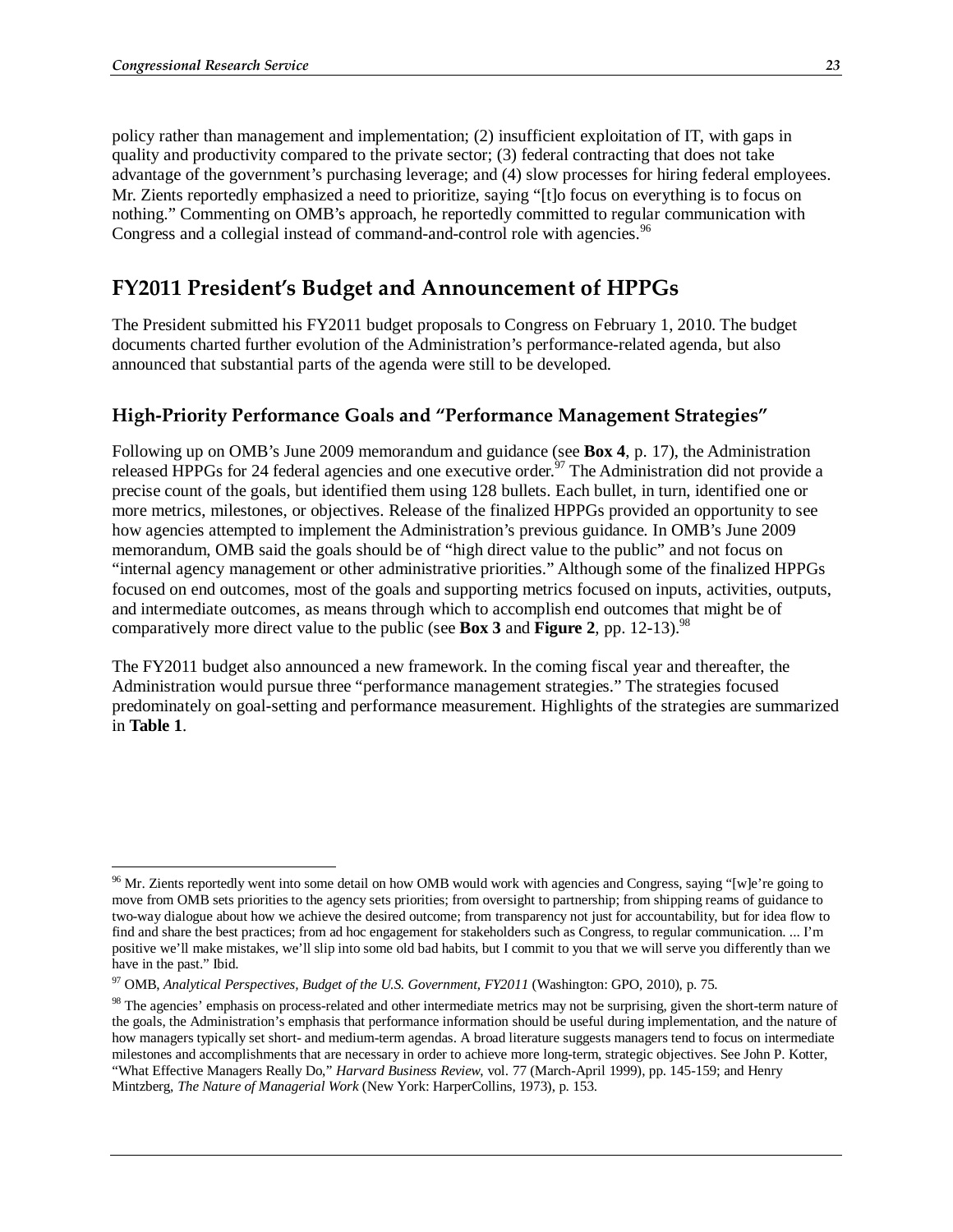| <b>Strategy</b>                                                                                       | <b>Administration Plans</b>                                                                                                                                                                                                                                                                                                                                                                                                                                                                                                                                                                                                                                                                                                                                                                                                                                                                                                                                                                                                                                                                                                                                                                                                                                                 |
|-------------------------------------------------------------------------------------------------------|-----------------------------------------------------------------------------------------------------------------------------------------------------------------------------------------------------------------------------------------------------------------------------------------------------------------------------------------------------------------------------------------------------------------------------------------------------------------------------------------------------------------------------------------------------------------------------------------------------------------------------------------------------------------------------------------------------------------------------------------------------------------------------------------------------------------------------------------------------------------------------------------------------------------------------------------------------------------------------------------------------------------------------------------------------------------------------------------------------------------------------------------------------------------------------------------------------------------------------------------------------------------------------|
| "Use performance<br>information to lead,<br>learn, and improve<br>outcomes"                           | In addition to pursuing HPPGs at the agency level, the Administration said it would ask agency leaders to<br>carry out a similar goal-setting exercise at the bureau level in the coming year. Both agency leaders and<br>OMB would put in place quarterly feedback and review sessions that are modeled after so-called "Stat"<br>efforts in state and local governments. <sup>99</sup>                                                                                                                                                                                                                                                                                                                                                                                                                                                                                                                                                                                                                                                                                                                                                                                                                                                                                    |
| "Communicate<br>performance<br>coherently and<br>concisely for better<br>results and<br>transparency" | The Administration said it would "eliminate performance measurements and documents that are not<br>useful" and convey information about agency-, cross-agency-, and program-level measures. In combined<br>performance plans and reports, the Administration would explain "why goals were chosen, the size and<br>characteristics of problems Government is tackling, factors affecting outcomes that Government hopes<br>to influence, lessons learned from experience, and future actions planned." In addition, agencies would<br>"take greater ownership" in communicating GPRA-required performance plans and reports to "key<br>audiences." In an effort to make performance data useful to "all audiences-congressional, public, and<br>agency leaders," a new federal performance portal would provide "a clear, concise picture of Federal<br>goals and measures by theme, by agency, by program, and by program type." The portal also would link<br>to "mission-support management dashboards." The dashboards would include the IT Dashboard and<br>"similar dashboards planned for other  functions including procurement, improper payments, and<br>hiring." Information about all federal impact evaluations would be available through the portal as well. |
| "Strengthen<br>problem-solving<br>networks"                                                           | The Administration planned to use "existing and new practitioner networks," both inside and outside<br>government. To address shared problems, the Administration would create cross-agency teams. The<br>Performance Improvement Council (PIC), established by E.O. 13450 (see Box 2, p. 11) would "function<br>as the hub" of the overall network. OMB would work with the PIC to "advance a new set of Federal<br>performance management principles, refine a Government-wide performance management<br>implementation plan, and identify and tackle specific problems as they arise." The PIC, in turn, would<br>establish communities of practice organized by program type, problem, and methods.                                                                                                                                                                                                                                                                                                                                                                                                                                                                                                                                                                     |

#### **Table 1. "Performance Management Strategies" in President's FY2011 Budget**

**Source:** OMB, *Analytical Perspectives, Budget of the U.S. Government, FY2011*, pp. 73-75.

#### **Impact Evaluations and Characterizations of "Evidence-Based Policy"**

The FY2011 President's budget proposal also displayed some evolution of OMB's three-part initiative to emphasize impact evaluations, which had been announced in October 2009.<sup>100</sup> After reiterating that impact evaluations that are "planned or already underway" would be put online (see **Table 1**), the Administration offered more detail about the operation of an "inter-agency working group" (hereafter IWG). The IWG would work with four entities in the Executive Office of the President: OMB, the Council of Economic Advisers (CEA), the Domestic Policy Council, and the Economic Policy Council. Among other things, the IWG and these EOP entities would help build evaluation capacity and networks, assist in selecting evaluation designs, devise strategies for "using data and evaluation to drive continuous improvement," and develop executive-branch-wide guidance on program evaluation practices with "sufficient flexibility for agencies to adopt practices suited to their specific needs." Nevertheless, the

<sup>-</sup><sup>99</sup> The "Stat" approach, at least under that name, was pioneered in New York City in the mid-1990s, when the police department there began a management system called "computerized statistics," or "Compstat" for short. The Obama Administration has cited CompStat and similar approaches when describing its goal-setting, performance measurement, and management efforts. See OMB, *Analytical Perspectives, Budget of the U.S. Government, FY2011*, p. 73. In July 2010, Senate Budget Committee's Task Force on Government Performance held a field hearing on the subject. See U.S. Congress, Senate Committee on the Budget, *Performance "Stat": Measuring Priorities, Progress and Results*, hearing  $111^{th}$  Cong., 2<sup>nd</sup> sess., July 12, 2010, at http://budget.senate.gov/democratic/hearingstate.html.

<sup>&</sup>lt;sup>100</sup> Unfootnoted citations in this section are to OMB, *Analytical Perspectives, Budget of the U.S. Government, FY2011* (Washington: GPO, 2010), pp. 91-92. In a succeeding chapter of the same volume, the Administration devoted substantial discussion to benefit-cost analysis (BCA). Much of the discussion focused on the use of BCA prospectively with regulations. However, the chapter also newly focused on the use of BCA for regular programs. The chapter may signal the possibility of an increased Administration emphasis on the use of BCA as form of program evaluation.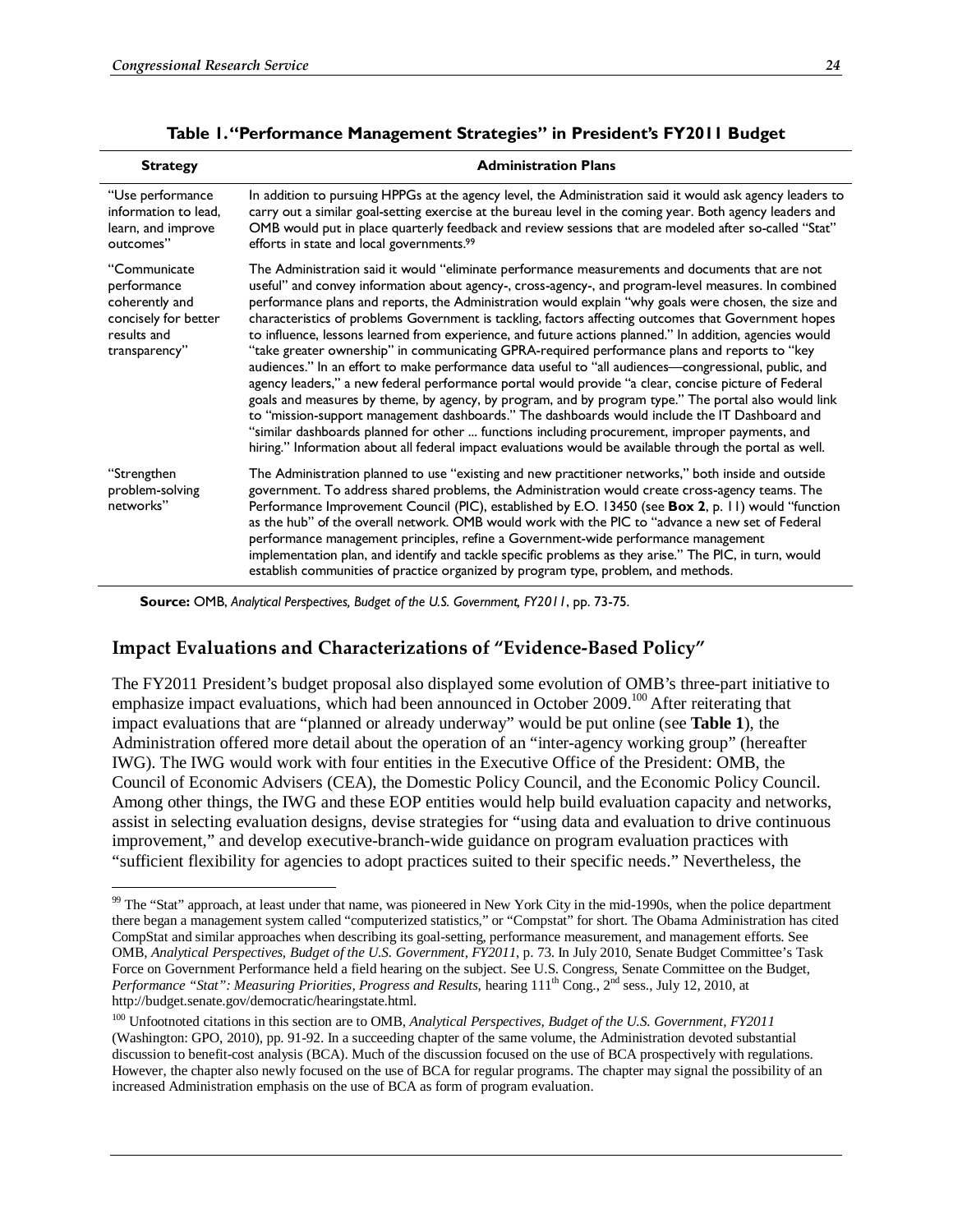budget left unclear whether the IWG would act autonomously or, alternatively, become a means through which the EOP would direct agency practices. The relationship between the IWG, which primarily is oriented toward program evaluation, and the PIC (see **Box 2**, p. 11), which primarily is oriented toward performance measurement, also was unclear.

Following up on the third part of the initiative, the Administration listed 35 FY2011 budget proposals for 18 agencies, amounting to "approximately \$100 million," to conduct evaluations or build evaluation capacity. Of the 35 proposals, 28 focused on evaluating specific programs or policies. These proposals would fund new evaluations with "strong study designs that address important, actionable questions." The remaining seven proposals would "strengthen agency capacity to support such strong evaluations." OMB and CEA would "continue to work with these agencies on implementing strong research designs that answer important questions." What would constitute a "strong" study design was not clear. The Administration also did not indicate what kind of relationship OMB and CEA would have with agencies.

The Administration also elaborated its views on the role that evidence should play when making policy, as well as how to define what constitutes evidence. The way the President or an agency characterizes evidence for policy making may have implications for Congress in the legislative process; for example, when justifying budget or policy proposals. Similar implications for Congress may be evident for purposes of oversight and transparency, when agencies or the President use discretion to allocate resources and implement policies based on this evidence.

Specifically, the Administration's budget proposal said the President "has made it very clear that policy decisions should be driven by evidence."101 The Administration identified two types: (1) evidence about "what works and what does not"; and (2) evidence that "identifies the greatest needs and challenges." The Administration said little regarding how to define the second type of evidence. By contrast, with regard to the first type, investments would be made in programs that are supported by "strong" or "rigorous" evidence. The budget did not define what would constitute strong or rigorous evidence. However, for new initiatives, the Administration indicated it would use a "three-tiered approach" to "evidence-based policy making." In the first or "top" tier, more resources would be allocated for programs backed by "strong" evidence. In the second tier, programs with "supportive" evidence would receive additional resources, "on the condition that programs will be rigorously evaluated." Third, agencies could pursue approaches "supported by preliminary research findings or reasonable hypotheses." The Administration said the three-tier approach provides "objective" criteria to inform resource allocation. As an example, the Administration cited the Department of Education's (ED's) Invest in Innovation Fund (i3).<sup>102</sup>

The i3 program, therefore, may indicate how the Administration plans to define and use evidence in proposals to Congress and in administrative policy making. Shortly after publication of the President's budget proposals, ED defined "evidence" in a final rule almost solely as the estimate of a program's impact, as produced by an impact evaluation in the sense illustrated by **Figure 3** (p. 21). According to ED, impact evaluations would facilitate making "causal conclusions" and generalizing findings for "scaling up to the State, regional, or national level."103 By contrast, ED said it did not see a need to include in the definition of evidence the information provided by other types of evaluations that do not quantitatively estimate an impact, including qualitative, process, and "mixed method" approaches.<sup>104</sup> These evaluations

<u>.</u>

 $101$  Ibid., p. 92.

 $102$  Ibid.

<sup>103</sup> U.S. Department of Education, "Investing in Innovation Fund; Final Rule and Notice," 75 *Federal Register* 12004-12071, at 12063, March 12, 2010.

 $104$  Ibid., pp. 12053 and 12055.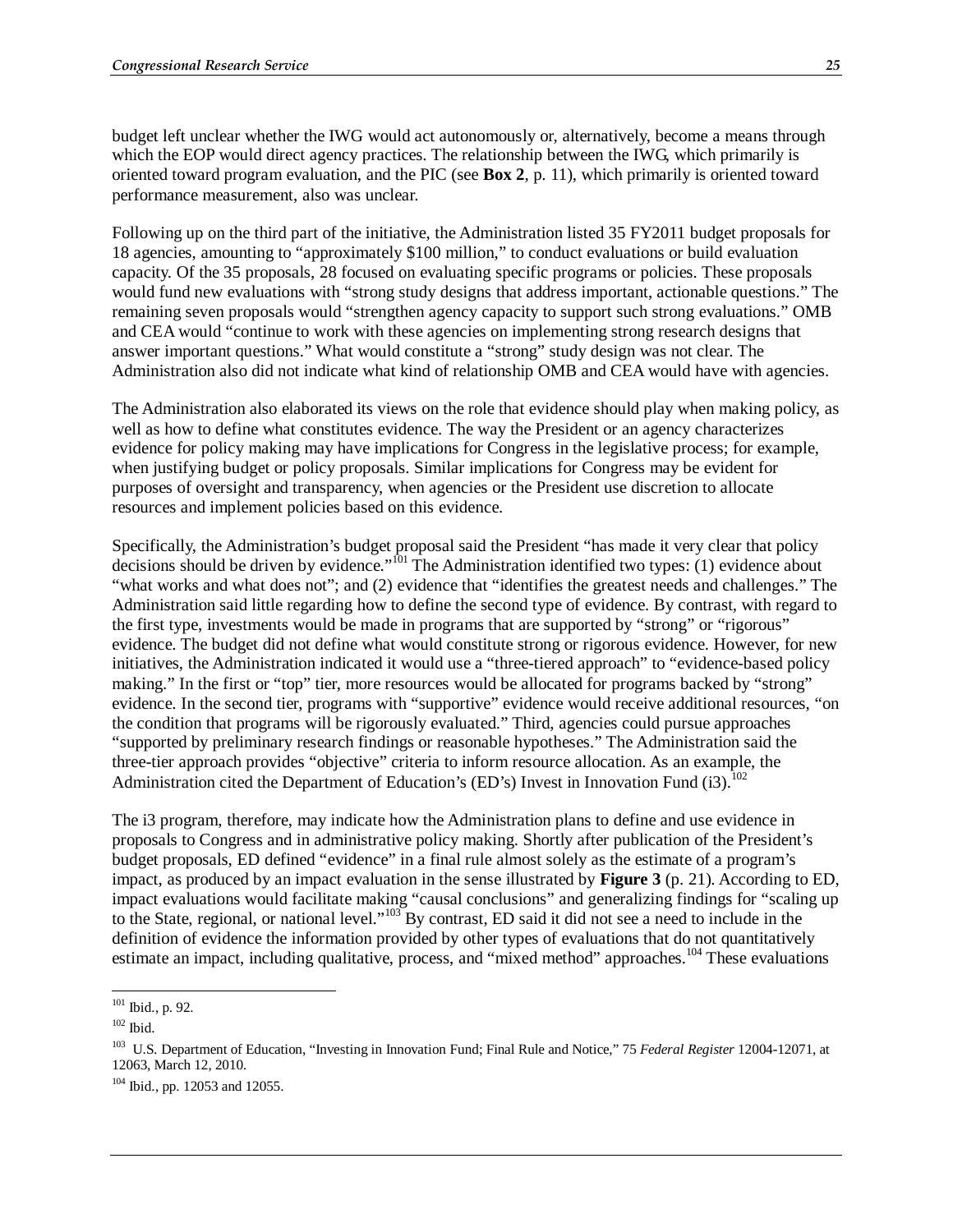<u>.</u>

often are used to understand mechanisms and contexts of causation and, therefore, circumstances under which a program may have an impact in different settings, populations, and times.<sup>105</sup> Given this focus on impact evaluations and the omission of other kinds of evaluation information from the definition of "evidence," past experience and the program evaluation literature suggest that if the Administration applied the i3 definition of "evidence" more widely, such a move may be controversial.<sup>106</sup> For example, similar controversy arose in 2010 in the context of a grant program established by the Patient Protection and Affordable Care Act of 2010 (PPACA; P.L. 111-148).<sup>107</sup>

#### **Line-by-Line Review and Proposals for Termination or Reduction**

The Administration issued its second annual *Terminations, Reductions, and Savings* document (*FY2011 TRS Document*) based on a continued "line-by-line review" of the budget.<sup>108</sup> By its count, the Administration proposed 126 cuts or program restructurings amounting to \$23 billion for FY2011.<sup>109</sup> Fifteen of the proposals came from federal employee suggestions under the President's SAVE Award initiative.<sup>110</sup> Some of the proposals' justifications referred explicitly to program evaluations or performance measures, but most made analytical arguments in support of Administration proposals. Some justifications, for example, argued for reducing "duplication" and favored administrative decision making processes for allocating resources instead of congressionally directed spending.

#### **February 2010 Framework: Six "Performance Strategies"**

On February 18, 2010, Mr. Zients followed up on the FY2011 budget with a speech that outlined a new framework for the Administration's performance agenda. The framework comprised six "performance strategies" that "offer the greatest potential to improve [government] performance."<sup>111</sup> In order of presentation, the strategies included (1) "eliminate waste"; (2) "drive top priorities"; (3) "leverage

<sup>105</sup> CRS Report RL33301, *Congress and Program Evaluation: An Overview of Randomized Controlled Trials (RCTs) and Related Issues*, by Clinton T. Brass, Erin D. Williams, and Blas Nuñez-Neto.

<sup>&</sup>lt;sup>106</sup> See ibid. and William Easterly, "The Civil War in Development Economics," (New York University Development Research Institute), December 3, 2009, at http://aidwatchers.com/2009/12/the-civil-war-in-development-economics/.

<sup>&</sup>lt;sup>107</sup> The controversy arose in the context of a PPACA grant program (P.L. 111-148, Section 2951; 124 Stat. 335) and a related proposal by the Department of Health and Human Services (HHS) to establish "criteria for evidence of effectiveness of home visiting program models." HHS's proposed criteria generally would elevate RCTs above other forms of impact evaluation in terms of study "quality" and, in addition, would not provide a role for program evaluation methods other than impact evaluations to inform assessments of "evidence of effectiveness" for a program model. In the relevant PPACA provision, Congress required HHS to articulate its proposal through public notice and solicitation of comments. HHS's notice prompted expressions of concern from groups including the American Evaluation Association (AEA) and the Center for Law and Social Policy (CLASP). The AEA is a professional association of evaluators, and CLASP is an advocacy group that focuses on policies that relate to lowincome people. For the HHS proposal, see U.S. Department of Health and Human Services, "Maternal, Infant, and Early Childhood Home Visiting Program," 75 *Federal Register* 43172, July 23, 2010. For comments from the AEA, see letter from Leslie Cooksy, Debra J. Rog, and Jennifer Greene, AEA, to Mary K. Wakefield, Administrator, Health Resources and Services Administration (HRSA), HHS, August 17, 2010, at http://www.eval.org/EPTF/aea10.eptf.visitation.comments.box.pdf. Also see letter from Rutledge Q. Hutson and Tiffany Conway Perrin, CLASP, to Mary K. Wakefield, Administrator of HRSA, HHS, August 16, 2010, at http://www.clasp.org/federal\_policy/pages?id=0015.

<sup>&</sup>lt;sup>108</sup> OMB, *Terminations, Reductions, and Savings—Budget of the U.S. Government, Fiscal Year 2011* (hereafter *FY2011 TRS Document*) (Washington: 2010), at http://www.whitehouse.gov/omb/budget/TRS/.

<sup>&</sup>lt;sup>109</sup> The Administration also said Congress enacted \$6.8 billion of the Administration's *FY2010 TRS Document* proposals.

<sup>&</sup>lt;sup>110</sup> Ibid., p. 1. According to the Administration, the 15 employee-suggested items did not require action by Congress to be implemented. For more on the SAVE initiative, see http://www.whitehouse.gov/save-award.

<sup>&</sup>lt;sup>111</sup> Speech given at Center for American Progress, February 18, 2010. A transcript of the speech and a subsequent panel discussion is available at http://www.americanprogress.org/events/2010/02/dww.html.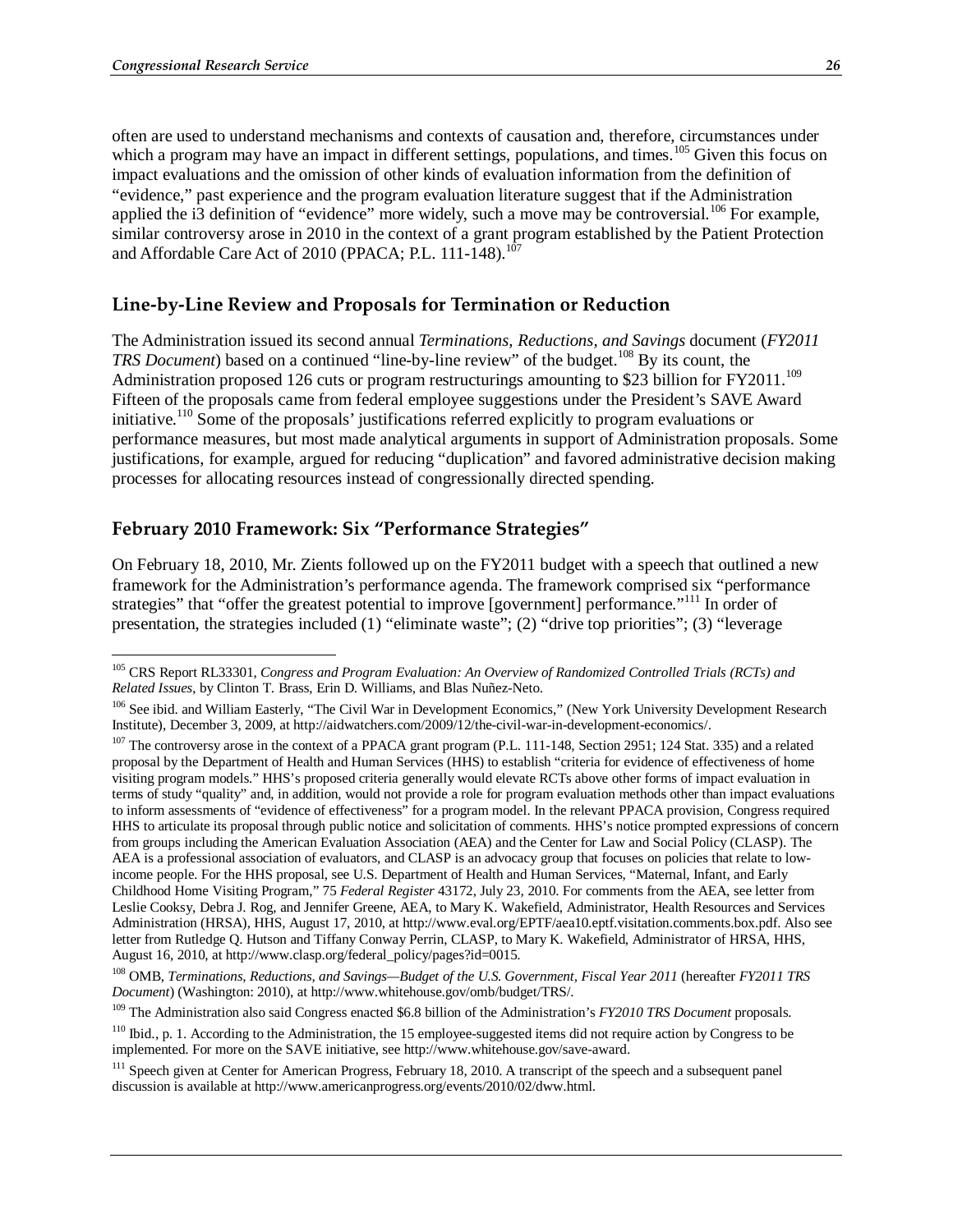purchasing scale"; (4) "close the IT performance gap"; (5) "open government to get results"; and (6) "attract and motivate top talent." Mr. Zients placed many of the Administration's previously announced initiatives within this framework. For example, he included within the first strategy the Administration's *FY2011 TRS Document*, emphasis on impact evaluations, and focus on reducing improper payments. HPPGs were the primary focus of the second strategy. Publicly visible, online dashboards would support many strategies, especially including initiatives relating to improper payments, IT, and human resources. He said periodic "Stat" reviews would occur for HPPGs and IT projects.<sup>112</sup> Mr. Zients also announced that the Administration would establish a "government-wide performance portal" in the summer of 2010.

## **Looking Ahead to the President's FY2012 Budget Proposals and 112th Congress**

In July 2010, a White House document described an Accountable Government Initiative (AGI) that included many of the Administration's performance-related initiatives from the framework that Mr. Zients outlined in his February 2010 speech.<sup>113</sup> Several weeks later, the President and Mr. Zients issued two memoranda to the Senior Executive Service (SES) that more formally transmitted the AGI.<sup>114</sup> It remains to be seen whether this framework will be presented in the President's FY2012 budget, which will be submitted in early 2011 to the  $112<sup>th</sup>$  Congress.

During the summer of 2010, OMB also issued documents in preparation for the FY2012 proposal and in anticipation of rolling out the Administration's performance-related initiatives. With regard to the FY2012 budget, OMB and the White House issued two memoranda to the heads of agencies on June 8, 2010, that provided guidance for how agencies should submit their budget requests to OMB. In one memo, OMB Director Orszag and White House Chief of Staff Rahm Emanuel required agencies to identify discretionary programs that have the "lowest impact.... on your agency's mission and relevant Presidential initiatives."<sup>115</sup> In particular, they urged agencies to identify at least 5% of their enacted FY2010 discretionary appropriations, excluding emergency and supplemental funding, as having the lowest impact. In the second memo, Director Orszag directed agencies to include at least five termination and reduction proposals with supporting "analysis and evidence showing the effects of the reductions and why they are warranted."116 OMB also issued a memorandum to emphasize impact evaluations with the President's FY2012 budget proposals,<sup>117</sup> continuing the emphasis that OMB began in October 2009 for the President's FY2011 budget proposals.

<sup>113</sup> See The White House, Office of the Press Secretary, "Backgrounder: The Accountable Government Initiative: The Obama Administration's Effort to Cut Waste and Modernize Government," July 22, 2010, at

<sup>-</sup><sup>112</sup> For more on TechStat, see CIO Vivek Kundra, "TechStat: Improving Government Performance," February 24, 2010, at http://www.whitehouse.gov/blog/2010/02/24/techstat-improving-government-performance.

http://www.whitehouse.gov/sites/default/files/Background\_on\_Accountable\_Government\_Initiative.pdf . The PDF link may be found at http://www.whitehouse.gov/the-press-office/president-obama-sign-improper-payments-elimination-and-recovery-act.

<sup>&</sup>lt;sup>114</sup> The White House, Office of the Press Secretary, "Presidential Memorandum—Accountable Government Initiative," September 14, 2010; and OMB, "The Accountable Government Initiative—an Update on Our Performance Management Agenda," September 14, 2010, at http://www.whitehouse.gov/the-press-office/2010/09/14/presidential-memorandumaccountable-government-initiative, and http://www.whitehouse.gov/blog/2010/09/14/sending-out-ses.

<sup>&</sup>lt;sup>115</sup> They urged agencies to focus on programs that have "an unclear or duplicative purpose, uncertain Federal role, completed mission, or lack of demonstrated effectiveness." OMB, "Identifying Low-Priority Agency Programs," memorandum, M-10-20, June 8, 2010, p. 2, at http://www.whitehouse.gov/sites/default/files/omb/assets/memoranda\_2010/m10-20.pdf.

<sup>116</sup> OMB, "Fiscal Year 2012 Budget Guidance," memorandum, M-10-19, June 8, 2010, p. 3, at http://www.whitehouse.gov/sites/default/files/omb/assets/memoranda\_2010/m10-19.pdf.

<sup>117</sup> OMB, "Evaluating Programs for Efficacy and Cost-Efficiency," memorandum, M-10-32, July 29, 2010, at (continued...)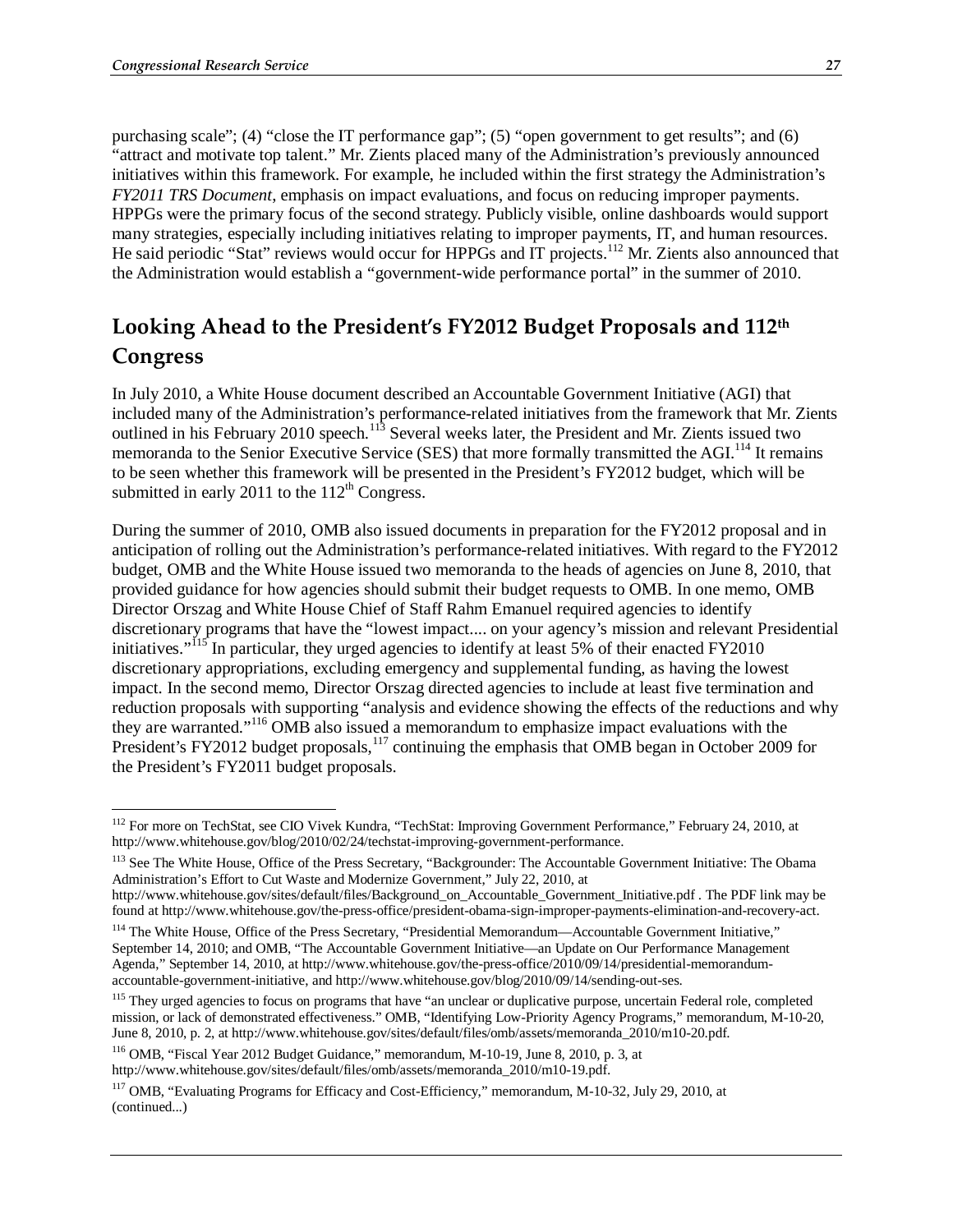In June and July of 2010, OMB also issued two documents that related to performance measurement and goal-setting. In a June memorandum, OMB Associate Director for Performance and Personnel Management Shelley Metzenbaum provided "transition" guidance to agencies on these matters. She said agencies "should consider this year a transition year during which OMB and the PIC will move to a more dynamic performance planning, management, improvement, and reporting framework."118 The memorandum provided general guidance to agencies on three topics: achieving HPPGs that had been announced in the President's FY2011 budget, establishing quarterly reviews of progress toward meeting HPPGs, and developing GRPA-related plans and reports. Just weeks later, OMB issued its annual guidance to agencies in *Circular No. A-*11, which included new instructions on how to comply with GPRA. The circular drew from the June memorandum and added that quarterly reviews would be held between agencies and OMB. $^{119}$ 

# **Potential Issues for Congress**

The Obama Administration's performance agenda has evolved, with several announcements of frameworks to guide priorities and actions. Some of these frameworks closely relate to program evaluation and performance measurement, and also to the relationship of these tools to management and budgeting. These announcements have included

- identification of five "key principles" for a "performance management system" (October 2009, CPO testimony);
- three "performance management strategies" (February 2010, FY2011 budget proposal); and
- a "performance planning, management, improvement, and reporting framework" (June 2010, OMB memo).

Other announcements of frameworks appear to draw on the broader responsibilities of OMB's DDM position to lead OMB's statutory offices and establish general management policies for mission-support functions. The frameworks incorporated multiple efforts to use evaluation and measurement and included

- six themes for a "new management and performance agenda," with further options to be developed (May 2009, FY2010 budget proposal);
- five areas of presidential emphasis (June 2009, OMB DDM confirmation hearing);
- an upcoming process to craft a "management and performance framework" (June 2009, OMB memo);
- six "performance strategies" (February 2010, CPO speech); and
- an Accountable Government Initiative (July-September 2010, White House documents).

1

http://www.whitehouse.gov/sites/default/files/omb/assets/memoranda\_2010/m10-24.pdf.

<sup>(...</sup>continued)

http://www.whitehouse.gov/sites/default/files/omb/memoranda/2010/m10-32.pdf.

<sup>&</sup>lt;sup>118</sup> OMB, "Performance Improvement Guidance: Management Responsibilities and Government Performance and Results Act Documents," memorandum, M-10-24, June 25, 2010, p. 1, at

<sup>119</sup> OMB, *Circular No. A-11, Preparation, Submission, and Execution of the Budget*, July 2010, Part 6, Section 200, p. 2, at http://www.whitehouse.gov/sites/default/files/omb/assets/a11\_current\_year/a\_11\_2010.pdf.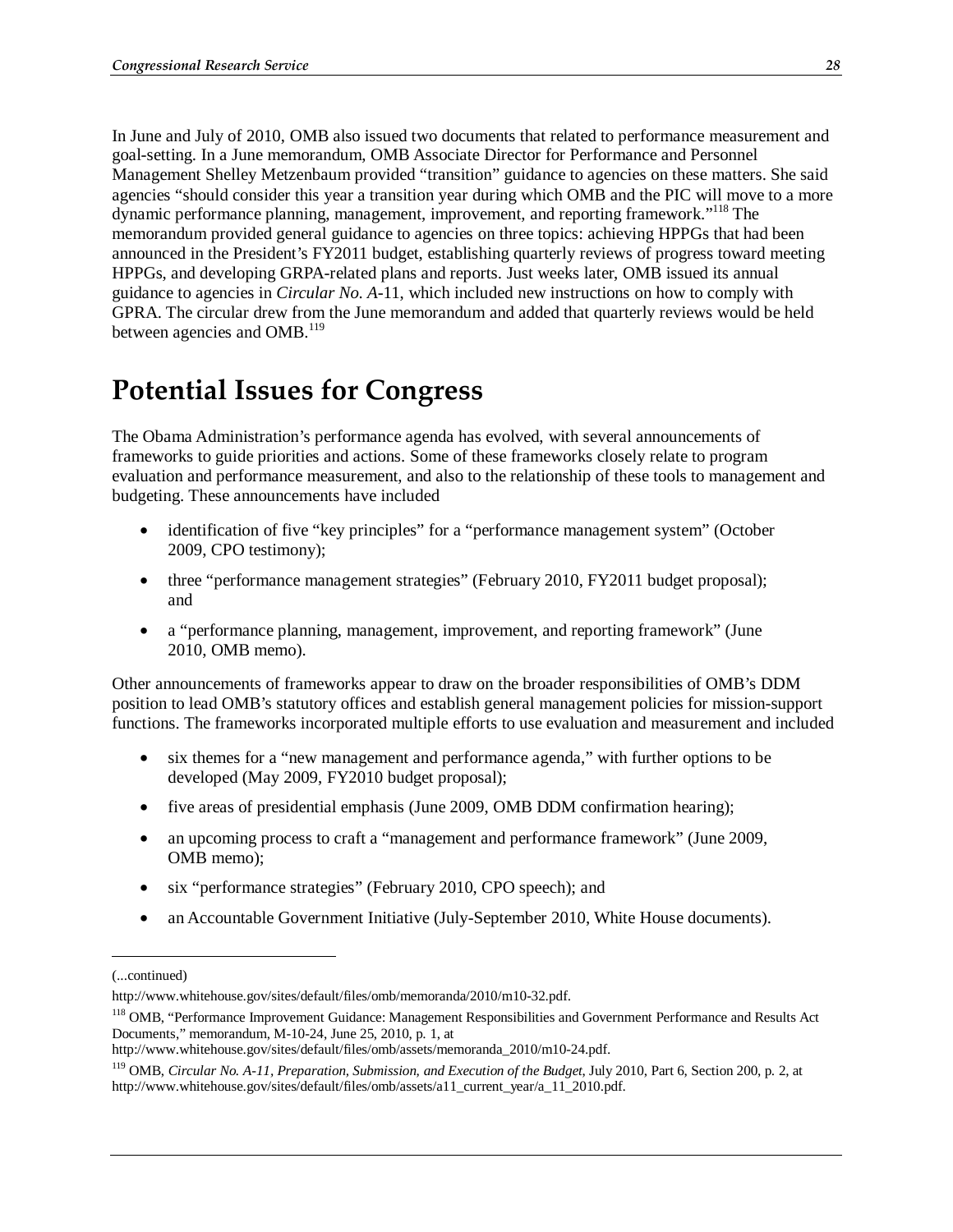As the Administration further develops and implements its agenda during the  $112<sup>th</sup>$  Congress, complex policy, fiscal, and performance challenges will continue to face Congress. Agencies and OMB likely will present policy analysis tools such as program evaluation and performance measurement to Congress in efforts to inform and influence its deliberation, lawmaking, and oversight. At the same time, agencies will engage in performance-related activities while they formulate and implement federal government policies. OMB also may attempt to exert influence on agency activities, acting on the President's behalf. Any of these activities might be subjects of congressional oversight. Nevertheless, significant aspects of the Administration's performance-related agenda have yet to be articulated. In some cases, it remains to be seen if previous announcements of plans will come to fruition. Whether the Administration's agenda draws on previously announced plans or moves in new directions, the agenda suggests potential issues for Congress. The issues might be placed in two general categories.

First, if Congress acts to approach the agenda without attempting to modify it, and to consider the evaluation and performance information that agencies and OMB present to Congress, several issues may arise. During the legislative process, for example, appropriations and authorizing committees routinely receive proposals from agencies, OMB, and interest groups that cite evaluations and measurements to justify funding and policy changes.120 Because evaluations and measurements may be flawed or may be presented in ways that some observers might view as biased, Congress might use several resources to scrutinize the credibility and relevance of the information. Congress also might conduct oversight over how well agencies are using evaluations and measurements when implementing policy, allocating funds through contracts or grants, creating incentives for good management, and conducting policy research.<sup>121</sup>

A second, broader category of issues may arise if, instead of taking the Administration's agenda on its own terms, Congress decides to scrutinize policies and practices that relate to government performance. In this second category, Congress might examine the extent to which the Administration's agenda seems appropriate for the federal government's current and future challenges. Congress also might consider whether federal performance-related statutes, like GPRA, and administratively pursued policies, such as E.O. 13450, merit reexamination. Furthermore, when agencies or OMB justify legislative proposals with evaluation and measurement information, issues that routinely face appropriations and authorizing committees, including issues of credibility and relevance, might be addressed more systematically through legislation or oversight.

Analysis of several issues in each category follows below.

## **Potential Issues When Evaluations and Performance Measures Are Presented to Congress**

#### **Scrutinizing Program Evaluations and Performance Measurements**

Congress has numerous resources and opportunities to inform itself, make policy, and influence implementation. Consequently, participants in the policy process may, in an attempt to influence Congress, make representations about the supposed "performance" of a program or policy. Some of this

<sup>&</sup>lt;u>.</u> <sup>120</sup> For example, see CRS Report RL33071, *Even Start: Funding Controversy*, by Gail McCallion; and CRS Report RL34306, *Vulnerable Youth: Federal Mentoring Programs and Issues*, by Adrienne L. Fernandes-Alcantara.

<sup>121</sup> For related discussion, see CRS Report RL33301, *Congress and Program Evaluation: An Overview of Randomized Controlled Trials (RCTs) and Related Issues*, by Clinton T. Brass, Erin D. Williams, and Blas Nuñez-Neto; and GAO, *A Variety of Rigorous Methods Can Help Identify Effective Interventions*, GAO-10-30, November 2009.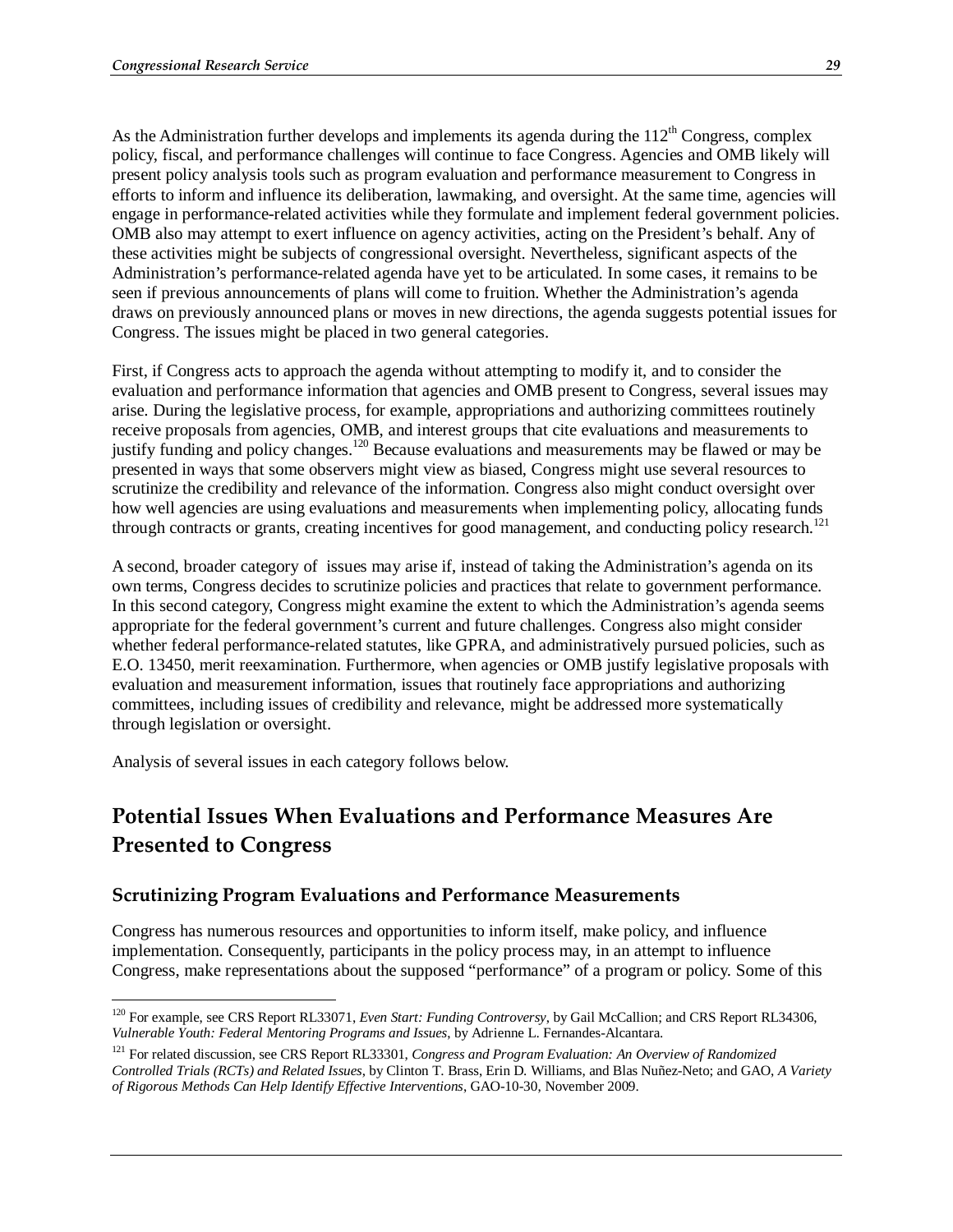information may come in the form of program evaluations or performance measurement. As discussed earlier in **Box 3** and **Figure 1** (pp. 12-13), program evaluations and performance measurement focus on different kinds of information and may have different uses. Furthermore, they have distinct capabilities and limitations. The Administration's performance agenda has emphasized some aspects of performance measurement with a focus on HPPGs (**Box 4**, p. 17) and various dashboards, and one type of program evaluation with impact evaluations (**Figure 3**, p. 21). Other approaches to evaluation and measurement, such as logic modeling as described in **Box 3** and **Figure 2** (p.13), have not received explicit emphasis.

Issues that Congress may consider exploring, both generally and in specific policy areas, include whether the President, agencies, and interest groups are using evaluation and measurement methods consistently with their capabilities and limitations; whether findings are appropriately qualified and presented in an unbiased way; and whether the Administration's approaches to evaluation and measurement address the needs of key audiences. For example, for FY2010, the Administration proposed that Congress terminate ED's school-based "Student Mentoring Program" partly on the basis of an impact evaluation that found, "for *the full sample of students*, the program did not lead to statistically significant impacts" on outcomes relating to school engagement, academic achievement, and other topics.<sup>122</sup> The information presented by the Administration was accurate, but did not provide a complete picture. For example, OMB and ED did not highlight that the study found statistically significant impacts in academic outcomes for a major subpopulation, girls;<sup>123</sup> did not provide cautions that the study's impact estimates may have been biased toward zero because of potential contamination of the experiment;<sup>124</sup> and did not address what the underlying study's lead author reportedly characterized as flaws in implementing the program and the failure to address those flaws, that, according to the author, "resulted in weak evaluation outcomes."<sup>125</sup>

Members and committees of Congress might encounter issues like these in the context of annual appropriations, program and agency reauthorizations, and oversight. During the appropriations process, for example, appropriations subcommittees typically review the President's budget requests and justifications. In situations when proposals are justified by evaluation or measurement information, committees might use their own staff resources and other resources such as GAO and CRS to evaluate the credibility and relevance of the evaluations and measurements. Similar issues may arise in the context of substantive lawmaking, such as when a committee is considering changes to a program's authorizing statute. In an oversight context, Members and committees might examine whether agencies are using appropriate social science and other methods to support administrative policy making and allocation of funds. Finally, if Congress became more broadly interested in or concerned about how the Administration or agencies were using discretion to present or use performance information, Congress might address the topic on a government-wide basis as a matter of performance-related policy.

<sup>122</sup> Italics added. See OMB, *FY2010 TRS Document*, p. 61. For more detailed discussion of the program, see CRS Report RL34306, *Vulnerable Youth: Federal Mentoring Programs and Issues*, by Adrienne L. Fernandes-Alcantara.

<sup>123</sup> Lawrence Bernstein, et al., *Impact Evaluation of the U.S. Department of Education's Student Mentoring Program: Final Report*, Institute of Education Sciences, U.S. Department of Education, March 2009, pp. xxii, 90-91, at http://ies.ed.gov/ncee/pubs/20094047/.

<sup>&</sup>lt;sup>124</sup> Students not receiving mentoring services may have become aware that peers were receiving mentoring under the study, potentially leading non-served students and their families to seek mentoring elsewhere that they might not have sought otherwise. According to ED's What Works Clearinghouse (WWC, the department's "central and trusted source of scientific evidence for what works in education") in response to a query from CRS, if this contamination occurred, the study's impact estimates "could be biased toward zero"; however, WWC "does not have standards for evaluating this type of contamination" (e-mail communication from WWC to CRS, January 20, 2010). For discussion of this threat of contamination to a study's validity, see Thomas D. Cook and Donald T. Campbell, *Quasi-experimentation: Design & Analysis Issues for Field Settings* (Chicago: R. McNally, 1979), pp. 54-55.

<sup>125</sup> Jen Russell, "Evaluation Spotlight: School-Based Mentoring Needs a Friend," *Youth Today*, June 2009.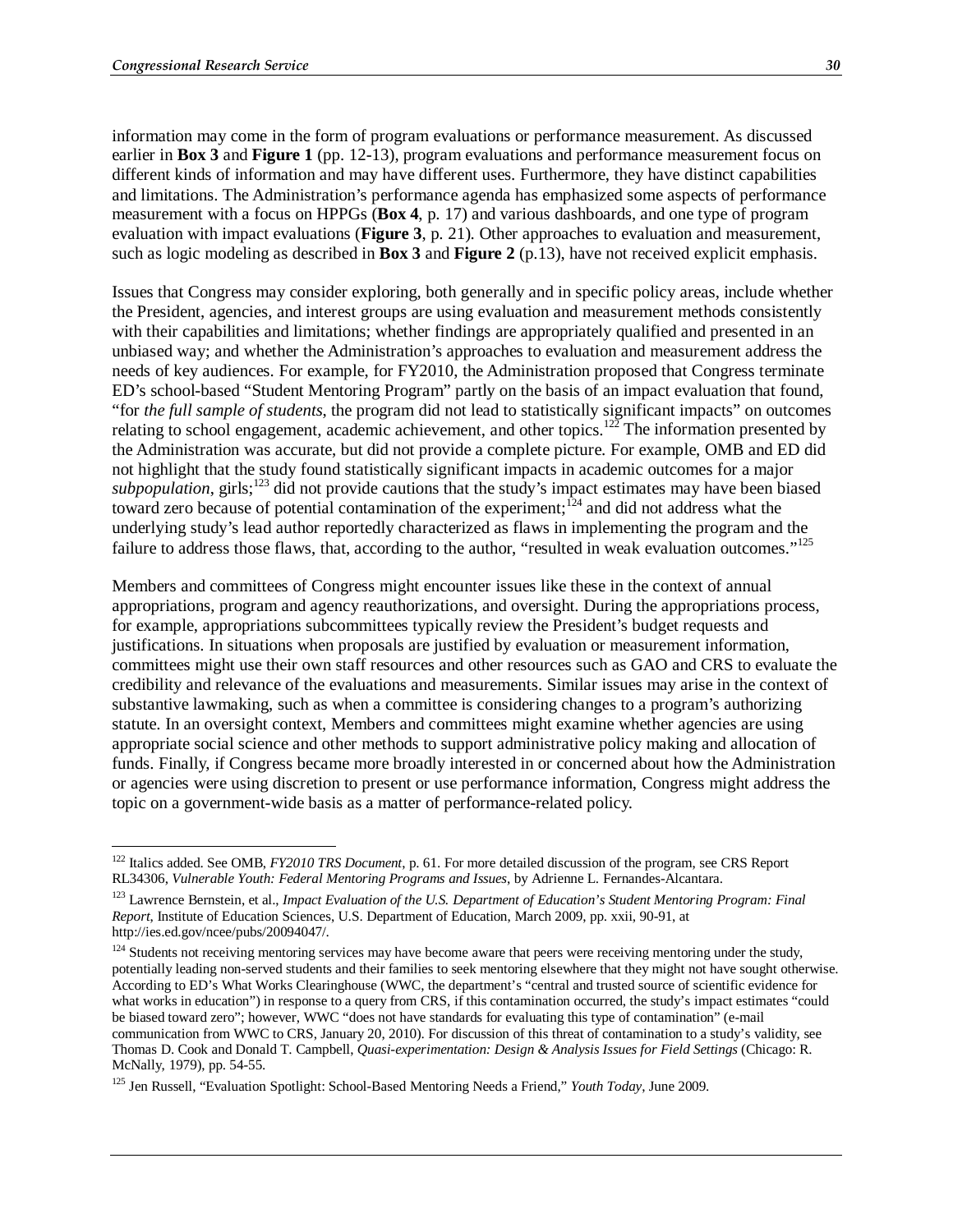#### **Scrutinizing How Agencies or OMB Define "Success" for a Program**

When considering the performance of an agency, program, or policy in any of these legislative contexts, Congress also might look more broadly at how an agency or OMB is defining "success." The definition of success that an agency or OMB uses in a particular circumstance, such as a budget proposal for Congress's consideration, may dictate whether currently existing performance information portrays a program in a positive or negative light. Consequently, Congress might in specific circumstances consider whether it agrees with these representations about how to define success.

These situations frequently arise in the context of appropriations, substantive lawmaking, and oversight, because the definition of success for an existing program often is politically contested. That is, participants and stakeholders in the policy process may have differing views about the proper means and ends of an existing program, policy, or agency. A related issue may arise when a program, policy, or agency has multiple goals that trade off against each other. For example, the mission statement of the Internal Revenue Service (IRS) arguably encompasses three general goals: tax compliance, customer service, and fairness.<sup>126</sup> For IRS, there is a trade-off between resources allocated to tax compliance and customer service. Judgments about policy success or failure in the presence of goal trade-offs may not receive widespread acceptance, because the process of making trade-offs involves value judgments that may differ among stakeholders.

Past experience in the federal budget process suggests that a President may make representations about performance from the perspective of one definition of success, while omitting any mention of other perspectives. For example, federally supported vocational education could have been rated either effective or ineffective, depending on whether "success" was defined as increased earnings for education recipients, on one hand (effective), or increased incidence of seeking higher education, on the other (ineffective).127 Consequently, when the President or his or her Administration makes representations to Congress about performance for a particular policy or program, Congress may consider whether the definition of success that is being used reflects congressional intent for the underlying program and major perspectives that the broader community of stakeholders may have, or reflects a more limited perspective.

In the context of presidential appropriations proposals, for example, an appropriations committee might examine whether a proposal for a budget increase or decrease is justified by program evaluations or performance measures. If OMB makes such a justification, a committee might examine whether claims of how to define good or bad performance conform with a program's authorizing statute and legislative history. The committee also might examine whether available performance information addresses stakeholders' conceptions of how to define success. Nongovernmental entities, reputable evaluators, and congressional support agencies like CRS and GAO might assist the committee with such analysis. Congress might undertake similar activities when considering changes to an authorizing statute on the basis of evaluations or measurements. In an oversight context, a Member or committee might examine how an agency is defining success when it uses discretion in how it identifies HPPGs (see **Box 4**, p. 17) or awards grant funding. If the agency is using a definition of success other than what Congress intended, or a definition that appears to reflect only part of what Congress intended, Congress might consider additional oversight activities or lawmaking.<sup>128</sup>

<sup>-</sup> $126$  See IRS, "The Agency, its Mission and Statutory Authority," at http://www.irs.gov/irs/article/0,,id=98141,00.html.

 $127$  See discussion of contrasting definitions of success for federally supported vocational education in CRS Report RL33301, *Congress and Program Evaluation: An Overview of Randomized Controlled Trials (RCTs) and Related Issues*, by Clinton T. Brass, Erin D. Williams, and Blas Nuñez-Neto.

<sup>&</sup>lt;sup>128</sup> In some cases, Congress's or a committee's specific intent may not be clear from the statutory text or legislative history.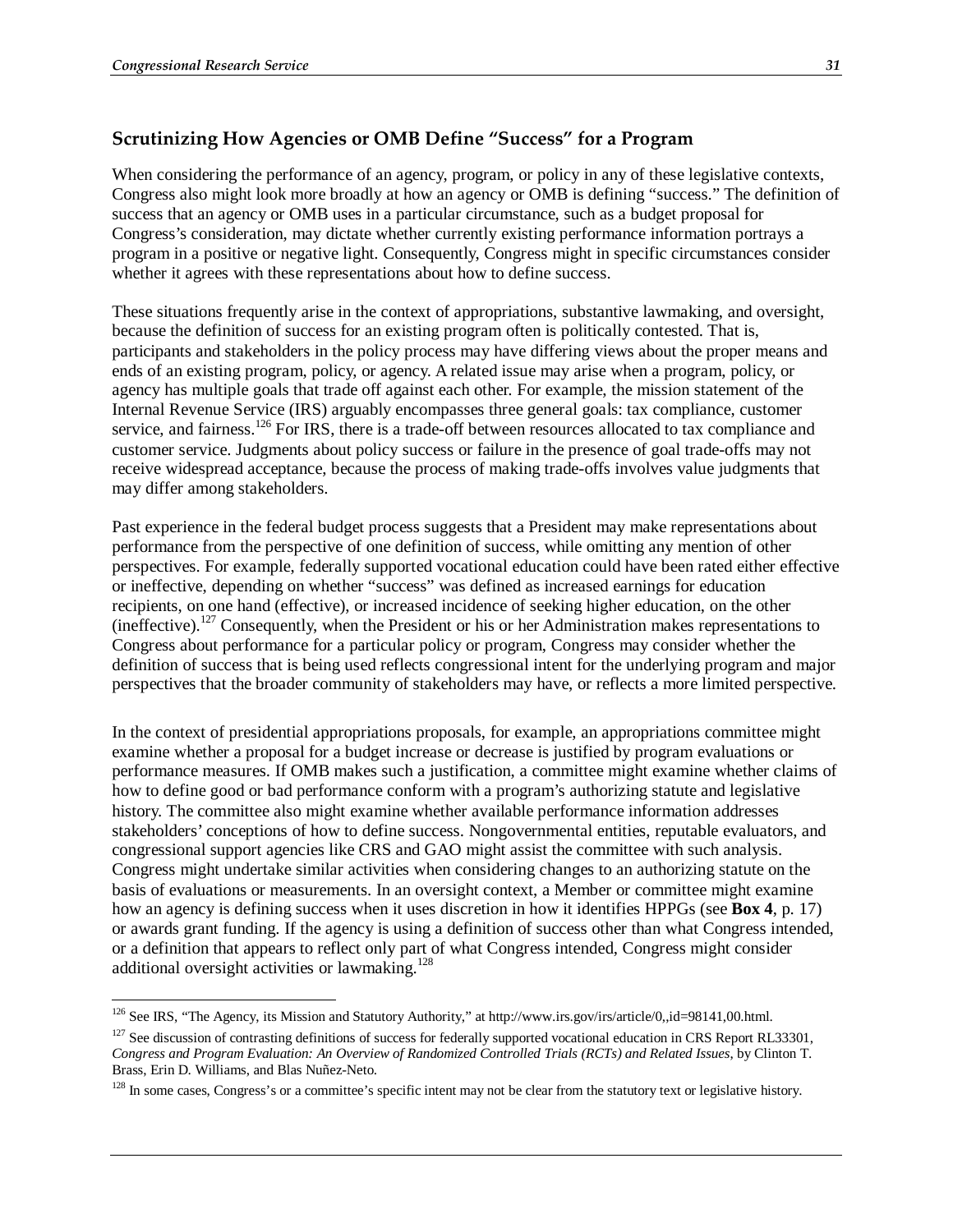#### **Identifying Possibilities of Perverse Incentives**

When agencies identify and pursue goals or other definitions of success, measurements can be a strong motivator to action. In some situations, measurements may create incentives that, from the perspective of congressional intent, may not be viewed as desirable. In its regular legislative work, and particularly when agencies and the President are identifying what they consider to be priority goals and potentially relegating other potential goals to a relatively lower priority, Congress might encounter such issues and consider whether remedies are advisable.

The problem of perverse incentives has long been recognized. Industrial psychologist Mason Haire is frequently quoted: "What gets measured gets done. If you are looking for quick ways to change how an organization behaves, change the measurement system."129 At the same time, even if consensus were possible on how to define an agency's or program's major purposes, it may be difficult to find a "vital few" outcome measures that fully and accurately cover an agency's or program's mission. In addition, many outcomes may be influenced by factors that are not under a federal program's control. In combination, these tendencies may create the potential for perverse incentives in any system of goalsetting and performance measurement. **Figure 4** helps illustrate these possibilities.



**Source:** Adapted from Cynthia D. Fisher, Lyle F. Schoenfeldt, and James B. Shaw, *Human Resource Management*, 6th ed. (New York: Houghton Mifflin, 2006), p. 431.

If the outcome measures that are used for a program (right-hand circle) do not fully cover its mission (left-hand circle), they are considered "deficient." Significantly, if the deficient outcome measures are emphasized over other considerations that are not measured or that may not be easily measurable, the omitted aspects of the mission might be neglected. Another problem may arise if one or more outcome measures are influenced by factors external to the program. In that case, the outcome measures are

<sup>129</sup> Quoted in Richard L. Lynch and Kelvin F. Cross, *Measure Up! Yardsticks for Continuous Improvement* (Cambridge, MA: Blackwell, 1991), p. 144.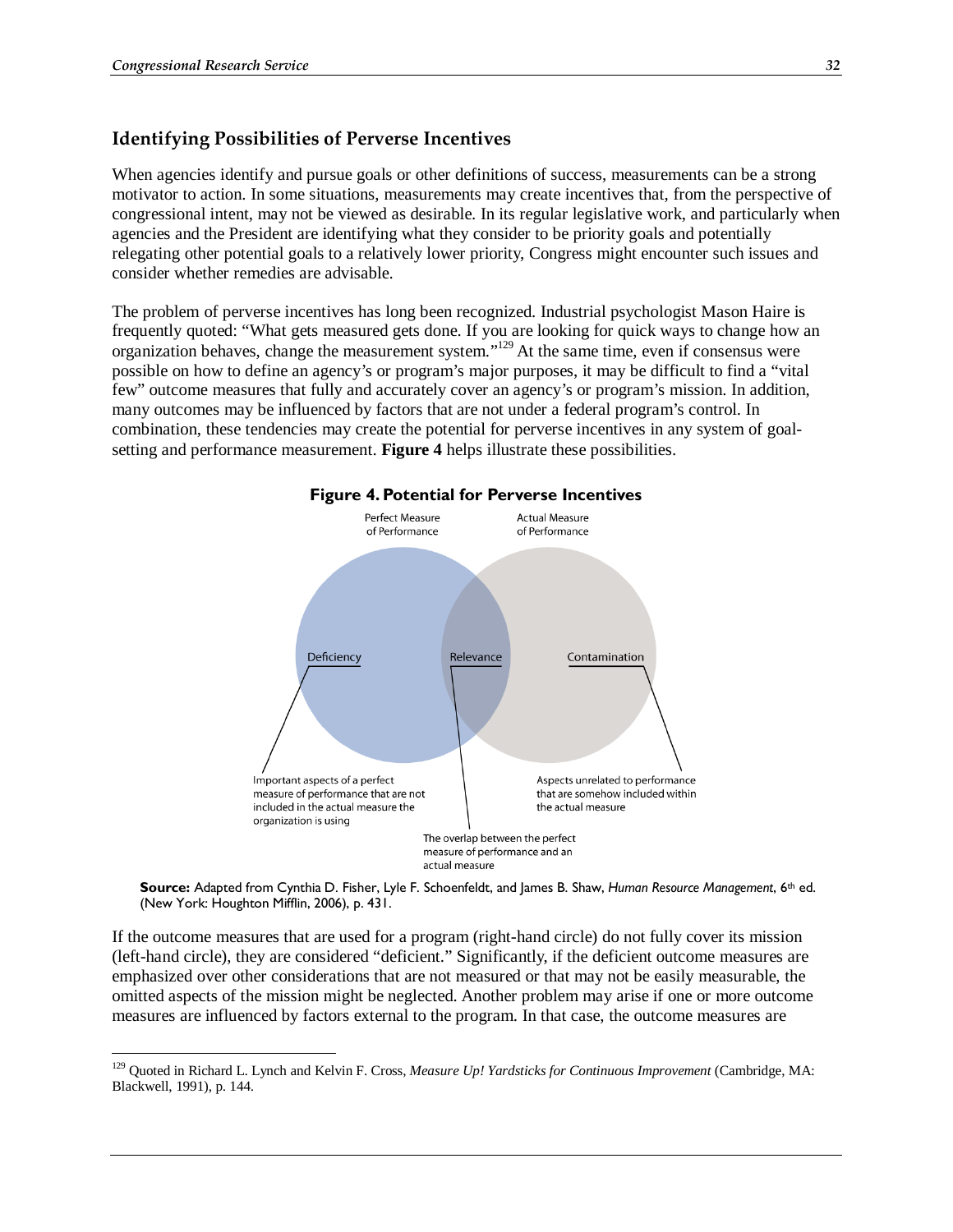"contaminated" (portion of right-hand circle). An organization's personnel tend to dislike being held accountable for factors outside their control, and they may sacrifice performance of the mission in order to avoid sanctions or blame for missing targets that may suffer from deficiency or contamination. In either case, measures may create perverse incentives, if program evaluations or a system of performance measurement focus on outcome measures that are deficient or contaminated. The IRS cited this problem in the late 1990s, for example, in the wake of high-profile hearings of the Senate Finance Committee.<sup>130</sup> More recently, some observers alleged that the New York City Police Department's "CompStat" approach to performance measurement created pressure that caused personnel to manipulate crime statistics and establish quotas for issuing tickets.<sup>131</sup>

Any of these issues might arise when the Administration and agencies undertake performance measurement, such as with the HPPG effort, or impact evaluation. If the possibility of perverse incentives and behaviors were of concern, Congress might consider pursuing strategies to become aware of them and potentially acting to reduce the risks of unintended consequences. From an oversight perspective, for example, Congress might examine the HPPGs that agencies and the Administration have chosen and ascertain whether key dimensions of an agency's mission have been omitted. If some dimensions of an agency's mission are not receiving attention, the problem of deficiency may drive behaviors within the agency in ways that are not consistent with congressional intent. Alternatively, if achievement of some HPPGs were judged to be substantially outside the control of an agency, the challenge of contamination may be evident. Inquiries with agencies or oversight hearings might provide venues for these kinds of discussions. Alternatively, during the appropriations process, appropriations committees might examine the HPPGs and accompanying performance metrics that are submitted by agencies along with agencies' GPRA-required annual performance plans. If agency goal-setting seemed to be at risk of deficiency or contamination, a committee might investigate further to assess whether there is a risk of perverse incentives. Ultimately, if appropriations or authorizing committees became more broadly concerned with the potential for perverse incentives, they might consider pursuing remedies through lawmaking. For example, many organizations have attempted to formally address the problem of perverse incentives by focusing on multiple aspects of the mission and multiple stakeholder perspectives.<sup>132</sup>

#### **Making a Connection Between Evidence and Policy Making**

Another recurring issue for Congress, and particularly for appropriations and authorizing committees, concerns how "evidence" may be defined and used in policy making. A related issue might be to raise the question when and whether evidence should be formally defined, as a matter of policy. In recent years, agencies, OMB, and advocacy groups have made occasional efforts to formally define evidence and how it should be used to allocate resources during the budget process and in allocating grant awards. In addition, the Obama Administration has offered views on what it considers to constitute evidence for policy making, especially with respect to impact evaluations. These views have been reflected in Administration proposals to Congress. Consequently, many of these efforts were viewed as high stakes in

<sup>&</sup>lt;sup>130</sup> IRS Customer Service Task Force, *Reinventing Service at the IRS* (Washington: GPO, 1998), pp. 75-81.

<sup>131</sup> John A. Eterno and Eli B. Silverman, "The NYPD's Compstat: Compare Statistics or Compose Statistics?", *International Journal of Police Science & Management*, vol. 12, no. 3, September 2010, pp. 426-449. For related media coverage, see William K. Rashbaum, "Retired Officers Raise Questions on Crime Data," *New York Times*, February 7, 2010, p. A1; and Al Baker and Ray Rivera, "Secret Tape Has Police Pressing Ticket Quotas," *New York Times* (New York edition), September 10, 2011, p. A1.

<sup>&</sup>lt;sup>132</sup> In response to similar concerns, some organizations have attempted to create a "balanced scorecard." See Robert S. Kaplan and David P. Norton, "The Balanced Scorecard—Measures that Drive Performance," *Harvard Business Review*, January-February 1992, pp. 71-79. For more on perverse incentives, see Steve Kerr, "On the Folly of Rewarding A, While Hoping for B," *Academy of Management Journal*, vol. 18, no. 4, 1975, pp. 769-783.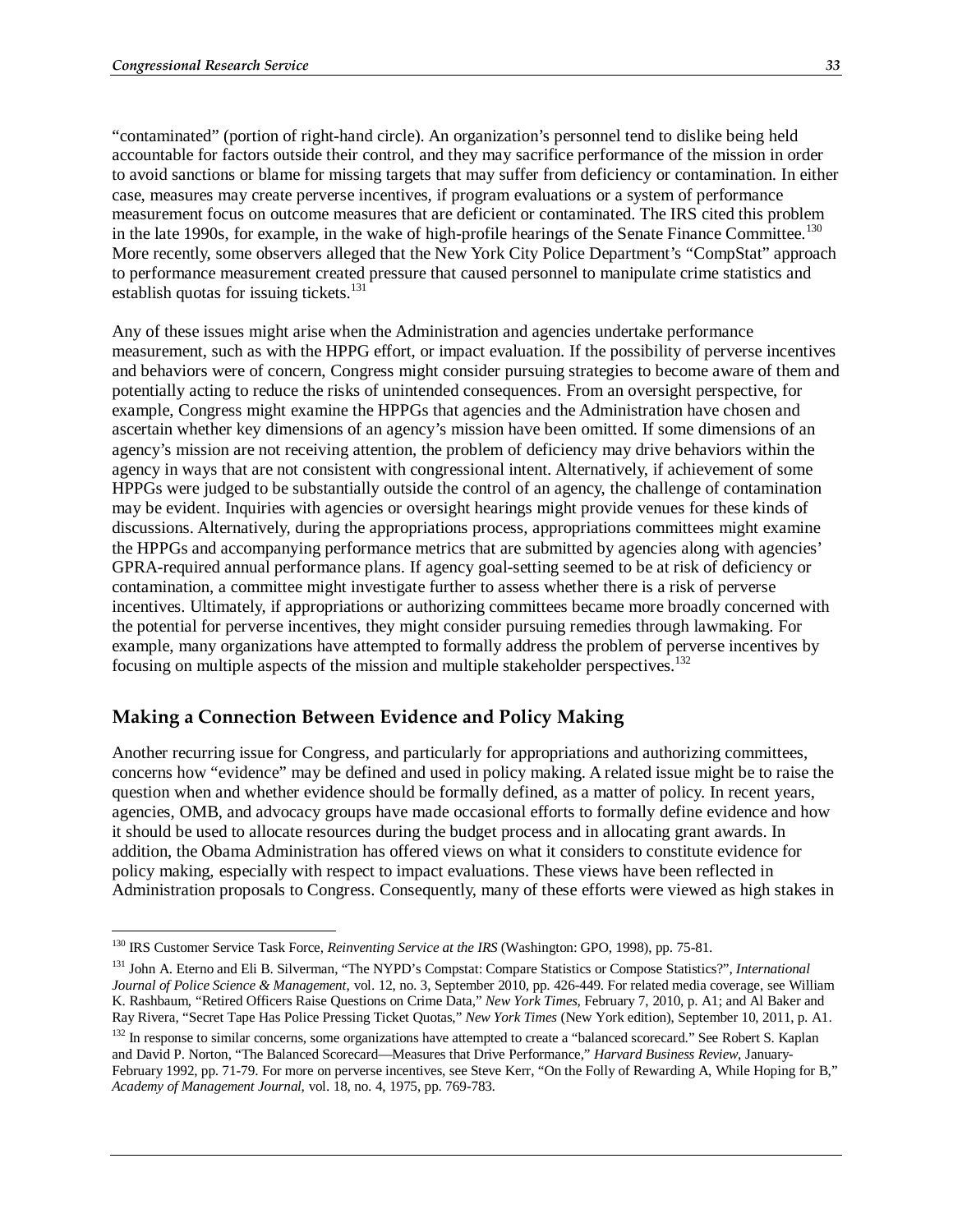nature. At the same time, efforts to define and use evidence have generated some controversy in specific policy areas and among evaluation methodologists.

Some efforts to formally define and use evidence during the policy making process appear to have been motivated by frustrations with past experience. Reflecting on past performance-related initiatives, some observers have expressed concerns that policy makers and agency personnel were not "using" performance information to make budget and management decisions.<sup>133</sup> However, there does not appear to be consensus about the nature of underlying problems in fostering the use of evaluation and measurement information by agencies, legislative bodies, and the public. Some commentators have attributed a perceived lack of use to, among other things, politics and ideology.134 Another explanation for lack of use relates to credibility, when legislative bodies or other stakeholders may not trust that agencies or the President are presenting performance and evaluation information without bias.<sup>135</sup> Another possible explanation is that performance information may not be used, because key audiences may not find the kind of information that is presented to also be useful.<sup>136</sup>

In addition to the explanations summarized above, it also is possible that some frustrations may be the result of unrealistic expectations. The perceived usefulness of performance measures and impact evaluations, unaccompanied by other kinds of program evaluation, may be limited. For example, if an impact evaluation or a performance measurement shows that a program is not meeting an outcome objective, it could be argued that the implication for budget and management decisions would be ambiguous. A decision to cut, maintain, or increase spending might depend on assessments of whether the program could be modified or more effectively implemented. Conversely, for a program that is perceived as performing well, it is conceivable the program's budget could be cut without adverse performance consequences. Possibilities such as these suggest that a definition of evidence that focuses primarily on impact evaluations or performance measures could be considered to be narrow if it did not have support from other evaluations, logic modeling, and analysis that are focused on questions of "how" and "why" a program is performing as it is. Issues like these may become controversial in the context of legislative proposals and lawmaking. For example, several scholars criticized the Administration's FY2010 proposal

<sup>135</sup> For discussion, see Carolyn Bourdeaux, "Legislative Influences on Performance-Based Budgeting Reform," FRC Report No. 128, (Atlanta, GA: Andrew Young School of Policy Studies, Georgia State University, May 2006), pp. 27-30, at

<sup>133</sup> For example, see discussion in Shawn Zeller, "Performance Anxiety for 'New' Federal Standards," *CQ Weekly*, March 30, 2009, pp. 708-709. Separately, GAO has done several surveys of federal managers and their use of performance measures. For a 2007 survey, see GAO, *Government Performance: Lessons Learned for the Next Administration on Using Performance Information to Improve Results*, GAO-08-1026T, July 24, 2008.

<sup>&</sup>lt;sup>134</sup> For example, see Jerry Ellig, "Ten Years of Results From the Results Act," working paper no. 10-21, Mercatus Center at George Mason University, May 2010, pp. 23-25, at http://mercatus.org/publication/ten-years-results-results-act. For discussion of such sentiments, see Shawn Zeller, "Performance Anxiety for 'New' Federal Standards," *CQ Weekly*, March 30, 2009, p. 708.

http://aysps.gsu.edu/frc/files/report128.pdf; and Clinton T. Brass, "Performance Management for Networked Government: A Transformation in Waiting?", paper presented at the 2007 annual conference of the American Society for Public Administration, March 25, 2007, at

http://www.aspanet.org/source/Communities/documentArchive.cfm?section=Communities&CmtyId=178&ParID=309. See also a classic 1990 study of congressional oversight, which found that Congress much more frequently used program evaluations done by its support agencies than it did evaluations done by executive agencies. Joel D. Aberbach, *Keeping a Watchful Eye: The Politics of Congressional Oversight* (Washington: Brookings, 1990), pp. 130-132. The study occurred before widespread proliferation of Inspectors General (IGs).

<sup>&</sup>lt;sup>136</sup> Historically, many previous efforts in the executive branch to produce performance and evaluation information have been driven by the perceived needs of OMB and agency senior leaders. (For example, see GAO, *Performance Budgeting: Observations on the Use of OMB's Program Assessment Rating Tool for the Fiscal Year 2004 Budget*, GAO-04-174, January 2004, p. 27.) However, it is not clear that past efforts at collecting performance information were preceded by attempts to ascertain the kinds of information that may be useful to other key audiences such as Congress, agency program managers, and nonfederal stakeholders who might assist Congress with its oversight function.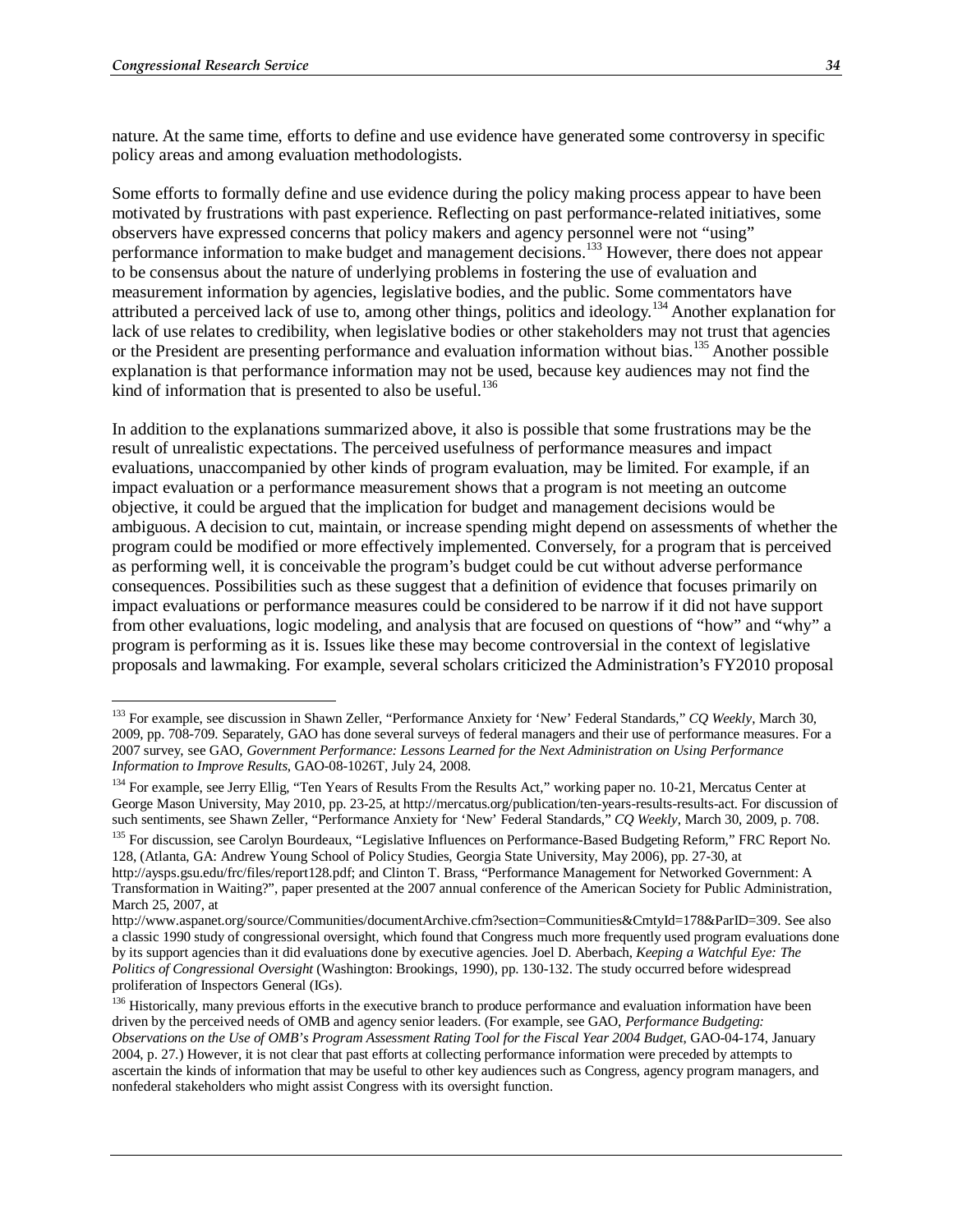to Congress to scale-up a nurse-home visitation program on the basis of impact evaluation findings through randomized controlled trials. In a high-profile letter to the President, the scholars said that "we know of no evaluation scholar who would conclude that randomized trials provide sufficient insight for making program replication decisions," because they argued that "the core features of a well-done randomized trial—a highly specified intervention, consistent implementation, and a specific target population—limit the ability to generalize its findings to diverse populations and diverse contexts."137

In that light, the kinds of "evidence" that may inform decisions about budgets, management, and policy arguably extend beyond estimating a program's impact in a particular time and setting, or assessing whether performance goals are met. From a broader program evaluation perspective, other kinds of evidence that likely would be important considerations in policy making include evaluation of whether a program or policy could be replicated or scaled up; conditions under which a government intervention would likely result in a similar impact or outcome in other settings or times, or with other subjects; whether measured outcomes are "valid," such as whether a test score actually measures student achievement or something else; whether a policy has been implemented as designed and intended; and whether a policy's impacts occurred through the expected causal mechanism.<sup>138</sup> Even more broadly, from the perspective of multi-disciplinary policy analysis, there are many other conceptions of what could be considered as evidence for policy making. These include basic and applied research; forecasting and scenario planning; risk assessment; professional judgment from individual and group experience; theory; logic; intuition; and finally, an amalgam of values, priorities, and ethics.<sup>139</sup>

Because conceptions of what constitutes evidence for policy making may vary depending on circumstances and values, several issues related to the role of evidence in policy making may be salient for Congress and its committees. If OMB or an agency appears to have adopted a formal definition for what constitutes evidence, a committee might scrutinize the definition in light of relevant legislative history. In the context of appropriations, this approach might involve examining the justification for funding changes and examining whether other conceptions of evidence also should be considered. From an oversight perspective, committees might examine how agencies are applying the concept of evidence when allocating grant and other awards. If agency practices were found to be problematic, committees might use oversight tools to influence agency behaviors or pursue remedies through lawmaking.

<sup>-</sup><sup>137</sup> Letter from Deborah Daro, Ph.D., et al. to President Barack Obama, April 21, 2009, p. 2, at

http://www.preventchildabuseny.org/pdf/CommentsonHomeVisitingProposal.pdf. For background on this policy area, see CRS Report R40705, *Home Visitation for Families with Young Children*, by Emilie Stoltzfus and Karen E. Lynch. If the topic of evidence and policy making were of interest to Congress, Congress might look to the field of health care. Some conceptions of evidence in health care appear to be trending toward the critics' contextual view, where decisions about "external validity," such as judgments when specific interventions would work well in other contexts, would be made in a decentralized way by clinical decision makers, based on interpretations of evidence as applied to particular circumstances. Compare Deborah Daro, Ph.D., et al., p. 3, with Institute of Medicine, *Knowing What Works in Health Care: A Roadmap for the Nation* (Washington: National Academies Press, 2008), p. 21. Nevertheless, the issue in health care of how to define and use evidence from broad studies in the context of individual patients remains an area of active debate. For similar discussion about "comparative effectiveness research" and PPACA's authorization to establish the Patient-Centered Outcomes Research Institute (PCORI; P.L. 111-148; 124 Stat. 727), see Rebecca Adams, "Health Policy by Comparison," *CQ Weekly*, August 16, 2010, pp. 1968-1981.

<sup>&</sup>lt;sup>138</sup> Using the terminology of program evaluation, these questions address matters of external validity and construct validity.

<sup>139</sup> See CRS Report RL33301, *Congress and Program Evaluation: An Overview of Randomized Controlled Trials (RCTs) and Related Issues*, by Clinton T. Brass, Erin D. Williams, and Blas Nuñez-Neto. Intuition often assumes importance in decision making when information is incomplete, consensus interpretations are lacking, the future is uncertain, or synthesis is necessary.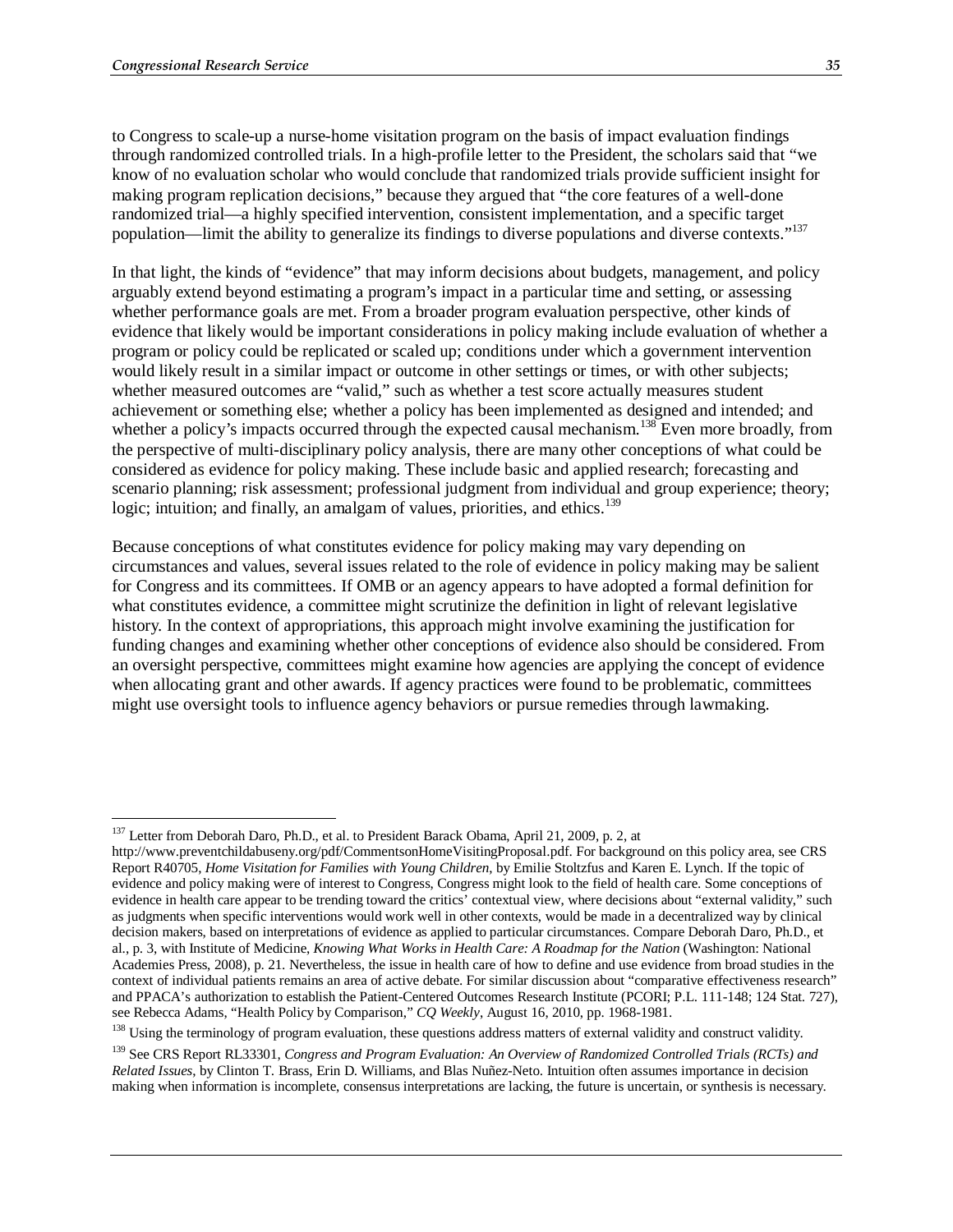## **Potential Issues When Congress Focuses on Performance-Related Policy**

#### **Opportunities for Congressional Oversight: Lessons Learned from Past Efforts?**

The Obama Administration's performance agenda arrives as the most recent in a line of presidential initiatives that have focused on government performance and related issues of management and budgeting. Past government-wide efforts include the Lyndon B. Johnson Administration's Planning-Programming-Budgeting System (PPBS, 1965); the Nixon/Ford Administrations' Management by Objectives (MBO, 1973); and the Jimmy Carter Administration's Zero-Base Budgeting (ZBB, 1977). More recently, the Clinton Administration undertook a National Performance Review (NPR, 1993) and the George W. Bush Administration pursued the President's Management Agenda (PMA, 2001) and PART. All were generally abandoned due to changes in Administration, a widespread perception of unrealistic ambitions, or lack of congressional support. With regard to congressional support, two former officials who were involved in the NPR and PMA efforts observed that recent Presidents were largely unsuccessful at garnering support from Congress for their management initiatives. In the authors' view, "the lack of congressional support has been a chronic limitation to gaining full acceptance by the agencies or to maintaining continuity beyond a particular administration."<sup>140</sup>

Some observers have characterized a lack of congressional support as "political" in nature, in contrast with more "rational" presidential approaches that, in their view, would better serve the national interest.<sup>141</sup> Others have focused on underlying policy disagreements to help explain conflicts. Still others have noted that, if adopted, many of the proposals associated with presidential initiatives would have reduced the congressional role in federal government management and thereby redistributed power from Congress to the President or agencies, prompting congressional resistance.<sup>142</sup> Conflict between Congress and the President need not be one-way, of course. Congress has established the statutory framework for how the federal government is managed and how it performs, sometimes in ways resisted by Presidents. In the past, Congress has acted independently of, in reaction to, and in cooperation with Presidents on management and performance issues.<sup>143</sup>

If Congress wants to examine the federal government's current policies that relate to government performance, both in law and as pursued by the Obama Administration, a starting point might be to identify "lessons learned" from past efforts in the United States and even overseas.<sup>144</sup> For example, as noted in this memorandum's section entitled "High-Priority Performance Goals (HPPGs)," efforts such as the Nixon and Ford Administrations' MBO and the UK Blair Government's PMDU may be relevant to the

<sup>144</sup> The literature on this subject is large and offers diverse and oftentimes conflicting perspectives. For a sampling of analyses, see Donald P. Moynihan, *The Dynamics of Performance Management: Constructing Information and Reform* (Washington: Georgetown University Press, 2008); Clinton T. Brass, "Performance Management for Networked Government: A Transformation in Waiting?", paper presented at the 2007 annual conference of the American Society for Public Administration, March 25, 2007; Beryl A. Radin, *Challenging the Performance Movement: Accountability, Complexity, and Democratic Values* (Washington: Georgetown University Press, 2006); and GAO, *Results-Oriented Government: GPRA Has Established a Solid Foundation for Achieving Greater Results*, GAO-04-38, March 2004.

<sup>-</sup>140 Jonathan D. Breul and John M. Kamensky, "Federal Government Reform: Lessons from Clinton's 'Reinventing Government' and Bush's 'Management Agenda' Initiatives," *Public Administration Review*, vol. 68 (November/December 2008), p. 1023.

<sup>&</sup>lt;sup>141</sup> See Jerry Ellig, "Ten Years of Results From the Results Act," working paper no. 10-21, Mercatus Center, May 2010, pp. 23-25; and Shawn Zeller, "Performance Anxiety for 'New' Federal Standards," *CQ Weekly*, March 30, 2009, pp. 708-709.

<sup>&</sup>lt;sup>142</sup> See Donald F. Kettl, "Beyond the Rhetoric of Reinvention: Driving Themes of the Clinton Administration's Management Reforms," *Governance*, vol. 7 (July 1994), p. 309; and CRS Report 31409, *The President's Management Agenda*, by Henry B. Hogue and Ronald C. Moe (archived and available on request from the first author).

<sup>143</sup> CRS Report RL30795, *General Management Laws: A Compendium*, by Clinton T. Brass et al.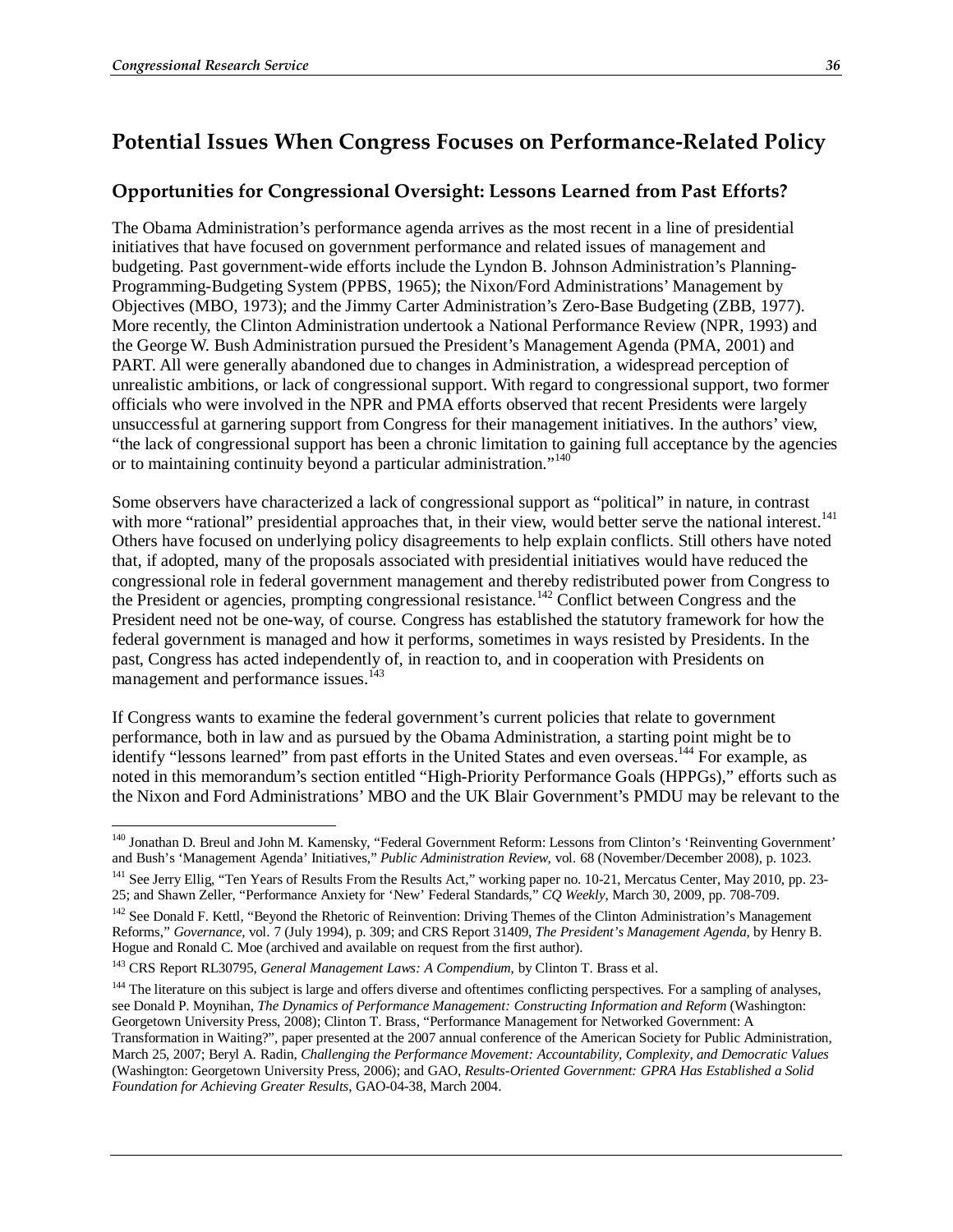Administration's HPPG agenda, with their emphases on performance measurement and accountability to the President or Prime Minister. Other topics of congressional study might involve exploring reasons why past presidential efforts did not generate congressional support and whether any of these lessons might apply to the Obama Administration's agenda for government performance. If common themes were identified, Congress might work through non-lawmaking means to improve its working relationship with the President, OMB, and agencies, or, alternatively, to clarify points of contention. Committees that focus on government-wide performance issues also might conduct oversight in areas of the Administration's agenda where they perceive risks of the Obama Administration not applying lessons from the past. If some topics were of substantial concern, Congress might conduct more in-depth oversight or consider changes to performance-related statutes, as discussed in the next two sections.

#### **Oversight of the Administration's Performance Agenda: Coverage and Potential Gaps**

When addressing the federal government's performance challenges, Mr. Zients has emphasized prioritization. These choices may not be obvious. On one hand, federal agencies, programs, and personnel must focus on accomplishing their current missions, subject to the resources and capabilities they already have. They work in myriad policy areas, including housing, transportation, and national defense. At the same time, improvement of the government's capabilities and practices is desired. For example, evaluations may be conducted and IT systems may be improved. However, the budgetary and staff resources that are available for capacity-building are limited. Finding a balance between "getting the work done," on one hand, and capacity-building, on the other, may be difficult. Given this tension, another issue that Congress might consider is the question whether the Obama Administration's agenda is covering the capacity-building areas that Congress views as most important, or, conversely, if there are gaps. For example, if committees that focus on government-wide performance perceive gaps, they might address the gaps by engaging with the Administration through communications, oversight, or lawmaking.

#### *Generic Framework for Assessing Influences on Government Performance*

**Figure 5** (see p. 39) provides a generic framework that might be used at any given time as a lens through which to assess where OMB and agencies are focusing their activities and capacity-building priorities, with respect to goal-setting, program evaluation, and performance measurement. Consequently, the figure also might be used to help identify the presence of gaps. The figure builds on the logic model framework shown in **Box 3** and **Figure 2** (pp. 12-13), which may be used to integrate evaluation and measurement. In this case, however, **Figure 5** looks beyond a single program or agency. Instead, it illustrates how multiple agencies, policies, and nonfederal actors may work together to achieve desired policy outcomes or, conversely, work at cross-purposes.

In the figure, federal agencies "A" and "B" each implement several programs or policies through a causal chain of inputs, activities, and outputs. These causal chains may affect intermediate and end outcomes. The agencies and their activities are supported by a variety of mission-support functions like human resources and IT. Separately, some federal laws and policies that operate on their own, without substantial implementation by federal agencies, also may contribute to influencing outcomes. Tax expenditures, for example, are special tax breaks that may be used instead of direct expenditures to influence the behaviors of nonfederal entities in a way that will contribute to the achievement of policy goals.145 The federal government also relies more directly on nonfederal actors to help accomplish policy goals. Many external factors that are not directly influenced by an agency or program also may influence outcomes. These

<sup>-</sup>145 For related discussion, see CRS Report RL33641, *Tax Expenditures: Trends and Critiques*, by Thomas L. Hungerford.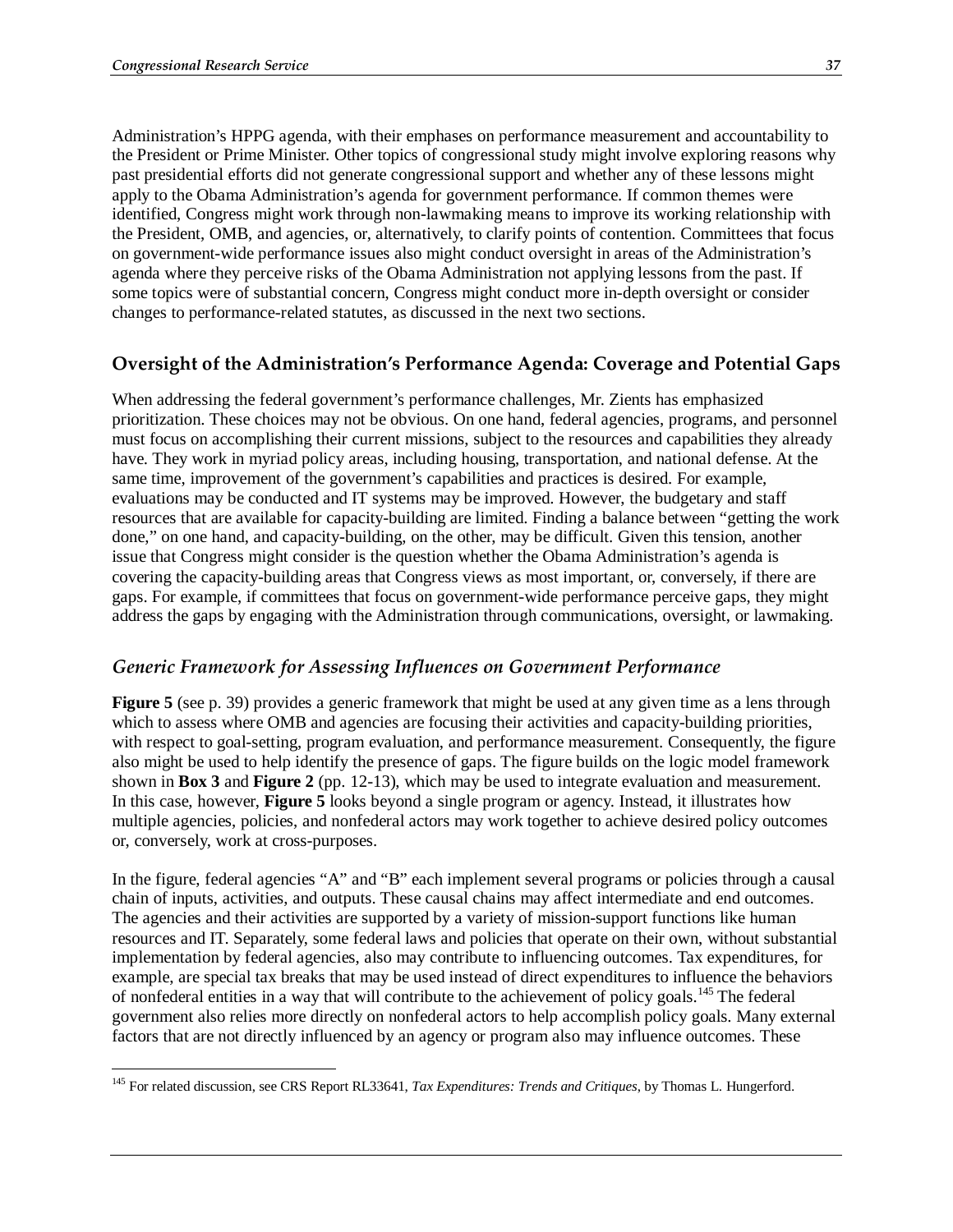external factors may include, for example, broad economic conditions, natural disasters, or lack of cooperation from nonfederal stakeholders.

On the left side of the figure, a variety of performance-related processes and activities may be conducted by Congress, the President, and agencies. These processes may include, among other things, goal-setting, planning, and coordinating across organizational boundaries. Using procedural and other tools, Congress, the President, and agencies may thereby interact and influence how policies are implemented.

#### *Example of Using the Framework: Federal Housing Policies*

The framework might be applied in a specific policy context to help visualize these goal-setting, performance measurement, and evaluation activities, assess how they fit together, and identify whether they have gaps or raise further questions. For example, federal support for housing is a policy area that cuts across organizational and programmatic boundaries. The federal government also uses numerous policy tools to pursue housing policy objectives, including spending programs, tax expenditures, and regulations.146 Using **Figure 5**, one might consider the efforts of two departments—the Departments of Housing and Urban Development (HUD) and Veterans Affairs (VA)—to reduce homelessness among veterans. The Obama Administration designated this combined effort as an HPPG for FY2011 and set a specific goal of reducing the number of homeless veterans to 59,000 over two years.<sup>147</sup>

In **Figure 5**, HUD's and VA's activities might be viewed as programs "A" and "B," respectively. The departments said they would work toward this goal by assisting 16,000 homeless veterans each fiscal year to move into permanent housing: 6,000 through HUD's Continuum of Care grant programs, and 10,000 through their joint HUD-Veterans Affairs Supportive Housing (HUD-VASH) voucher program.<sup>148</sup> Therefore, from the perspective of the logic models in **Figure 5**, the departments identified *output* measures they would use: 6,000 and 10,000 veterans assisted per year, respectively. HUD and VA also estimated a combined, projected impact for an *end outcome*: a reduction of 135,000 homeless veterans over two years, compared to what would happen without the departments' intervention.<sup>149</sup>

<sup>&</sup>lt;sup>146</sup> All of these activities may contribute to accomplishing policy outcomes like supporting homeownership, making rental housing affordable for low-income families, and pursuing other, more intermediate outcomes. However, consensus may not always be apparent regarding which outcome goals are most important and how, or whether, the federal government should be involved in their pursuit. For background discussion, see CRS Report RL34591, *Overview of Federal Housing Assistance Programs and Policy*, by Maggie McCarty et al.; CRS Report R40210, *Preserving Homeownership: Foreclosure Prevention Initiatives*, by Katie Jones; U.S. Congressional Budget Office, *An Overview of Federal Support for Housing*, November 3, 2009; and OMB, *Analytical Perspectives, Budget of the U.S. Government, FY2011* (Washington: GPO, 2010), pp. 81-85, 91-92.

<sup>&</sup>lt;sup>147</sup> HUD and VA said they would work together to reduce the number of homeless veterans from the then-current estimate of 131,000 to their goal of 59,000 by June 2012, in contrast with their estimate of 194,000 homeless veterans in June 2012 in the absence of the departments' "intervention." Thus, the departments estimated the projected impact of their efforts as 135,000: 194,000 without their intervention, minus 59,000 with their intervention. See OMB, *Analytical Perspectives, Budget of the U.S. Government, FY2011* (Washington: GPO, 2010), pp. 82, 85; and VA, *FY 2011 Funding and FY 2012 Advance Appropriations Request*, vol. II, pp. 1A-2 and 1-J12 - 1J-14, at http://www.va.gov/budget/docs/summary/Fy2011\_Volume\_2- Medical\_Programs\_and\_Information\_Technology.pdf.

<sup>&</sup>lt;sup>148</sup> Ibid, and see also supporting information in the HUD FY2011 budget summary (http://hud.gov/budgetsummary2011/fullbudget-2011.pdf, p. 32) and VA FY2011 budget summary (http://www.va.gov/budget/docs/summary/Fy2011\_Volume\_1- Summary\_Volume.pdf, p. 1A-3). For background information on the Continuum of Care and HUD-VASH programs, see http://www.hud.gov/offices/cpd/homeless/programs/coc/, and http://www.hud.gov/offices/pih/programs/hcv/vash/, respectively.

<sup>&</sup>lt;sup>149</sup> Most of the Administration's other HPPGs that concern housing are focused on activities and outputs, as opposed to outcomes. See OMB, *Analytical Perspectives, Budget of the U.S. Government, FY2011* (Washington: GPO, 2010), pp. 81-82.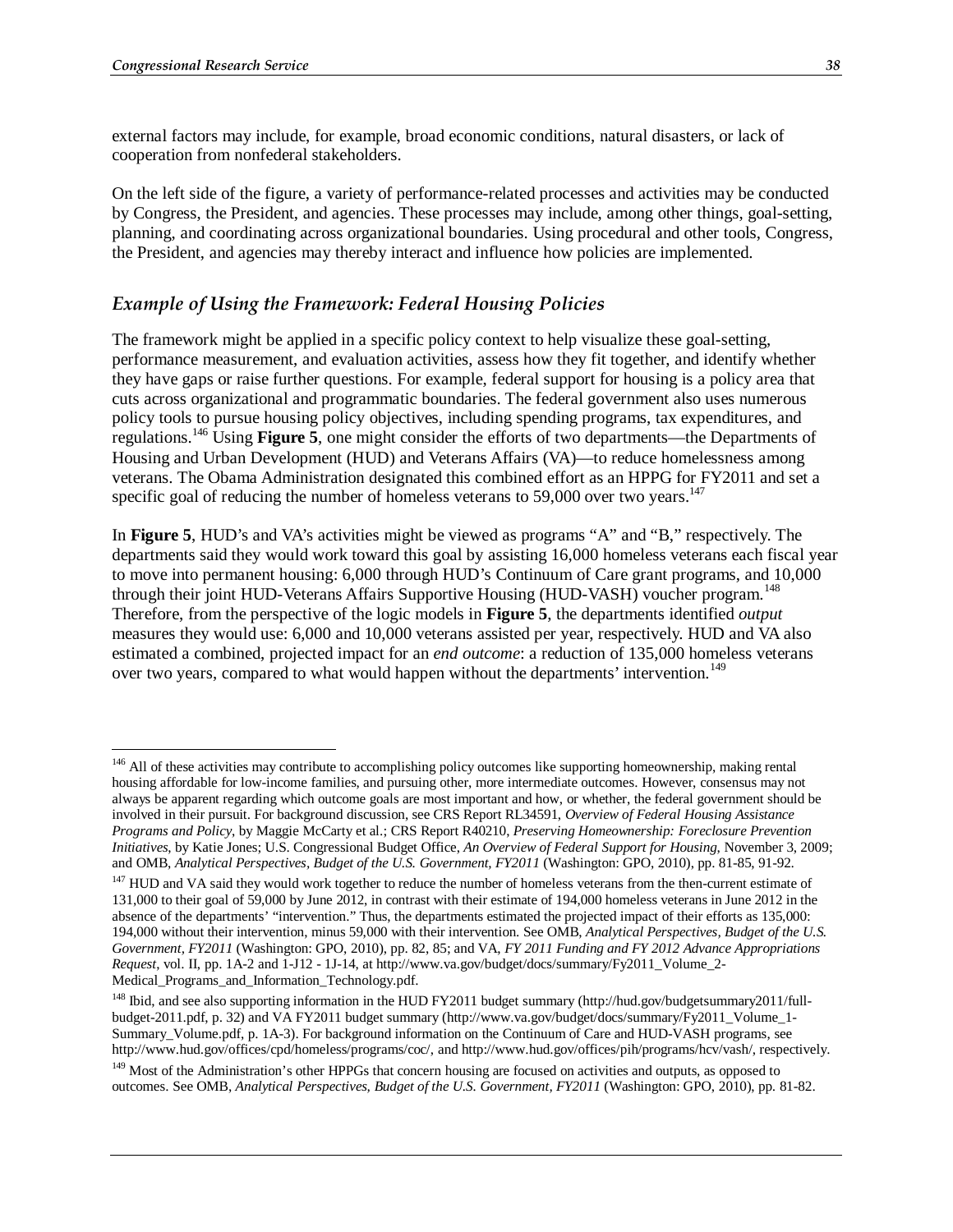

**Figure 5. Potential Framework for Assessing Influences on Government Performance** 

**Source:** CRS.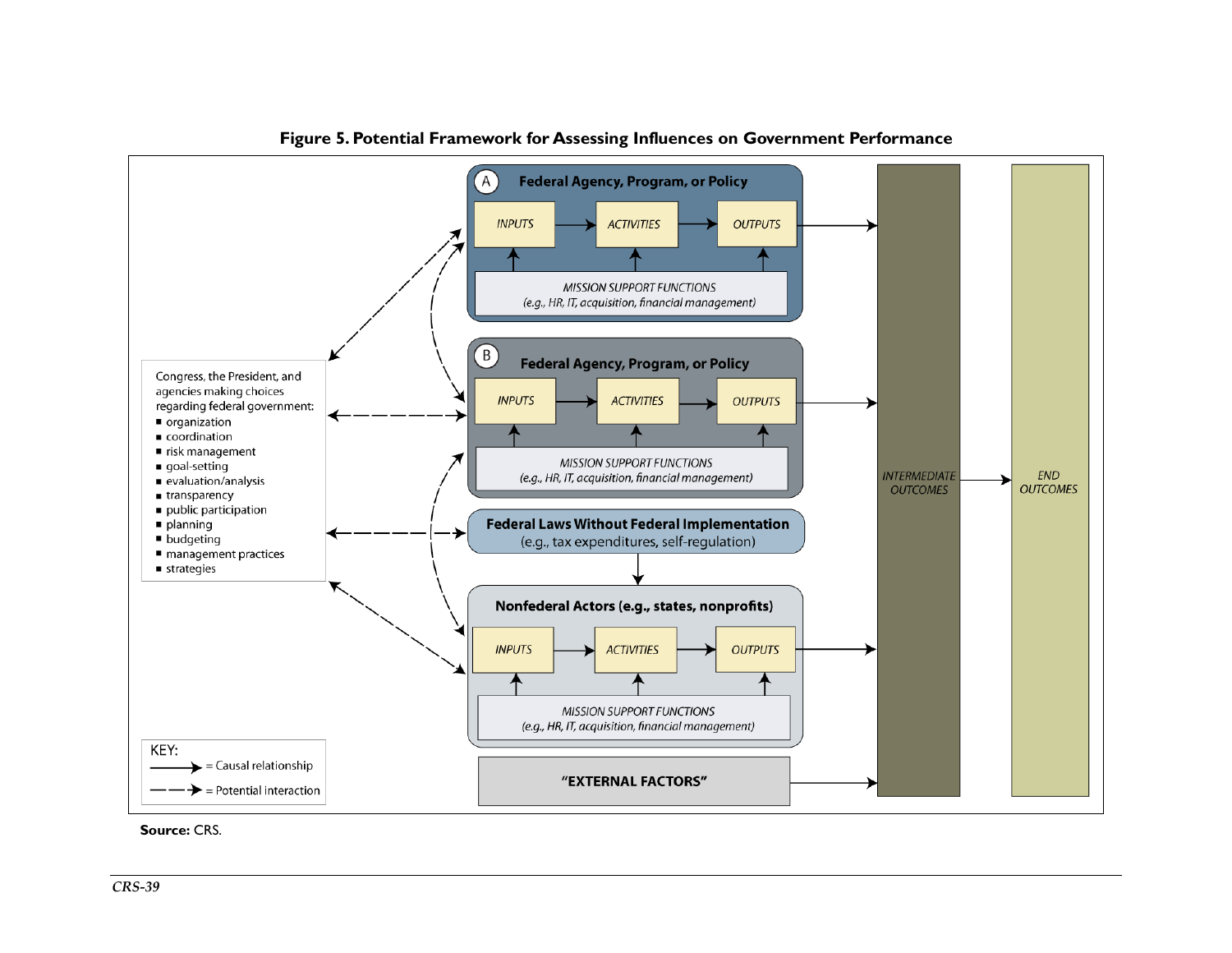However, it is not clear how serving a total of 32,000 veterans over two years would reduce veteran homelessness by this overall number, unless other activities, agencies, and external factors were also instrumental in the effort. VA's FY2011 budget submission detailed other proposed activities that would contribute to addressing veteran homelessness,<sup>150</sup> suggesting that the HPPG output measures and outcome goal may provide only a partial picture of how HUD and VA planned to accomplish the Administration's stated outcome goal. Other considerations that remain unclear from HUD's and VA's descriptions include what role external factors might play in decreasing the number of homeless veterans over time, separate from federal activities, and how the departments would validly or credibly estimate the impact of their efforts, separate from the influence of other factors. Other kinds of evaluations and performance measures also might provide information about service quality and the appropriateness of the departments' models of service delivery for the needs of clients. In combination, questions such as these suggest that it may be difficult to assess whether accomplishment of the Administration's HPPG output goals, such as assisting veterans in the specified ways, is significantly contributing to accomplishment of the Administration's outcome goal, reducing veteran homelessness. Consequently, questions like these may present challenges for Congress when deliberating about agency budgets, programs' authorizing statutes, and oversight priorities, and also present similar challenges for agencies, OMB, and the President during policy development and implementation.

#### *Assessing Administration Initiatives for Coverage and Potential Gaps*

The figure's framework also may be used more generally, when Congress is overseeing or attempting to influence the performance-related policies that are being implemented by an Administration across the entire executive branch. Several observations might be made specifically about the Obama Administration's executive-branch-wide performance policies. For example, the Administration appears to be pursuing substantial capacity-building in the realm of performance measurement through its development of HPPGs and mission-support-related dashboards. At the same time, most of the HPPGs are focused on individual agencies, rather than across organizational boundaries. The Administration also proposed a number of impact evaluations that would focus on intermediate and end outcomes. However, other kinds of program evaluation, which focus on understanding how and why programs are working, generally have not received explicit emphasis from the Administration. For example, the Administration's HPPG and impact evaluation efforts do not formally appear to be integrated through the use of logic models. Logic models might be used to improve understanding of how achieving activity- and outputfocused HPPGs, such as the number of clients served, may assist in achieving intermediate and end outcomes, like reducing the homelessness rate.151 The Administration's online performance portal eventually may provide such evaluations and analyses, but it remains to be seen how the Administration will use the planned website.

The Administration also appears to be emphasizing some performance-related processes, such as goalsetting. However, it is less clear whether the Administration is focusing prominently on other processes. For example, the Administration said it would involve Congress and the public in goal-setting for HPPGs. However, the HPPG effort appears to have operated substantially within the Administration's "deliberative process," outside of public view. If public and congressional participation in goal-setting

<sup>&</sup>lt;u>.</u> <sup>150</sup> See VA's more detailed budget proposal, at http://www.va.gov/budget/docs/summary/Fy2011\_Volume\_2-Medical\_Programs\_and\_Information\_Technology.pdf, pp. 1A-2, 1A-12 - 1A-13.

<sup>151</sup> For background, see Kathryn E. Newcomer and Mary Ann Scheirer, *Using Evaluation to Support Performance Measurement: A Guide for Federal Executives* (Washington: IBM Center for the Business of Government, January 2001), at http://www.businessofgovernment.org/publications/grant\_reports/details/index.asp?GID=25.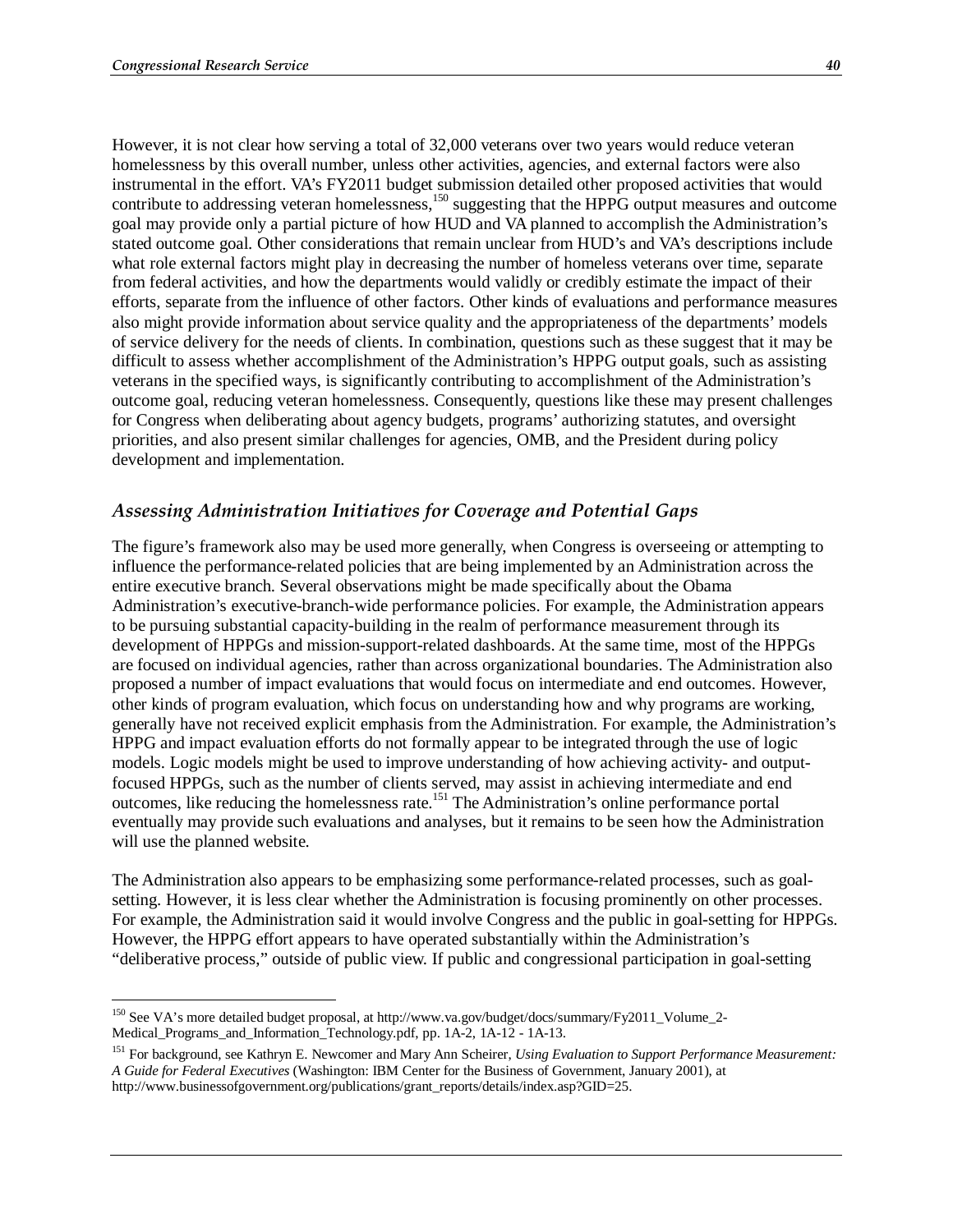were of interest to certain congressional committees, they might inquire how, or if, the public and Congress were engaged when agencies developed HPPGs. In addition, it is not clear if the Administration is planning significant efforts to evaluate or analyze whether tax expenditures assist in the achievement of desired outcomes. In areas like these, Congress might conduct oversight to gain a more specific understanding of the Administration's plans and priorities. Several related processes also could be subjects of oversight or lawmaking, if they were perceived as gaps or needing to be addressed. These topics might include whether agencies have capacity to effectively undertake and use evaluations and measurement; how to have agencies produce evaluations and measurements that may be perceived by Congress as credible and not "politicized"; whether the needs of key audiences are being served; how to structure the production of evaluation information to serve the needs of key audiences; whether the potential exists in some cases for perverse incentives; and whether the Administration's efforts might be complementary or duplicative with "key national indicators" that, if funded, may be developed.<sup>152</sup>

#### **Examining GPRA and E.O. 13450**

Much of the foregoing discussion may have relevance, if Congress wants to use the Administration's agenda as an opportunity to evaluate the design and implementation of GPRA and E.O. 13450. Specifically, Congress might evaluate how the law and executive order have been used in practice, how they could be used by the legislative and executive branches in the face of current and future challenges, and any implications for lawmaking, oversight, or study. In addition, GPRA was substantially amended in the  $11<sup>th</sup>$  Congress (H.R., 2142, P.L. 111-352), and Congress may exercise oversight over the law's design and implementation.

Enacted in 1993, GPRA typically has been regarded as the first general framework for goal-setting and performance measurement to be enacted into law, as opposed to implemented by presidential directive.<sup>153</sup> Congress had multiple objectives in enacting GPRA, as noted in the Senate committee report that accompanied the legislation. These included addressing the needs especially of Congress and program managers, because "congressional policymaking, spending decisions, and oversight are all seriously handicapped by the lack both of sufficiently precise program goals and of adequate performance information," and "[f]ederal managers, too, are greatly disadvantaged in their own efforts to improve program efficiency and effectiveness by that same lack of clear goals and information on results."154 The committee commented on these needs, saying "[t]he Committee realizes that, as valuable as the goalsetting and performance reporting under [GPRA] will be to Congress in its [policymaking] and oversight roles, its greatest value will likely be to the program managers themselves."155 Furthermore, "performance measurement under this Act should focus on those measures and that information useful to and used by program managers," an "emphasis [that] very much relies on a bottom-up approach, rather than a topdown imposition."156 In the face of top-down imposition that could occur with a new President, the committee said "[e]ven when a change in Administration brings about a shift in political philosophy, the program's missions and long-term general goals remain largely intact. The priorities and means of

-

<sup>&</sup>lt;sup>152</sup> Section 5605 of the Patient Protection and Affordable Care Act (P.L. 111-148) established a Commission on Key National Indicators and authorized \$70 million to be appropriated for a "Key National Indicator System." Congressional leaders appointed eight members of the commission; see "Congress Appoints Key National Indicators Commission," December 16, 2010, at http://www.stateoftheusa.org/content/commission-on-key-national-ind.php.

<sup>&</sup>lt;sup>153</sup> As noted earlier, the law tended to emphasize performance measurement more than program evaluation.

<sup>154</sup> U.S. Congress, Senate Committee on Governmental Affairs, *Government Performance and Results Act of 1993*, report to accompany S. 20, 103<sup>rd</sup> Cong., 1<sup>st</sup> sess., June 16, 1993, S.Rept. 103-58 (Washington: GPO, 1993), p. 3.

 $155$  Ibid., p. 9.

 $156$  Ibid., p. 27.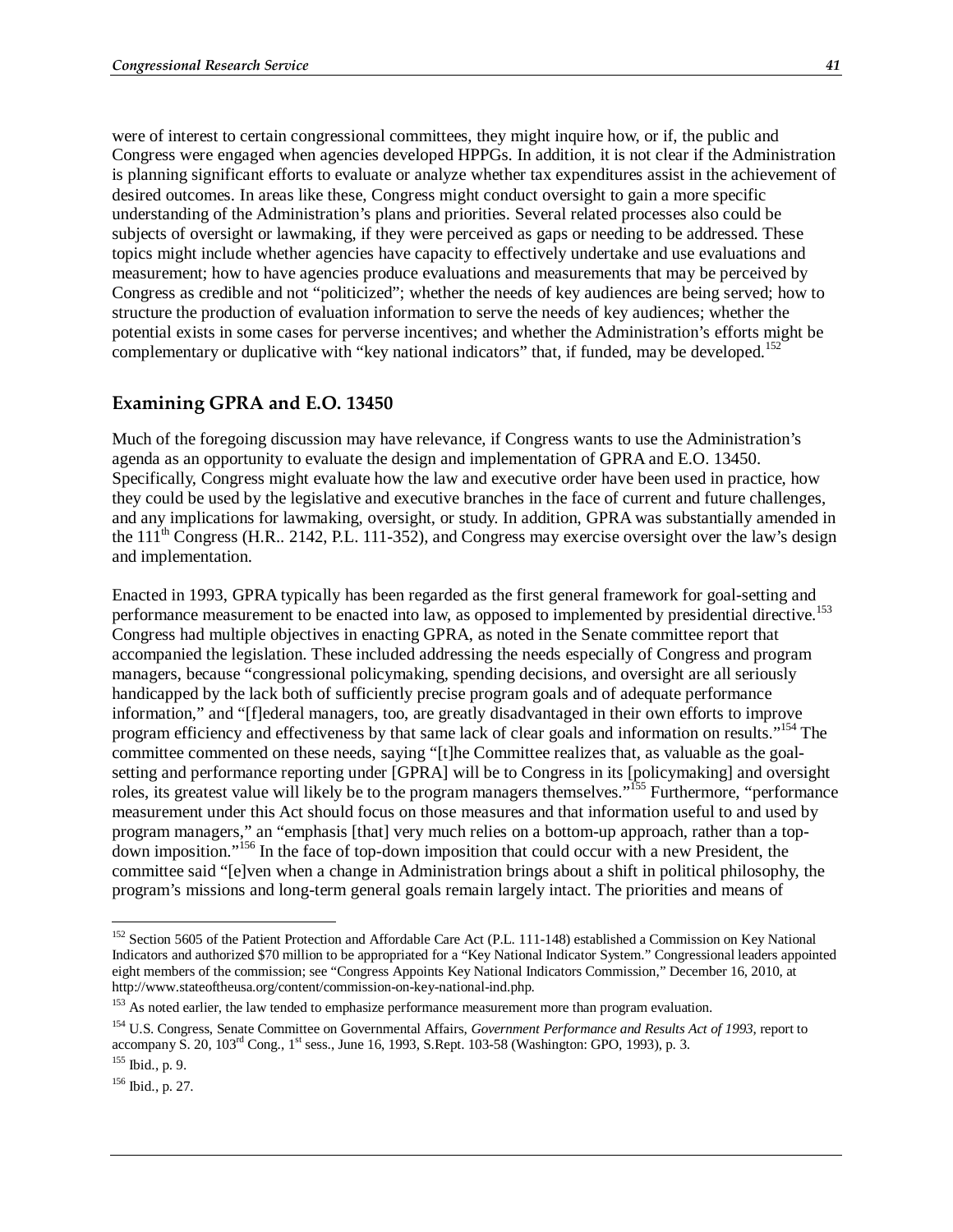achieving those goals, and the approach to problem solving, may vary significantly, but the long-term goals usually remain the same."<sup>157</sup>

Experience from the last three presidencies suggests that GPRA's framework gave Presidents and OMB substantial influence over the law's de facto emphases. Some might argue, for example, that aspects of the law primarily served the interests of the institutional presidency. For example, the law requires that annual performance plans, with corresponding goals and metrics, accompany presidential budget proposals to Congress. However, the law has not required revision of these annual plans to reflect annual congressional budget decisions, which might establish a baseline to which agencies and the President could be held accountable. Until GPRA was amended in the 111<sup>th</sup> Congress, the law was silent about using and reporting these goals, metrics, and evaluations during policy implementation. GPRA also required agencies to "consult" with Congress and solicit views from stakeholders about strategic plans, which were required to be revised at least every three years.<sup>158</sup> Notably, these consultations may have been infrequent and were not subject to transparency requirements, such as requirements to identify how, or from whom, views were solicited. Furthermore, the law did not require transparency or public participation in the selection of goals and metrics for inclusion in annual performance plans. The process of notice and comment rulemaking may be a point of contrast, under which agencies publish draft rules, receive comments from the public, and then address significant issues raised in the comments. Hence, these topics were left to the discretion of the President, OMB, and political appointees in agencies, with less opportunity for "fire alarm" oversight to assist Congress in identifying agency or Administration behaviors that may deviate from congressional expectations or intent.<sup>159</sup> Other topics, such as GPRA's primary emphasis on performance measurement (as opposed to program evaluation) and goal-setting (as opposed to operational planning, risk management, and "institutionalizing imagination") also might be considered,<sup>160</sup> in addition to topics discussed in the previous section on coverage and potential gaps in the Administration's agenda.

E.O. 13450 appears to codify certain aspects of the PART and explicitly authorizes centralized decision making in OMB and the White House about many aspects of agencies' GPRA-related efforts. In contrast with Senate-confirmed agency "chief officers" (e.g., chief financial officers), the PIC and its PIOs have little to no independent authority under the E.O. They are tasked with providing advice to agency heads, the Director of OMB, and the President in many aspects of OMB's and presidential decision making. Given the challenges of congressional oversight of the White House's deliberative process, congressional oversight of E.O. 13450 and the activities of PIOs and the PIC may present challenges. Some parts of the

<sup>&</sup>lt;u>.</u> 157 Ibid., p. 15.

<sup>&</sup>lt;sup>158</sup> GAO has suggested that strategic plans be updated every four years instead of every three years, to coincide with presidential administrations and reduce agency workload. (See GAO, *Results-Oriented Government: GPRA Has Established a Solid Foundation for Achieving Greater Results*, GAO-04-38, March 2004, pp. 10, 110, and 129.) On the other hand, congressional intent for GPRA appeared to contemplate some agency independence from the President when producing strategic plans, raising the possibility that four-year updates might "politicize" GPRA to reflect the President's policy views instead of agencies' relatively stable statutory missions. GAO's recommendation, if implemented, might have had the effect of decreasing the frequency of agency consultations with Congress about strategic plans from once every three years to once every four years.

<sup>&</sup>lt;sup>159</sup> As formulated in a classic article, "fire-alarm" oversight refers to "rules, procedures, and informal practices that enable individual citizens and organized interest groups to examine administrative decisions (sometimes in prospect), to charge executive agencies with violating congressional goals, and to seek remedies from agencies, courts and Congress itself." See Mathew D. McCubbins and Thomas Schwartz, "Congressional Oversight Overlooked: Police Patrols versus Fire Alarms," *American Journal of Political Science*, vol. 28, February 1984, p. 186.

<sup>&</sup>lt;sup>160</sup> The reference to "institutionalizing imagination" comes from the 9/11 Commission's report and recommendations, which advocated routinizing risk identification, assessment, and management within and across organizations. (U.S. National Commission on Terrorist Attacks Upon the United States, *The 9-11 Commission Report* (Washington: GPO, 2004), p. 344.) If the topic were of interest to Congress, approaches that borrow from "enterprise risk management" (ERM) might be explored.